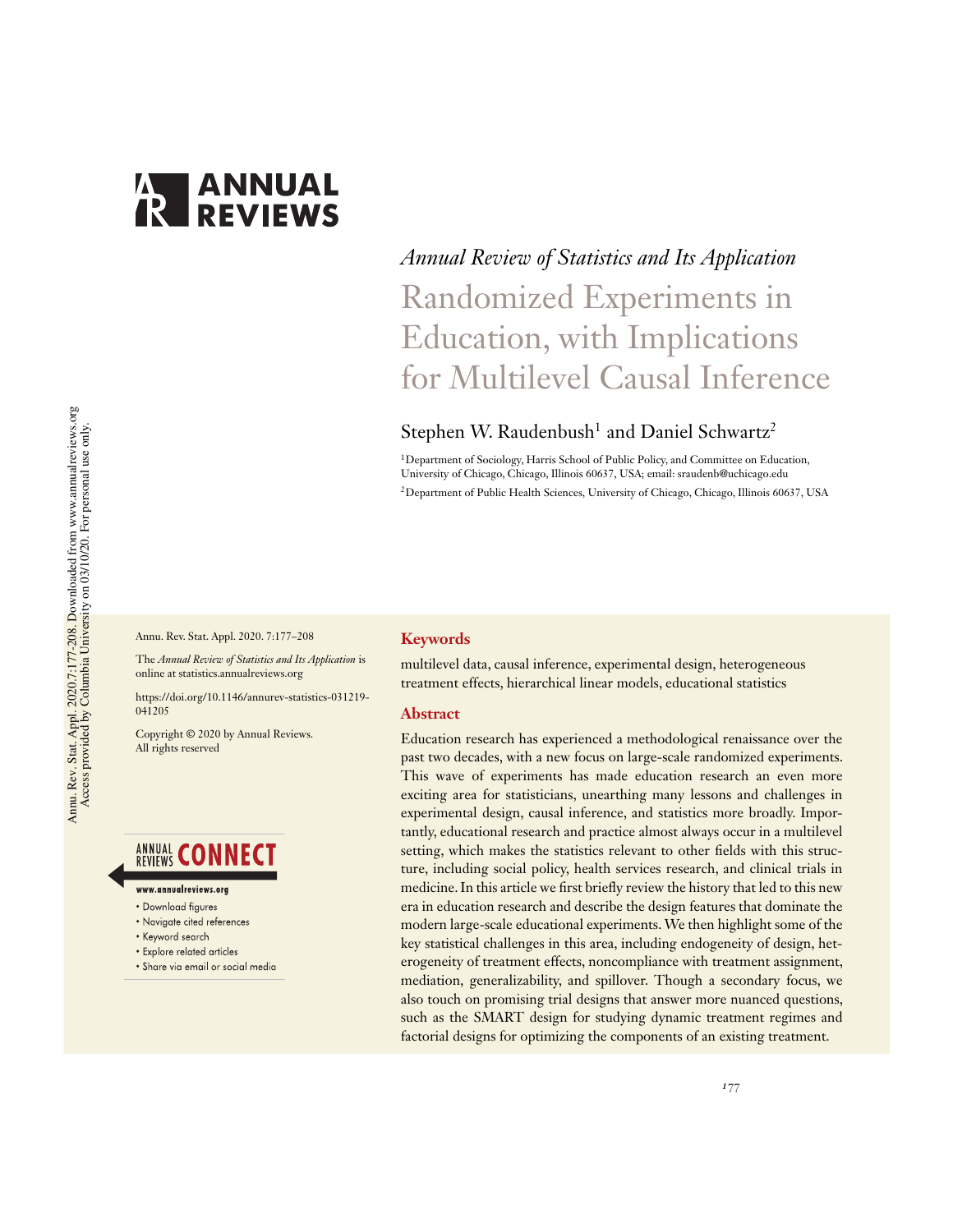# **1. INTRODUCTION**

Educational practice has two key features that shape research and experiments. First, formal schooling typically occurs in a multilevel setting, reflecting the hierarchical social structure of the schooling system. Second, heterogeneity abounds among both individuals and organizations. Children obviously vary, and on top of this they are grouped into classes mostly by age rather than by knowledge. Naturally, teachers and administrators also vary both in basic skill and in how faithfully they implement hypothetically standardized interventions.

These features generate many statistical challenges and, at the same time, raise interesting substantive questions that might otherwise be overlooked. In the following, we introduce the statistical challenges under review. These topics may also interest statisticians working in one of the many fields that share a multilevel setting and/or substantial heterogeneity, such as criminology, social welfare, job training, and medicine. Similarly, these issues also arise in observational studies, which, of course, must additionally contend with selection bias.

### **1.1. Endogeneity of Study Design**

In multisite field experiments, the design is often not entirely controlled by the investigator. Site sizes and proportions treated may be correlated with the average treatment effect (ATE) in each site (for instance, if smaller schools are better at implementing the treatment). Though typically not considered, this can create a difficult bias-variance tradeoff for some important targets of inference.

# **1.2. Heterogeneity of Treatment Effects**

Researchers suspect that educational interventions will affect children differently for a host of reasons, but many popular methods in this area assume constant treatment effects. Heterogeneity of impacts has broad implications for defining estimands, properties of estimators, and optimal trial design. By generating an ensemble of unbiased treatment effect estimates across sites, multisite trials offer unique opportunities to study heterogeneity, with implications for generalizability.

# **1.3. Noncompliance with Treatment Assignment**

Some schools assigned to a new program may not implement the program, and even in schools that do implement the program, some teachers may decline to participate. Noncompliance makes the overall average effect of treatment participation challenging to identify, so many analysts instead estimate the average effect of treatment participation in a latent subpopulation of compliers. In multisite trials, compliance will vary from person to person and likely (on average) from site to site, giving rise to extra heterogeneity in the effects of treatment assignment and complicating interpretation.

# **1.4. Mediation**

Mediators are proximal outcomes of an intervention that, in turn, shape longer-term outcomes. Experimenters often study such mediators to reveal mechanisms through which a treatment produces effects. Multisite trials generate new opportunities to study such causal mechanisms: The impact of treatment on mediators may vary across sites, and how this variation affects outcomes carries some information about mediators. However, the causal process itself may vary from site to site.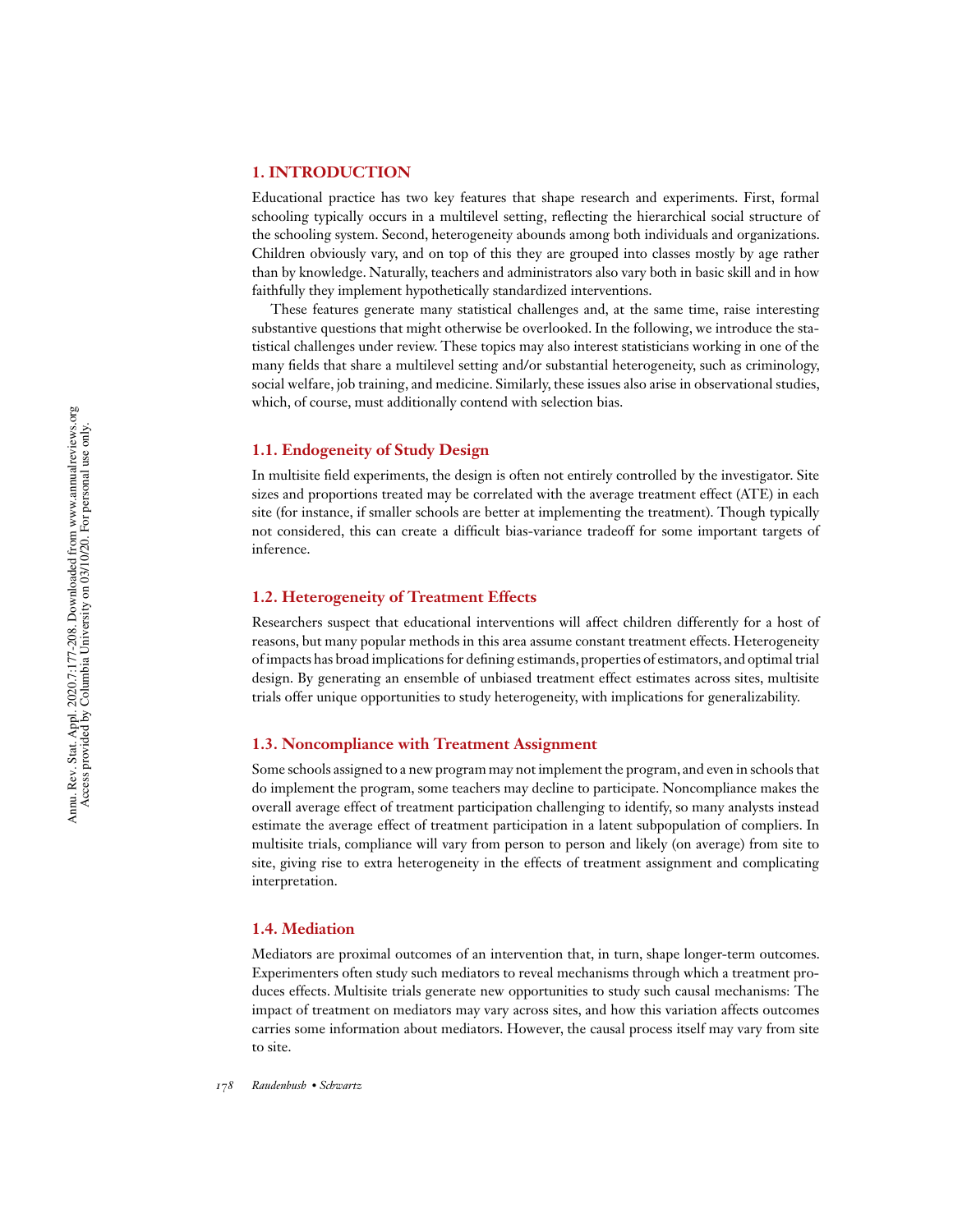# **1.5. Generalizability**

The ultimate scientific goal underpinning most trials is to accurately generalize results in some way, often to a broader population that the observed sample may not directly reflect. By linking data from educational experiments to population survey or census data, statisticians have begun to tackle this challenge. Researchers in this field have concluded that many trials could be better designed in support useful generalizations.

# **1.6. Spillover**

Experimenters typically assume no interference between units, meaning that the treatment assignment of one unit does not affect the potential outcomes of any other unit. In education, where interventions occur in social milieu such as classrooms and schools, this assumption may be untenable. Some new work considers how to design experiments to uncover spillover effects and how to detect spillover even when it is not of primary substantive interest.

# **1.7. Novel Designs**

A dynamic treatment regime is a multistage treatment that uses up-to-date information about individuals to personalize treatment at each stage, and it can be studied by the SMART (sequential multiple assignment randomized trial) experimental design; in education, this design is highly relevant to instruction in many forms. A second design of growing interest is the classical factorial design, which offers opportunities to study how particular components of a new intervention contribute to treatment effectiveness.

Before discussing each of these statistical challenges, we briefly review the history of how education research came to its modern era of large-scale randomized experiments and describe the most common experimental designs. We also introduce and motivate a theoretical model for the basic multisite trial and describe key estimands.

# **2. HISTORY AND MAJOR DESIGNS**

A huge industry of publishers, nonprofit organizations, and universities sells text books, professional training programs, tests, and technological innovations to schools. Within this vast market, reformers have advocated the adoption of new curricula, new modes of teacher training, increased accountability, reductions in class size, school-based management, new assessments of student skill, and the adoption of school-wide programs for teaching reading and mathematics. Cook (2002) concluded that, prior to 2002, few of these reform efforts had been rigorously evaluated. He described a culture among educational program evaluators that favored surveys and small-scale, in-depth qualitative case studies as opposed to randomized experiments. In this culture, how a reform operated and how practitioners and students perceived its influence were more important than estimating the average impact on students or cost-effectiveness of the reform. Many evaluators, including most faculty in education, regarded randomized trials as infeasible or unethical, and some believed that random assignment would create artificial conditions unrepresentative of the daily practice of schooling.

### **2.1. A Turn Toward Experimentation**

In 1999 the American Academy of Arts and Sciences sponsored a conference on the state of research in education. Chairing the meeting were Frederick Mosteller and Howard Hiatt, two men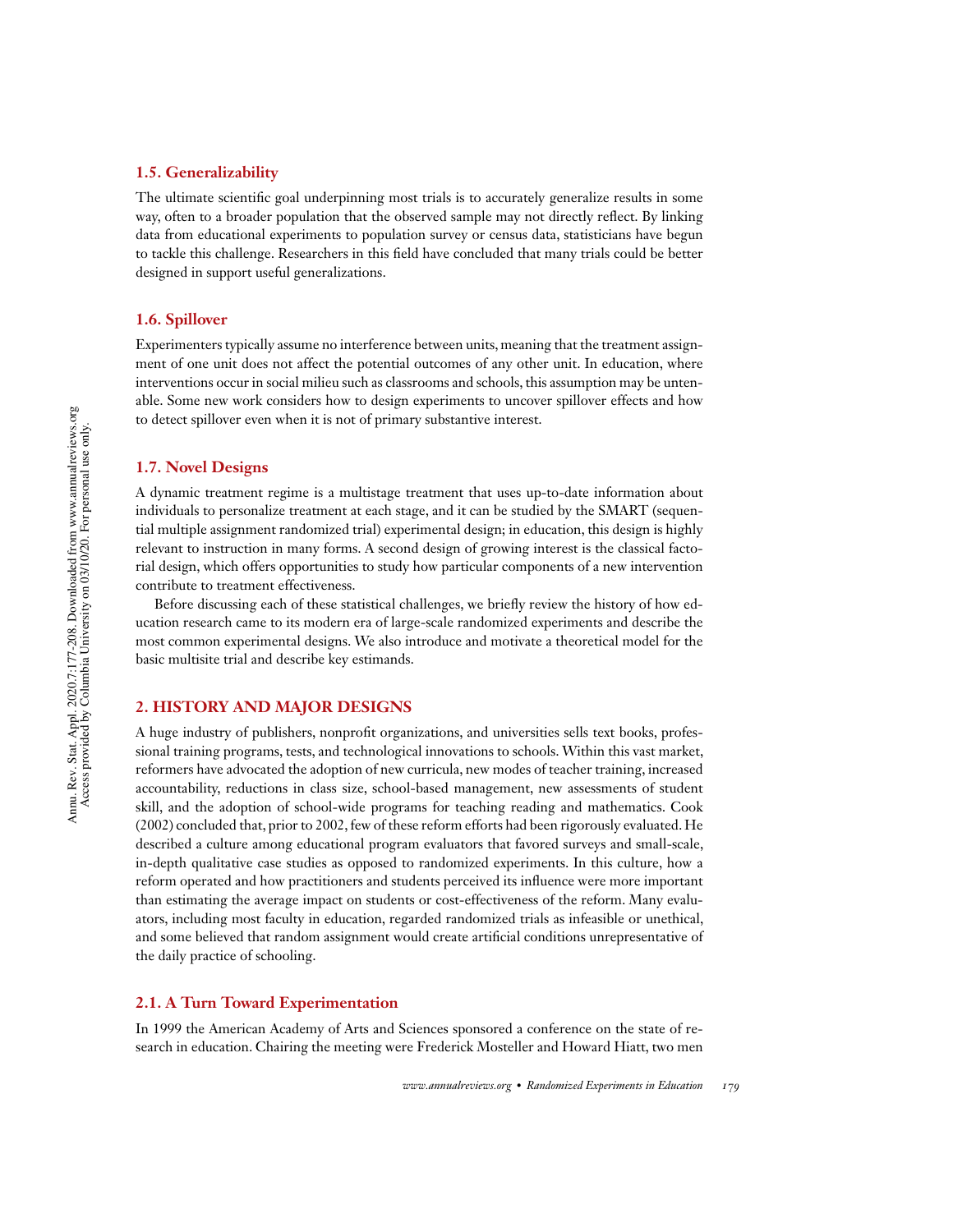who had helped lead the movement in the 1950s to establish the randomized trial as a foundation for causal inference in medicine, as well as Robert Boruch, a longtime advocate of social experimentation. They asked why there were there so few randomized trials in education and whether it was time to launch a new epoch of educational research that would parallel the history of medical research. The conference led to an important volume advocating more randomized trials in education (Mosteller & Boruch 2002).

One important stimulant for this initiative was the Tennessee class size experiment (Finn & Achilles 1990), which was motivated by a stalemate in the Tennessee legislature. The lawmakers could not agree on whether or not to outlaw large classes, but they did agree to study that question. Helen Pate Bain, then an associate professor at Tennessee State University and well-known advocate for education reform, argued for a randomized trial (Boyd-Zaharias 1999). Past studies of class size had mixed results, and some studies seemed to suggest that larger classes were actually more effective than small classes, almost surely because more effective teachers tend to attract more students. So Tennessee funded a study in which kindergarten students and teachers were both randomly assigned to classes large and small. Finn & Achilles (1990, p. 557) reported that "the results are definitive": Reducing class size could significantly increase student learning in reading and mathematics. The findings appeared uniformly positive across 79 diverse schools, 325 teachers, and 5,786 students. Mosteller (1995) celebrated this finding for a broad audience at the 1999 conference and asserted that this was among the best studies in the history of education. As an interesting by-product, Krueger & Whitmore (2001) found that low-income and minority students benefitted most from class size reduction. They also found that those randomly assigned to smaller kindergarten classes were, on average, more likely to attend college.

In 2001 Congress passed the No Child Left Behind (NCLB) law. It is well known that NCLB unleashed a regime of school accountability based on high-stakes testing. Less well known is the fact that the law also mandated the formation of the Institute of Education Sciences (IES) with the purpose of creating a new scientific basis for educational research. In 2002 Russell Whitehurst became the founding director of IES.With Whitehurst's commitment to experimental evaluation, and supported by a large increase in the budget for educational research, the IES funded more than 175 large-scale randomized controlled trials (RCTs) during the first decade of its existence (Spybrook 2014, Spybrook et al. 2016). Other government agencies and foundations have also lent support to movement toward randomized trials, and subsequent leaders of IES have continued to emphasize the importance of random assignment in program evaluation.

#### **2.2. Research Designs**

Cook (2002) discusses how many education researchers, influenced by limited exposure to experimental design and a funding landscape that did not encourage them to prioritize RCTs, were resistant to using randomized trials in part because for many types of interventions, students within the same classroom cannot not naturally (or, arguably, ethically) be randomized to different treatments. They could not see how randomized experiments could be appropriate in broad swaths of education. The field has come far in the past two decades, relying mainly on the following experimental designs to fit into the context of schooling.

**2.2.1. Multisite randomized trials.** Many important experiments in education involve randomization within sites; in the classical experimental design literature, this is a randomized block design, and we use the term multisite randomized trial to emphasize that the blocking sites are often of substantive interest. The National Head Start Impact Study, funded by the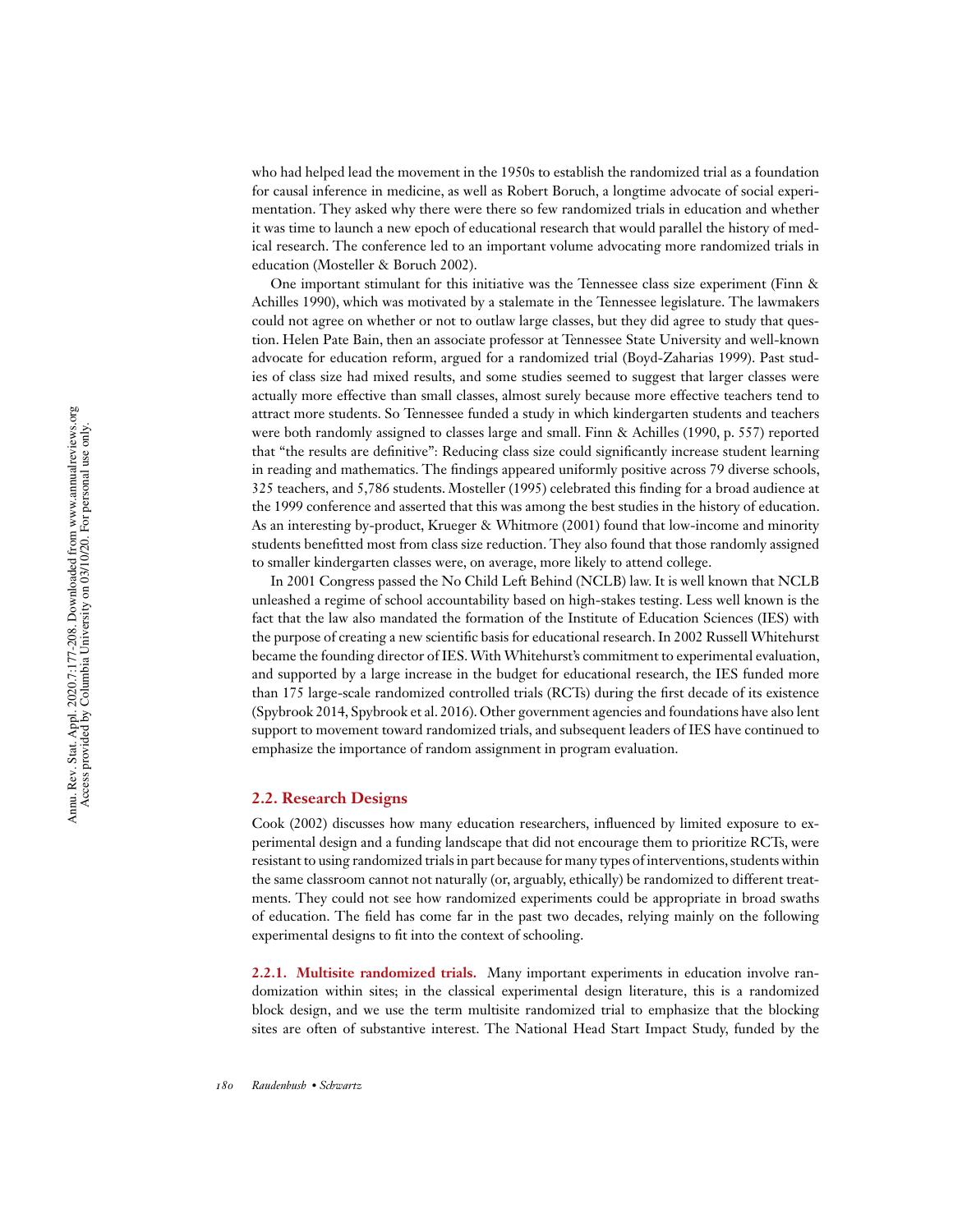Administration for Children, Youth and Families (Puma et al. 2010), is a prominent example. From a list of all Head Start centers in the United States, experimenters randomly selected more than 300. At each local center, low-income families applied for their children's admission to Head Start. Applications outnumbered available places, so offers of admission were based on a random lottery. Here we regard the centers as sites, and randomization is within sites. In our usage, a site is always a unit in which randomization occurs.

**2.2.2. Cluster-randomized trials.** As mentioned, for many educational interventions, a design that randomizes individual students to treatments with no restrictions is clearly unacceptable. For example, schoolwide instructional interventions apply to all children in a school (Borman et al. 2007, 2008). The sensible plan is to assign entire schools to treatments. However, the launch of the IES program of widespread experimentation almost foundered on the shoals of inadequate statistical power for such studies.

The problem was a widespread misunderstanding of the sample size requirements of the cluster-randomized trial. This history paralleled the early history of city-wide health promotion experiments (Donner et al. 1981, Fortmann et al. 1995, Murray 1995) in which entire cities were assigned at random to treatment or control. These studies included many hundreds of thousands of individuals at the cost of hundreds of millions of dollars, but the designers were apparently unaware that even when the between-city variance component is very small, randomization by city requires a fairly large number of cities in order to achieve adequate statistical power. Fortunately this experience led a small number of scientists to examine optimal sample sizes for cluster-randomized trials and to produce books and software that could enable future researchers to avoid the error (Klar & Donner 1997,Murray 1995, Raudenbush 1997). These ideas and tools took center stage at a 2004 conference sponsored by the William T. Grant Foundation on cluster-randomized trials in education attended by 50 leading funders and government officials. At this conference, attendees explored the design of hypothetical trials by applying user-friendly software. Many educational evaluators were shocked to discover that the statistical power of a cluster-randomized trial depends strongly on the number of clusters. But recruiting schools and teachers and sustaining their involvement is expensive; if every field trial required a large number of schools, the entire project was in danger.

To cope with this threat, educational experimenters generated two strategies (Bloom et al. 2007, Raudenbush et al. 2007). The first was to match or block clusters on demographic variables, geographic location, prior educational outcomes, or other factors believed related to the outcome, and then, within blocks, to randomize clusters to treatment. The second was to identify and control for covariates measured at the level of the cluster that were, by hypothesis, strongly predictive of the outcome. Both strategies showed promise for increasing power, but the second strategy proved remarkably effective when the outcome of interest was a measure of academic achievement such as a reading or math test, a common feature of educational evaluations. The reason is that school mean test scores collected before and after intervention may be correlated as high as *r* = 0.90 (Bloom et al. 2007, Hedges & Hedberg 2013); in this case using the covariate boosts power by roughly the same amount as doubling the number of clusters. Experience designing RCTs in education thus led evaluators to increasingly rely on some combination of prerandomization blocking and/or covariance adjustment to address the challenge of statistical power for the clusterrandomized trial.

**2.2.3. Multisite cluster-randomized trials.** Spybrook (2014) reported that in the first 175 randomized trials funded by IES, the single most common design was a multisite cluster-randomized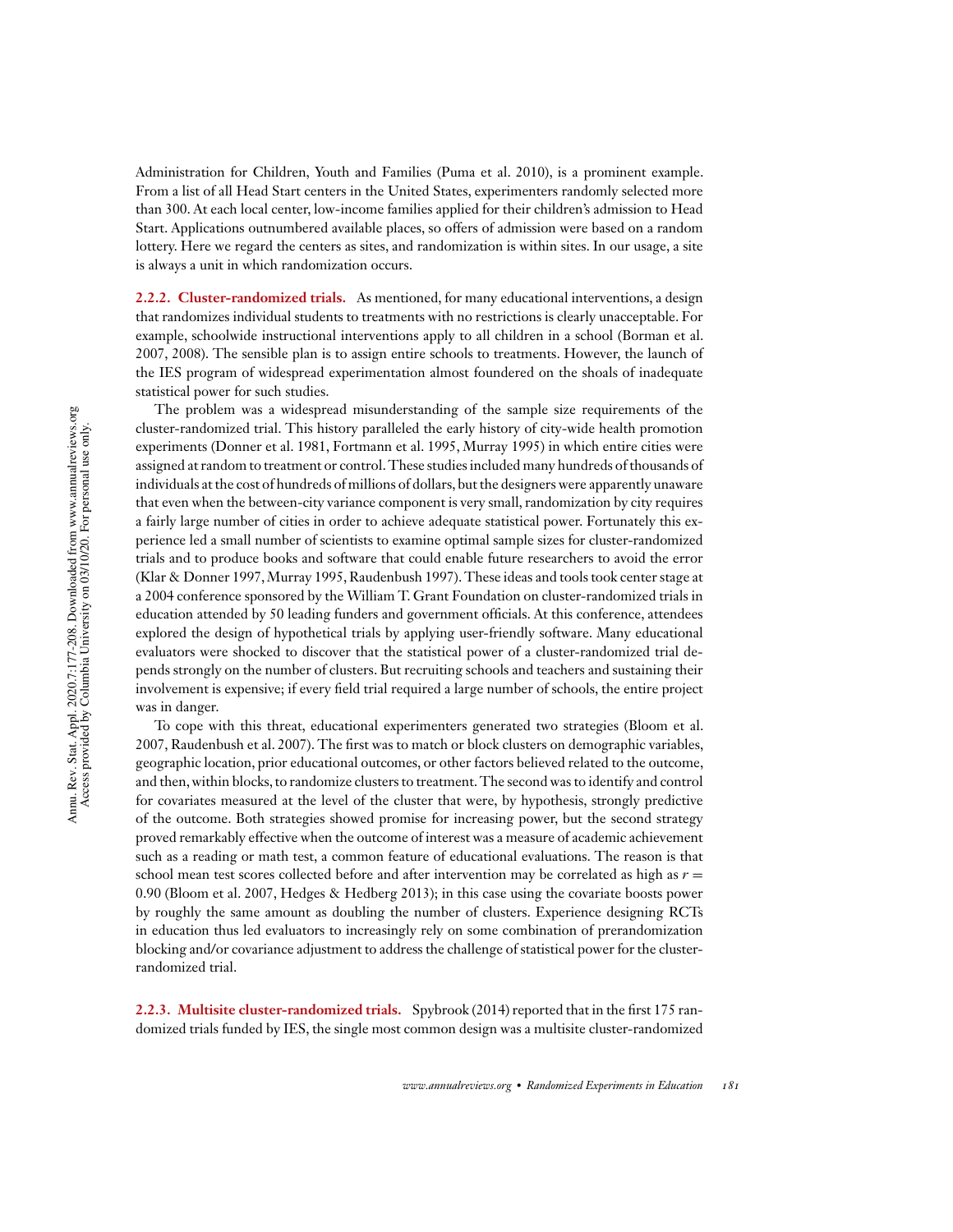trial. This is a three-level design in which sites (e.g., schools) are blocks within which clusters (e.g., classrooms) are assigned at random; outcomes vary randomly among students who are nested within clusters.

**2.2.4. Three-level person randomized trials.** An increasingly common design randomly assigns each student to treatments within a block that is itself nested within a site, another threelevel design. A prominent example is the school lottery study (Angrist et al. 2016, Clark et al. 2015, Hassrick et al. 2017). In such a study, parents apply for their children to be admitted to a new school. Applications exceed the number of available places, so a randomized lottery decides who will be offered admission. Evaluators follow lottery winners and losers to gauge the impact of random assignment. A separate lottery is held each year for each grade within each school. Thus, over several years, each school produces a collection of lotteries. We regard the lotteries as blocks nested within the school conceived as a site. Hence, each school generates a collection of average causal effects, one for each lottery, and an average over these lottery effects within each school constitutes the average effect of random assignment to the school. How to summarize effects across schools can be a tricky problem.

#### **3. THEORETICAL MODEL**

The generic goals of a randomized experiment in education (as in most fields) are to estimate some kind of ATE and to somehow characterize the heterogeneity of treatment effects. But before we can define these estimands with real clarity, we need to specify a theoretical model for the phenomenon under study. Below, we introduce the core modeling decisions in the basic setting of two-level multilevel educational experiments with a binary treatment and continuous outcome and then describe basic estimands.We use the term theoretical model to emphasize that the model thought to generate the data may not be the model used for estimation. Details and generalizations follow in later sections.

# **3.1. Potential Outcomes and Causal Effects**

To begin, we assume a two-level structure in each student *i* is nested within site *j*, where a site can be a school, preschool center, or classroom. Three-level multisite trials can be regarded as specific cases of this design. We also assume intact sites (Hong & Raudenbush 2006), meaning that students inhabit one and only one site, and we assume that sites are statistically independent.

Define  $T_i = 1$  if student  $i \in \{1, \ldots, n_i\}$  in site  $j \in \{1, \ldots, J\}$  is assigned to a new treatment and  $T_{ij} = 0$  if not. In principle, a student's potential outcome may depend on the teacher who implements the treatment. Moreover, a student's potential outcome may also depend on the treatment assignment of other students in the same site. We discuss this possibility in Section 9. For now, we adopt the stable unit treatment assignment assumption (SUTVA) (Rubin 1986), which holds that there is only one version of the treatment and that each student's potential outcomes are independent of the treatment assignment of other students. Thus, student *i* in site *j* possesses two potential outcomes  $Y_{ij}(t)$  for  $t \in \{0, 1\}$  for some interval scale or binary outcome variable *Y*, and one causal effect,

$$
B_{ij} \equiv Y_{ij}(1) - Y_{ij}(0).
$$
 1.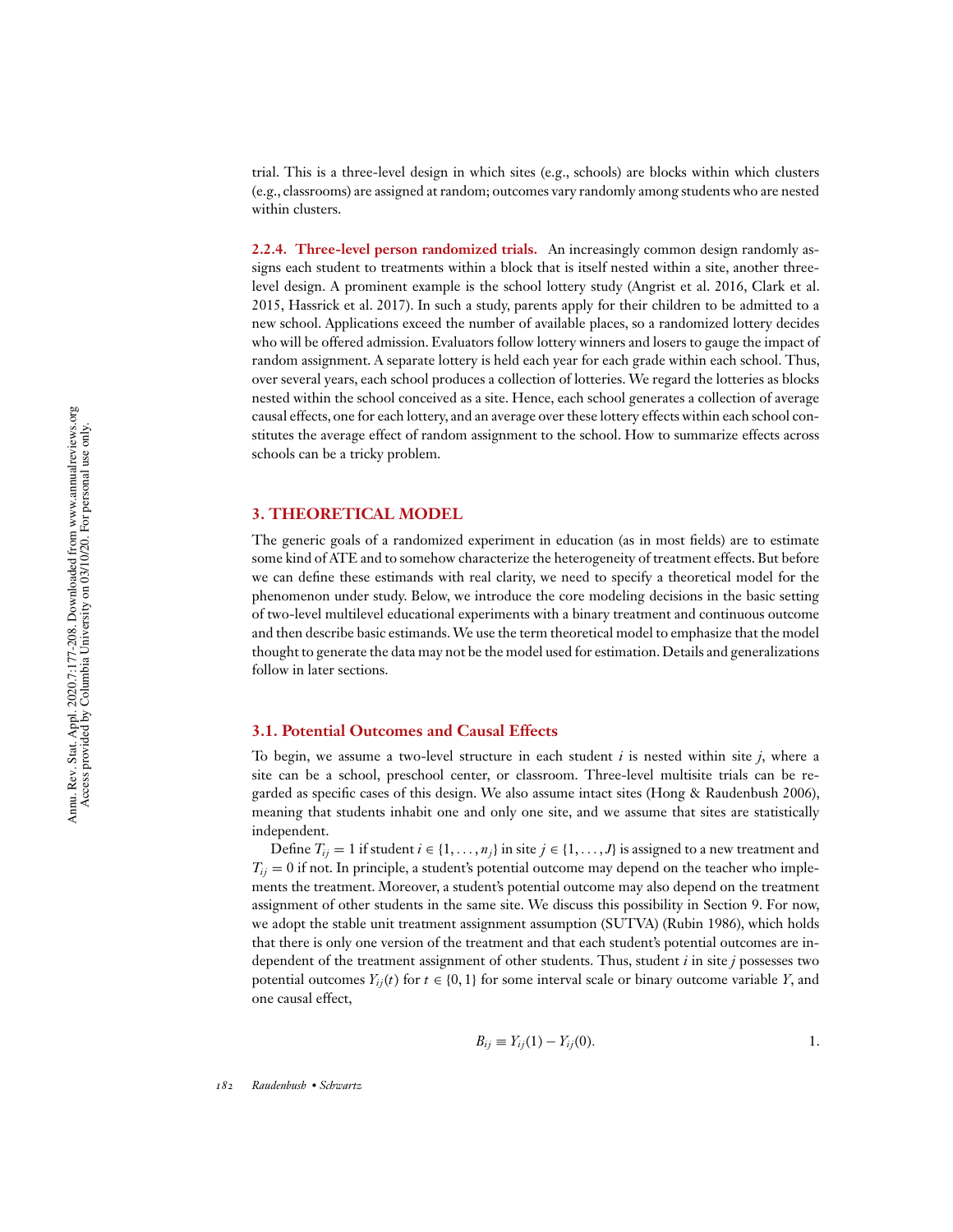We never observe  $B_i$  because if  $T_i$  = 1, then  $Y_i$  (0) is missing, and if  $T_i$  = 0, then  $Y_i$  (1) is missing. The observed outcome for child *i* in cluster *j* is then

$$
Y_{ij} = T_{ij}(1) + (1 - T_{ij})Y_{ij}(0) = Y_{ij}(0) + T_{ij}B_{ij}
$$
  
=  $\mu_{0j} + \beta_j T_{ij} + \varepsilon_{ij}$ .

Here  $\beta_j = \mu_{1j} - \mu_{0j}$  is the ATE in site *j*;  $\mu_{tj} = E[Y_{ij}(t)|\mu_{tj}]$  is the average potential outcome under treatment *t* for students in site *j*; and  $\varepsilon_{ij} = T_{ij}\varepsilon_{1ij} + (1 - T_{ij})\varepsilon_{0ij}$  is a random zero-mean disturbance where  $\varepsilon_{tij} = Y_{ij}(t) - \mu_{tj}$ , with potentially heteroscedastic variance  $\sigma_{ij}^2$ . Heckman et al. (2010) terms this the correlated random coefficient, emphasizing the potential correlation between the person-specific intercept,  $Y_{ii}(0)$ , and the treatment effect,  $B_{ii}$ . An early discussion of this idea within education appears in Bryk & Weisberg (1976).

Now looking across sites, we write  $\mu_{0j} = \mu_0 + u_{0j}$  and  $\beta_j = \beta + b_j$ , where  $u_{0j}, b_j$  are zero-mean random effects having variances  $\tau_{00}$  and  $\tau_{bb}$  and covariance  $\tau_{0b}$ . This generates the familiar linear mixed model equation,

$$
Y_{ij} = \mu_0 + \beta T_{ij} + u_{0j} + b_j T_{ij} + \varepsilon_{ij}.
$$

The random terms in this model need not be normally, or parametrically, distributed. We focus our discussion on two parameters, the mean  $\beta$  and variance  $\tau_{bb}$  of the common distribution of the site-specific treatment effects  $\beta_j$ . This is far from the only interesting approach to describing variability across sites; for others, see the sidebar titled A Note on Randomness.

# **3.2. Estimands**

One common aim is to study the distribution of treatment effects over a population of sites. If we regard each sampled site as equally representative of this population, we might define our key estimands as

$$
E_{\text{sites}}(\beta_j) \equiv \beta_{\text{sites}}, \qquad \text{Var}_{\text{sites}}(b_j) = E(b_j^2) \equiv \tau_{bb \text{ sites}}, \tag{4}
$$

the mean and variance of the site-specific ATE distribution defined over a population of sites.

#### **A NOTE ON RANDOMNESS**

One of the most fundamental issues we must confront is where randomness enters our model; in particular, should site-specific causal effects be modeled as random or fixed? The random sampling route is natural if we want to generalize results beyond the observed sample to a large population. Most often, the sample for the trial is a volunteer sample or a convenience sample, yet the experimenter regards the sample as generated from an infinitely large, if not clearly defined, superpopulation. We reason that this is what interests most designers of education trials, which is why our model above adopts this point of view. Alternatively, one might view site effects as random in a Bayesian sense, regarding site-specific effects as exchangeable to reflect our subjective uncertainty. The notion that the site effects are fixed is consistent with viewing the sample as a finite population. This is sensible if we confine our interest to the observed sample. This approach is popular in some of the work done by contract research organizations (Schochet 2015), but due to space limitations, we do not treat it thoroughly. For more discussion on these opposing points of view, see Section 8, where we also discuss recent work linking convenience samples to larger, well-defined populations.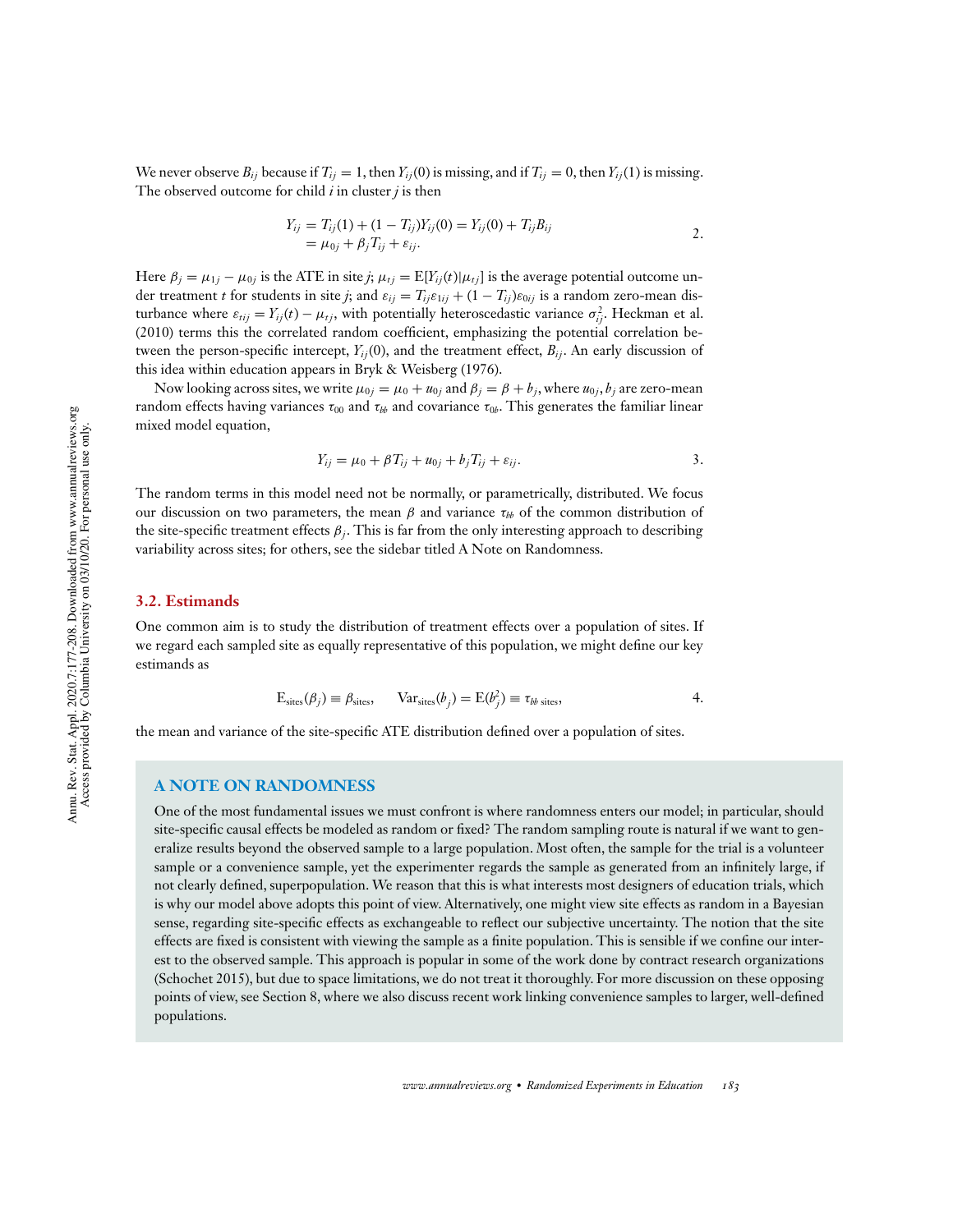In contrast, suppose that the aim is to generalize to a population of students and that sites vary in how many students they serve. Then we might define parameters differently. For example, the person average treatment effect might be defined

$$
E_{\text{persons}}(B_{ij}) = \beta_{\text{persons}} = E_{\text{sites}}(\omega_j \beta_j), \qquad 5.
$$

where Epersons denotes expectation over the distribution of person-specific random variables in a population of people. Here  $\omega_j$  is a weight, scaled to have a mean of one, that is proportional to the size of the student subpopulation served by site *j*. In the population of persons, the variance components take on different meaning. The variance of person-specific causal effects is

$$
Var(B_{ij}) = E_{\text{persons}}(B_{ij} - \beta_j)^2 + E_{\text{sites}}[\omega_j(\beta_j - \beta_{\text{persons}})^2].
$$

The within-site variance component  $E_{\text{persons}}(B_{ij} - \beta_j)^2$  cannot be identified without heroic assumptions because it depends on the within-site covariance between potential outcomes  $Y_{ij}(0)$ and  $Y_{ij}(1)$ , which are never jointly observed. However, the between-site variance  $\tau_{bb\ j}$  sites is identified because the multisite trial contains information about all the site-specific control group and experimental means.

### **3.3. Choice of Estimands**

The choice of estimands can significantly affect the optimal design of an experiment. For example, if the population of interest is composed of sites, a simple random sample of sites combined with a simple random sample of students within sites may be optimal, depending on costs. If the population of interest is students, it will make sense to sample sites with probability proportional to size, again depending on costs. However, based on our reading of recent RCTs in education, we argue that both populations will often be of great interest. Policy makers will typically want to know the average impact of an intervention over the target population of students. However, information about the distribution of treatment effects across sites will often be of great interest for identifying especially effective or ineffective sites (Rubin 1981) and for learning about variation in the effectiveness of educational organizations. Moreover, we show below that the analyst can learn a great deal about noncompliance and mediation by studying variation in treatment effects across a population of sites. Therefore, designs that allow us to explore different populations may be of great interest, if feasible. For example, in a three-level design, we might be interested in a population of students, and a population of teachers, and a population of schools.

# **4. ESTIMATION AND ENDOGENEITY OF DESIGN**

#### **4.1. Data**

We define  $n_i$  as the sample size for site *j*, and the proportion of the sample assigned to treatment in site  $j$  is  $\bar{T}_j$ . Under SUTVA, intact schools, and random assignment within each site, the sample mean difference  $\hat{\beta}_j = \bar{Y}_{1j} - \bar{Y}_{0j}$  is unbiased for the site-specific ATE  $\beta_j = \text{E}(B_{ij}|\text{Site}=j)$ , and its sampling variance is  $\text{Var}(\hat{\beta}_j|\beta_j) = V_j$ . We assume  $V_j = c/[n_j\bar{T}_j(1-\bar{T}_j)]$ . Many analysts have assumed a constant within-site variance,  $\sigma_{ij}^2 = \sigma^2$  for all *i* and *j*, in which case  $c = \sigma^2$ . Because treatment effects plausibly vary across students, Bloom et al. (2017) recommend specification of separate variances  $\sigma_1^2$  and  $\sigma_0^2$  for treatment and control students, respectively. In this case  $c = \sigma^2 + (\sigma_1^2 - \sigma_0^2)(1 - 2\tilde{T})$ , where  $\sigma^2 = \bar{T}\sigma_1^2 + (1 - \bar{T})\sigma_0^2$  with  $\bar{T} = \sum_j$  $J_{j=1} \sum_{i=1}^{n_j} T_{ij} / N$ . Under either choice, the sampling precision of  $\hat{\beta}_j$  as an estimator of  $\beta_j$  is

$$
P_j = V_j^{-1} \propto n_j \bar{T}_j (1 - \bar{T}_j).
$$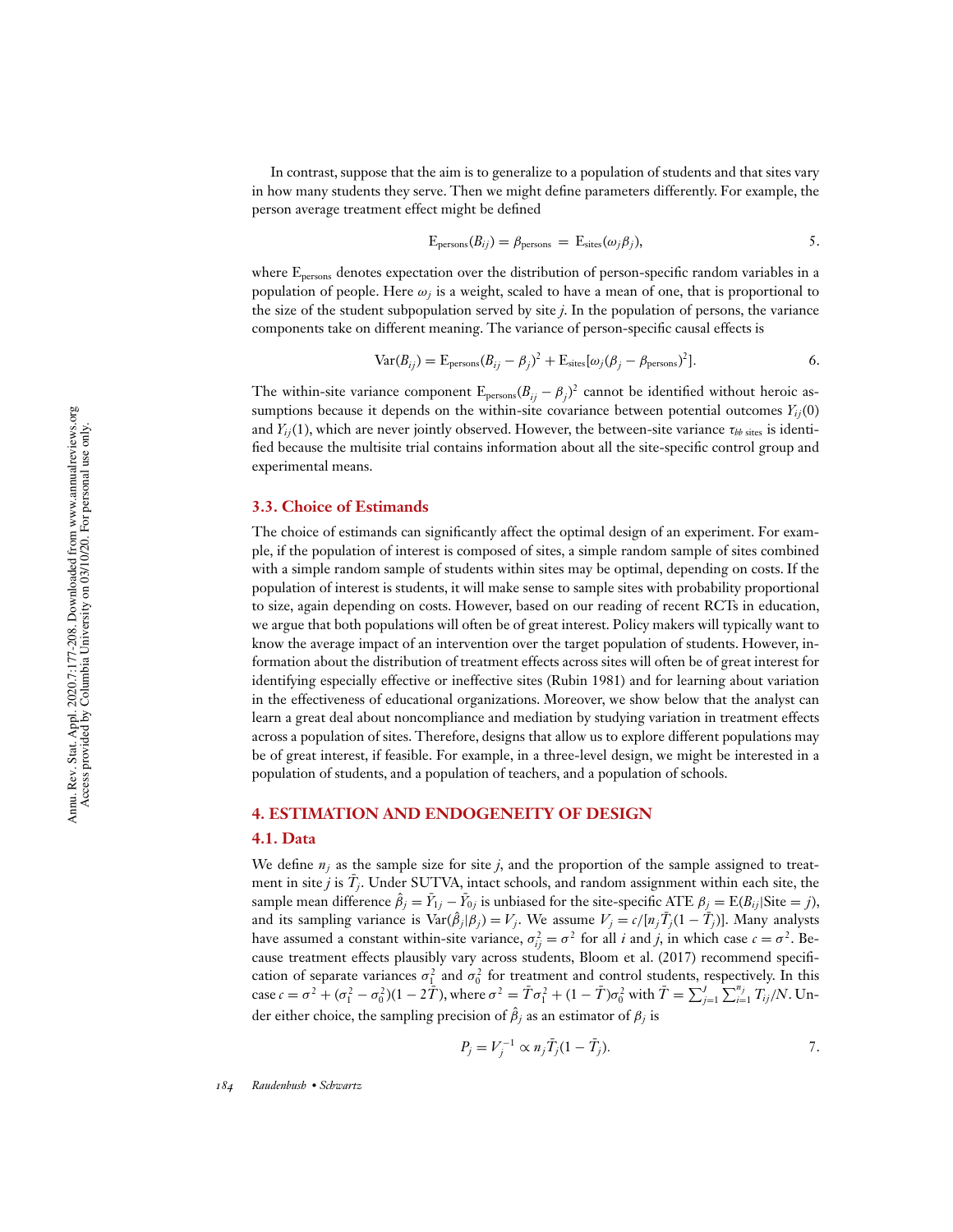To focus on key ideas, we assume  $V_i$  to be known, as  $c$  is estimated with great accuracy in educational RCTs. Thus, the basic data for our purpose here consist of  $\hat{\beta}_j, V_j$  for  $j \in \{1, \ldots, n_j\}, j \in$  $\{1, \ldots, J\}$ . Given the endogeneity of design, we assume  $V_j$  to be random.

# **4.2. Endogeneity of Design**

As mentioned, when a new school or educational program opens, it is often the case that more people apply for admission than can be accommodated. If the number of applicants exceeds the number of available places, it is common practice, and in some cases legally required, to hold a random lottery to decide who should be offered admission. These lotteries have generated many opportunities for researchers to experimentally test novel approaches to school organization and practice (Angrist et al. 2016, Clark et al. 2015, Dobbie & Fryer 2013), in large part because they support both fairness to applicants and the priorities of statistical inference. Moreover, entire school districts have recently adopted new admissions rules that enable parents to list preferred schools for their children (Bloom & Unterman 2014), holding open the possibility of experimentally testing the impact of many regular public schools.

A concern, however, is that the number of persons who apply, equivalent to the sample size, *n<sup>j</sup>* , may reflect the popularity—and thus, indirectly, the effectiveness—of the new program. Weighting site-specific data by site-specific precision  $P_j$  may then bias estimates of the site ATE  $\beta_{\text{sites}}$ by up-weighting the most effective schools. The number who apply may alternatively reflect the availability of good local alternatives, in which case, a large applicant pool might indicate a comparatively disadvantaged local population. In either case, the combination of the number who apply and the number of available seats determines the fraction,  $\bar{T}_j$ , that are offered admission. Therefore,  $\bar{T}_j$  may also be endogenous. Hence, the sampling precision  $P_j \propto n_j \bar{T}_j (1 - \bar{T}_j)$  may, in many cases, be regarded as an endogenous variable, that is, as a nonignorable random variable rather than a fixed aspect of the design, as is conventional in experimental research.

Even in studies that do not use lotteries, it may be the case that sites with varied size, more or fewer resources, or varied preferences may vary with respect to sampling precision  $P_j$ , opening up the possibility that precisions covary with site effectiveness. This is a common reality in education research and other fields (e.g., multihospital clinical trials), so we keep the effects of endogenous designs in mind as we discuss basic estimators for the estimands of a multisite trial.

# **4.3. Estimating the Site Average Treatment Effect**

Under endogeneity of design, the familiar ATE estimators have different properties than usual, leading to a nontrivial bias-variance tradeoff (Raudenbush & Schwartz 2019). We highlight the basic results for the site ATE below.

**4.3.1. Unweighted estimator.** If each site equally represents the population of sites, Schochet (2015) recommends an unweighted estimator

$$
\hat{\beta}_{\text{uw}} = J^{-1} \sum_{j=1}^{J} \hat{\beta}_{j}.
$$
8.

This is clearly consistent for  $\beta_{\text{sites}}$ , though it treats all sites as equally informative, so it will typically have larger sampling variance than weighted estimators when precision,  $P_j$ , varies significantly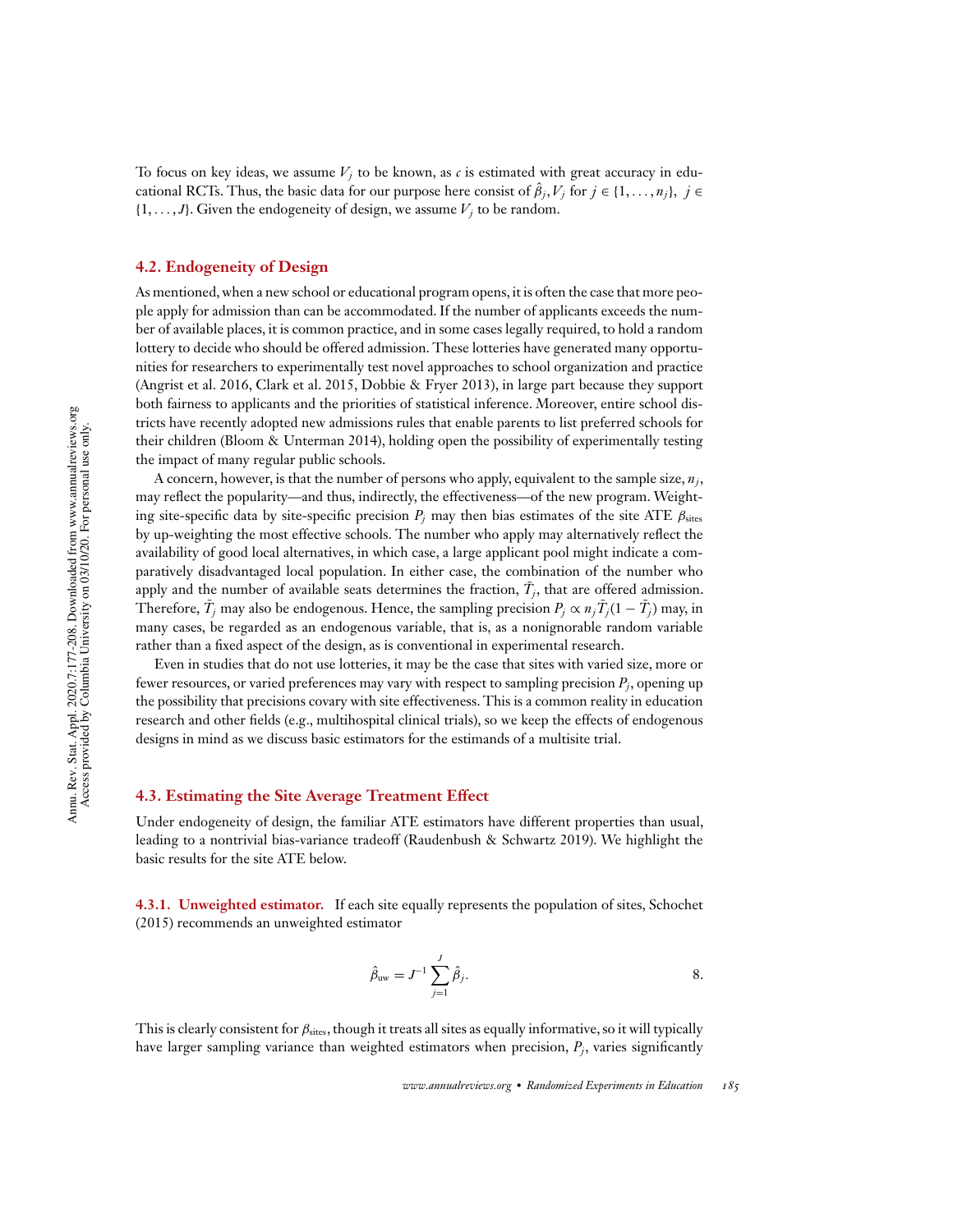from site to site. Under our theoretical model,

$$
Var_{\text{sites}}(\hat{\beta}_{\text{uw}}) = \tau_{bb \text{ sites}} + E_{\text{sites}}(V_j).
$$

**4.3.2. Ordinary least squares with site fixed effects.** Probably the single most commonly used estimator regresses the outcome *Y* on treatment *T* with site fixed effects, yielding

$$
\hat{\beta}_{\text{FE}} = \frac{\sum_{j=1}^{J} (T_{ij} - \bar{T}_j) Y_{ij}}{\sum_{j=1}^{J} (T_{ij} - \bar{T}_j)^2} = J^{-1} \sum_{j=1}^{J} \frac{P_j}{\bar{P}} \hat{\beta}_j,
$$
\n(10.

where  $\bar{P} = \sum P_j / J$ . We see that  $\hat{\beta}_{\rm FE}$  weights each site's estimate  $\hat{\beta}_j$  proportional to its sampling precision,  $P_j$ . The fixed effects model is our general model (Equation 3) with  $\mu_0 + u_{0j}$  set to a fixed constant from site to site and  $b_j$  set to zero so that  $\tau_{bb\ s{\rm tres}} = 0$ . If this model is correct and the within-site variances are homogeneous, the familiar Gauss-Markov theory guarantees that  $\hat{\beta}_{\mathrm{FE}}$  is best linear unbiased with variance

$$
\text{Var}_{\text{sites}}(\hat{\beta}_{\text{uw}}) = E\Big(\sum_{j=1}^{J} P_j\Big)^{-1}.
$$

Under these assumptions,  $\hat{\beta}_{\text{FE}}$  can be much more precise than  $\hat{\beta}_{\text{uw}},$  since then

$$
\frac{\text{Var}_{\text{sites}}(\hat{\beta}_{\text{uw}})}{\text{Var}_{\text{sites}}(\hat{\beta}_{\text{FE}})} = \frac{E[\bar{V}_{\text{Arithmetic}}]}{E[\bar{V}_{\text{Harmonic}}]},
$$

where  $\bar{V}_{\text{Arithmetic}} = \sum V_j / J$  is the arithmetic mean of the sampling variances and  $\bar{V}_{\text{Harmonic}} =$  $J/\sum P_j$  is the harmonic mean of the sampling variances (recall that the harmonic mean of positive numbers is always smaller than the arithmetic mean). However, if the treatment effects vary and are correlated with precision  $\hat{\beta }_{\mathrm{FE}}$  is inconsistent, with finite-sample bias

$$
E_{\text{sites}}(\hat{\beta}_{\text{FE}}) - \beta_{\text{sites}} = \text{Cov}_{\text{sites}}\left(\frac{P_j}{\bar{P}}, \beta_j\right). \tag{13}
$$

**4.3.3. Fixed intercepts, random coefficients.** The fixed intercepts, random coefficients (FIRC) approach proposed by Bloom et al. (2017) is similar to fixed effects in setting  $\mu_0 + u_{0j}$ to a fixed constant from site to site in order to minimize covariance assumptions. However, unlike with fixed effects,  $b_j$  is allowed to vary with  $\tau_{bb\; sites} \geq 0,$  yielding

$$
\hat{\beta}_{\text{FIRC}} = J^{-1} \sum_{j=1}^{J} \frac{w_{j \text{ FIRC}}}{\bar{w}_{\text{FIRC}}} \hat{\beta}_j,
$$

where  $w_{\text{FIRC }j} = (V_j + \hat{\tau}_{bb \text{ sites}})^{-1} = P_j/(1 + P_j\hat{\tau}_{bb \text{ sites}})$  and  $\bar{w}_{\text{FIRC}} = \sum w_{\text{FIRC }j}/J$ . Note that the degree of precision-weighting depends on the (estimated) cross-site treatment effect variance: As  $\hat{\tau}_{bb\,\rm sites}\to 0$ ,  $\hat{\beta}_{\rm FIRC}\to \hat{\beta}_{\rm FE}$ , and as  $\hat{\tau}_{bb\,\rm sites}\to \infty$ ,  $\hat{\beta}_{\rm FIRC}\to \hat{\beta}_{\rm uw}$  (Raudenbush & Bloom 2015). Thus,  $\hat{\beta}_{\rm FIRC}$  lies on an interval between  $\hat{\beta}_{\rm FE}$  and  $\hat{\beta}_{\rm uw}$ , tending toward  $\hat{\beta}_{\rm FE}$  when treatment effects are compressed and toward  $\hat{\beta}_{\rm uw}$  when they are dispersed. For known  $\tau_{bb\, sites}, \hat{\beta}_{\rm FIRC}$  is best linear unbiased when  $b_j \perp P_j$  and nearly efficient when the within-site and between-site random effects are normally distributed with  $V_j$  correctly specified. Under these assumptions,  $\hat{\beta}_{\rm FIRC}$  is potentially far more efficient than is  $\hat{\beta}_{\rm uw}.$  For large  $J,$ 

$$
\frac{\text{Var}_{\text{sites}}(\hat{\beta}_{\text{uw}})}{\text{Var}_{\text{sites}}(\hat{\beta}_{\text{FIRC}})} = \frac{\text{E}[\bar{D}_{\text{Arithmetic}}]}{\text{E}[\bar{D}_{\text{Harmonic}}]},
$$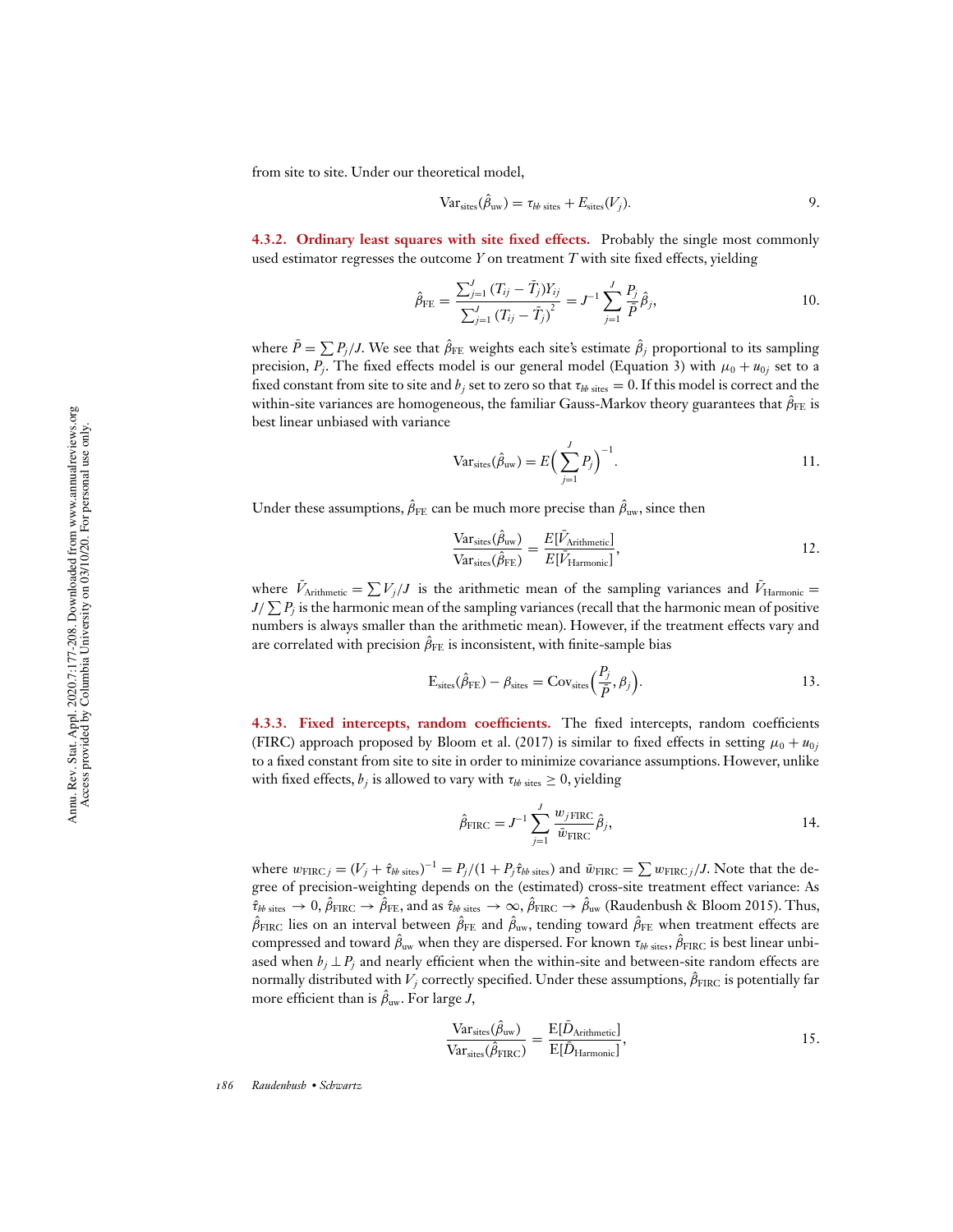where  $\bar{D}_{\text{Arithmetic}}$  is the arithmetic mean of  $D_j = V_j + \tau_{bb\text{ sites}}$  and  $\bar{D}_{\text{Harmonic}}$  is the harmonic mean.

However, if the assumption  $b_j \perp P_j$  fails,  $\hat{\beta}_{\text{FIRC}}$  is inconsistent with bias

$$
E_{\text{sites}}(\hat{\beta}_{\text{FIRC}}) - \beta_{\text{sites}} = \text{Cov}_{\text{sites}}\left(\frac{w_{\text{FIRC}}}{\bar{w}_{\text{FIRC}}}, \beta_j\right). \tag{16}
$$

Raudenbush & Schwartz (2019) prove that the bias of  $\hat{\beta}_{\rm FIRC}$  is never larger that of  $\hat{\beta}_{\rm FE}$ . Nevertheless, the inconsistency of  $\hat{\beta}_{\rm FIRC}$  under these conditions is troubling.

**4.3.4. Open questions.** Endogeneity of precision combined with treatment effect heterogeneity generates a bias-variance tradeoff that is worthy of more study. It stands to reason that a hybrid estimator will work better than those under consideration here, but such a hybrid has not appeared in the literature on educational field trials.

# **4.4. Estimating the Person Average Treatment Effects: Unweighted Persons Estimator**

Recall that when the target is a population of students, the estimand is

$$
\beta_{\text{persons}} = \mathcal{E}_{\text{persons}}(B_{ij}) = \mathcal{E}_{\text{sites}}(\omega_j \beta_j), \tag{17}
$$

where ω*<sup>j</sup>* is proportional to the size of site *j*. If sites are sampled with probability proportional to size, the desired weight (scaled to have a mean of 1.0) is  $\omega_j = \frac{n_j}{\bar{n}}$ , where  $\bar{n} = \sum n_j / J$ , yielding

$$
\hat{\beta}_{\text{persons}} = J^{-1} \sum_{j=1}^{J} \frac{n_j}{\bar{n}} \hat{\beta}_j.
$$

For small  $\tau_{bb~persons}, \hat{\beta}_{\rm persons}$  is likely to be quite precise, though its variance will exceed that of  $\hat{\beta}_{\rm FE}.$ If treatments effects vary and are correlated with precision,  $\hat{\beta}_{\text{FE}}$  is inconsistent with bias

$$
Cov_{\text{persons}}\left(\frac{w_{1j}}{\bar{w}_1}, B_{ij}\right) = \mathcal{E}_{\text{sites}}\left[\omega_j\left(\frac{w_{1j}}{\bar{w}_1} - 1, \beta_j\right)\right],\tag{19}
$$

where  $w_{1j} = \bar{T}_j(1 - \bar{T}_j)$  and  $\bar{w}_1 = \sum w_{1j}/J$ . Under the same scenario, the bias of FIRC is a bit more complex and has not been studied.

# **4.5. Estimating the Variance Components**

Raudenbush & Bloom (2015) show that an unbiased estimator of the treatment effect variance has the form

$$
\hat{\tau}_{bb\text{ pop}} = J^{-1} \sum \frac{w_{\text{pop}j}}{\bar{w}_{\text{pop}}} [(\hat{\beta}_j - \hat{\beta}_{\text{pop}})^2 - V_j],
$$

where, for the designs mentioned above,  $w_{popj} = 1$  if pop = sites, and  $w_{popj} = \frac{n_j}{n}$  if pop = persons, and  $\hat{\beta}_\mathrm{pop}$  is the unbiased ATE estimate for the population given by Equation 4 or Equation 5. If negative estimates are set to zero, the estimates are no longer unbiased but are *J*-consistent so long as  $\tau_{bb~pop} > 0$ . Similar to the site ATE story, the consistent estimator for  $\tau_{bb~sites}$  may be quite inefficient if precisions vary substantially from site to site. The maximum likelihood estimator under the FIRC model substitutes  $\frac{w_{\text{FIRC}}^2}{\sum w_{\text{FIRC}}^2 /J}$  as the weight in Equation 18, and this estimate will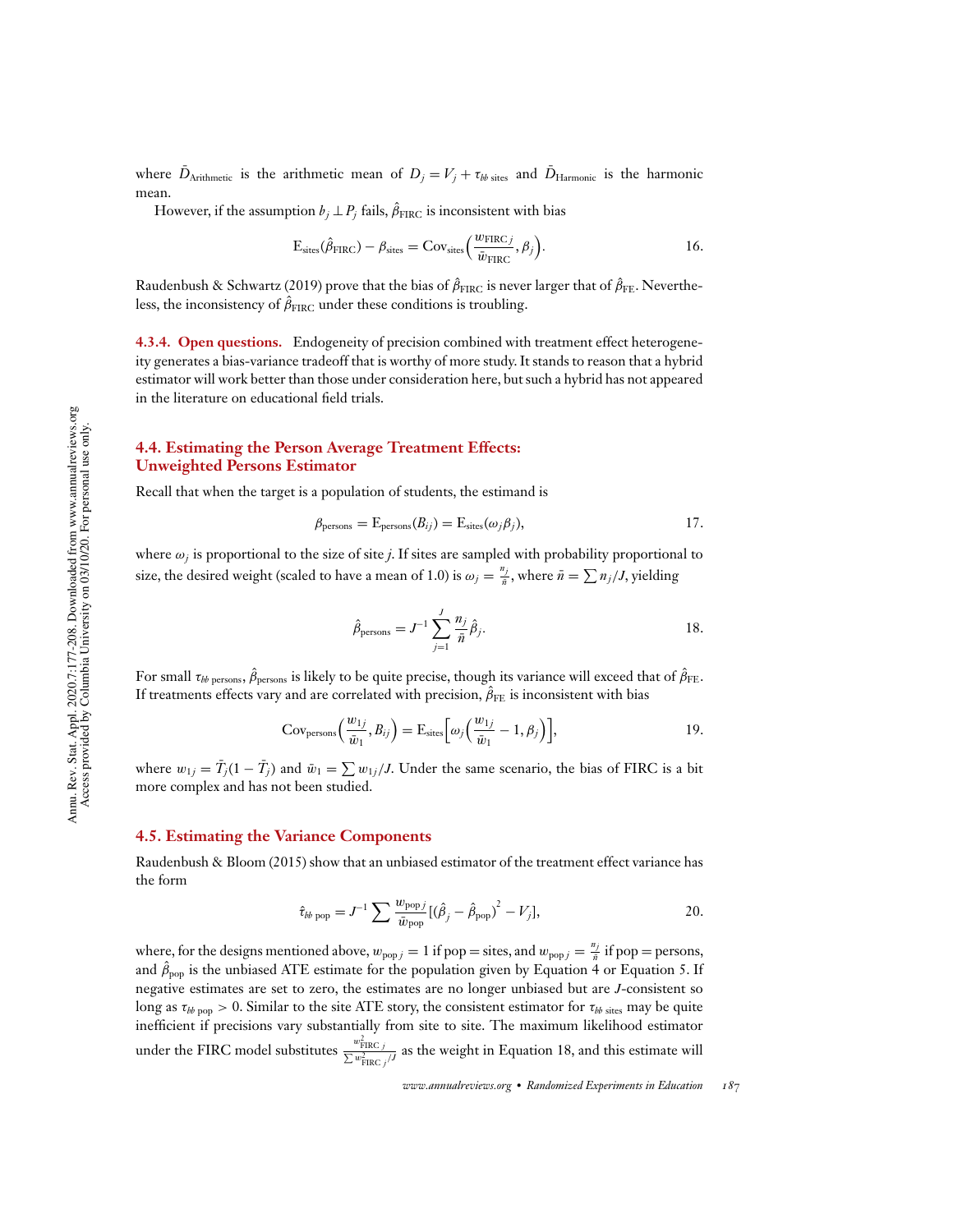tend be more efficient than those given by Equation 20 if precisions are independent of treatment effects. The logic of estimation of the remaining variance components is similar. Relatively little research has examined variance components estimation when precisions are nonignorable. Given the widespread interest in linear mixed models, this is a topic of considerable interest.

#### **4.6. An Empirical Example**

Using the methods just described, Raudenbush & Schwartz (2019) reanalyze data from the National Head Start Impact Study, including 3,392 children randomly assigned by lottery within each of 316 sites. Site-specific sample sizes vary widely, with many small sites. Across five outcomes (reading, math, oral language, receptive vocabulary, and aggressive behavior), point estimates of the ATE and decisions based on a nominal significance level of  $\alpha = 0.05$  were quite similar, with two exceptions: For math and aggressive behavior, standard errors using the unweighted estimator were more than half the size of the point estimates. The unweighted estimator  $\beta_{\text{sites}}$ , while consistent, appears woefully inefficient when site sizes are highly variable and often small. The performance of the unweighted estimator of  $\tau_{bb\ s{\rm t} {\rm s}}$  is particularly variable in this case. Raudenbush & Schwartz (2019) emphasize the need for more research on estimation of  $\beta_{\text{sites}}$  and  $\tau_{bb\text{ sites}}$  when site sizes are highly variable, which often arises in large-scale field trials that use lotteries to accomplish random assignment.

# **5. STUDYING HETEROGENEITY OF TREATMENT EFFECTS**

Statisticians have primarily pursued two main questions describing and estimating heterogeneity of treatment effects: "How much?" and "Where?" In this section, we discuss both in turn. A third, "Why?", is treated in Section 7.

#### **5.1. Quantifying Between-Site Variation in Treatment Effects**

We saw in Section 4 that multisite trials enable the analyst to estimate the between-site component of the variance of the treatment effects. A recent survey of multisite trials in education and job training programs suggests that the between-site variance may tend to be small in studies where the intervention itself has a small ATE (Weiss et al. 2017). This type of heterogeneity is discussed at length by Raudenbush & Bloom (2015), who also present basic random effects estimators.

#### **5.2. Visualizing Between-Site Variation in Treatment Effects**

Suppose we display a histogram of sample mean differences, that is,  $\hat{\beta}_j = \bar{Y}_{1j} - \bar{Y}_{0j}, j = 1, \ldots, J$ . Unless all site sizes are large, this histogram will be too wide because of the noise of  $\hat{\beta}_j$  as an estimate of β*<sup>j</sup>* . Bayes or empirical Bayes estimates, which shrink unreliable estimates toward the mean, will be too narrow, but Louis (1984) shows how to recalculate these estimates to ensure that the dispersion in the histogram is consistent with the estimate of  $\tau_{bb\text{ sites}}$ . Bloom et al. (2017) provide an example in education. We note that the shape of such a histogram will be influenced by parametric assumptions regarding the distribution of the unobservable values of β*<sup>j</sup>* . Shrinkage estimators of site-specific effects can be used to rank sites by effectiveness and to identify especially effective (or harmful) sites for further study (Shen & Louis 1998, Paddock et al. 2006).

# **5.3. Quantifying Within-Site Variation in Treatment Effects**

We noted earlier that the variance of treatment effects within sites is not identified because the data contain no information about the covariance between the two potential outcomes of any unit.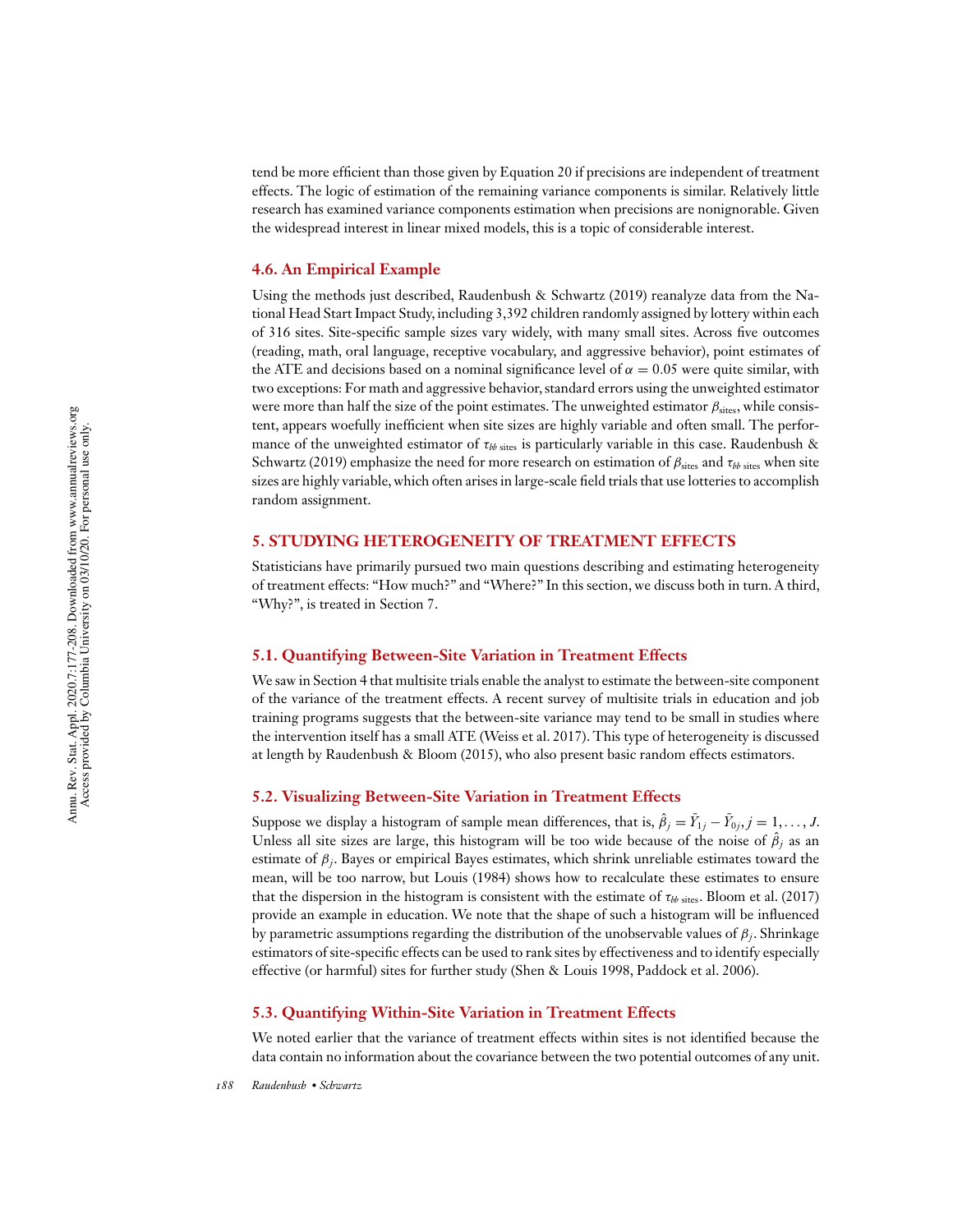However, Ding et al. (2016) show in a single-site setting that at least there always exists a valid test of zero treatment effect variance in the finite sample, and thus in any population containing that sample. Their approach relies on a Fisher randomization test, using a clever trick (Berger & Boos 1994) to handle the unknown ATE, which in this setting is a nuisance parameter. Under a similar framework the same authors give sharp bounds for the treatment effect variance using a mathematical property of the empirical quantile function (Ding et al. 2019). Both of these methods can also be used to study the idiosyncratic variance that remains in treatment effects after conditioning on covariates that moderate the effects, as discussed in the next section.

### **5.4. Identifying Moderators of a Treatment Effect**

Moderation occurs when the conditional average treatment effect (CATE) differs from the ATE. Moderation answers the question "for whom does the treatment work differently?" Generally, moderation refers to CATEs that condition on some observed pretreatment covariate like race or gender, though we might also expand our conception to include conditioning on latent characteristics as in principal stratification (Feller et al. 2016).We also see in Section 7 that statisticians have expanded the concept of mediation to apply to interaction effects between treatment assignment and a mediator. Potential moderators may be chosen by substantive theory (Angrist et al. 2013, Shadish et al. 2002) or by statistical methods for variable selection and high-dimensional data (Green & Kern 2012, Guo et al. 2017, Imai & Ratkovic 2013, Wager & Athey 2018). In either case, researchers should be wary of multiple testing since searches for moderation may devolve into fishing expeditions (Wang & Ware 2013).

# **5.5. Principal Stratification**

Frangakis & Rubin (2002) propose a novel approach to studying the moderating effect of membership in a principal stratum, a latent class of persons. To illustrate, Feller et al. (2016) provide an application of this approach using the National Head Start Impact Study. They define three principal strata according to how students would respond to treatment assignment. Stratum 1 are those who would attend Head Start if assigned to Head Start but who would attend an alternative day care center if assigned to control. Stratum 2 includes those who would go to Head Start if so assigned, but who would otherwise stay home (with a parent, neighbor, or relative). Stratum 3 consists of those who would go to an alternative center regardless of treatment assignment, and Stratum 4 are those who would stay home regardless of treatment assignment. Other logically possible strata are assumed empty. For example, those who would not attend Head Start if assigned to Head Start but who would attend Head Start if not assigned to Head Start are called defiers and are assumed not to exist. Similarly, random treatment assignment is assumed not to affect the choice between attending an alternative center or staying home. A crucial feature of this methodology is that stratum membership is treated as a pretreatment covariate, though one we cannot observe for all units. We discuss a special case of this methodology in detail in Section 6.

#### **5.6. Nonuniqueness of Moderator Models**

Using principal stratification, Feller et al. (2016) find that the children who benefitted most are those who would attend Head Start if assigned but who would otherwise stay home. In contrast, those who would attend Head Start if assigned but who would otherwise attend an alternative preschool center benefitted little. Using the same data but a different methodology, Bitler et al. (2014) found that children with low skills as measured by pretreatment cognitive assessments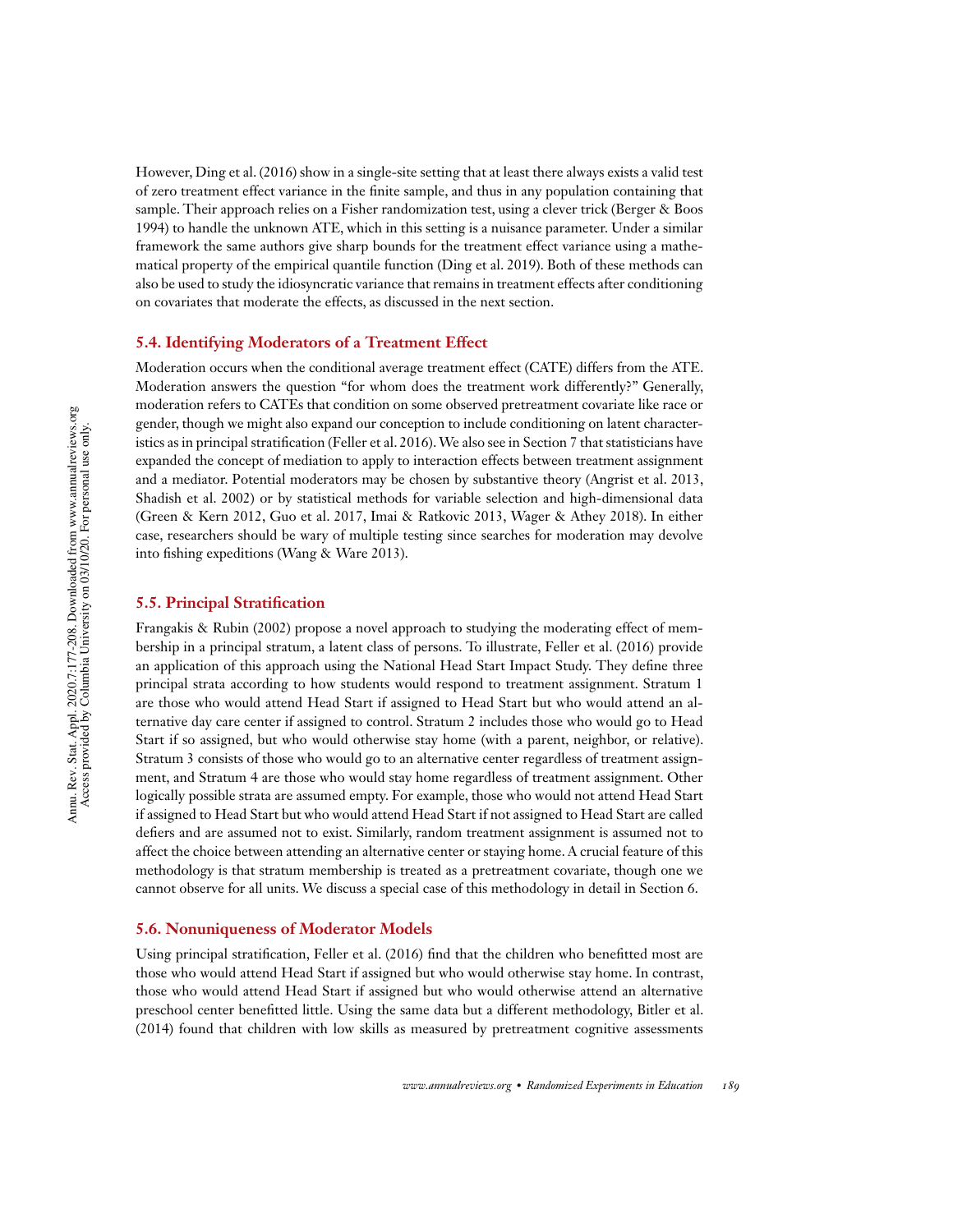benefitted most from assignment to Head Start. By analyzing impacts across demographic subgroups, Bloom & Weiland (2015) find that low-income Hispanic children benefitted most. In fact, it is possible that all three findings are correct, if the low-skill children were low-income Hispanic children who would have stayed home if not assigned to Head Start. More generally, moderation models do not give unique explanations. See Section 7 for a review of strategies for testing explanatory theories.

#### **6. NONCOMPLIANCE**

So far, we have studied the impact of random assignment to treatment *T*. If all units actually receive their assigned treatment, the effect of assignment is simply the effect of the treatment. This is a benign state of affairs that statisticians have labeled full compliance with treatment assignment. Full compliance is not typically at play in large-scale educational field trials, and under partial compliance the effect of random assignment is called the intention to treat (ITT) effect. In the Tennessee study of class size reduction, some students assigned to large classes ended up in small classes (Krueger & Whitmore 2001). In the National Head Start Impact Study, about 25% of the children randomly offered a place in Head Start did not attend, and about 15% of those not offered a place actually did attend (Bloom & Weiland 2015). In lottery studies of new schools, a typical finding is that about 75% of lottery winners and 25% of lottery losers attend the school (Hassrick et al. 2017). This occurs because the lottery losers are placed on a waiting list and may be offered a place if lottery winners decline.

# **6.1. Noncompliance in a Single-Site Study**

The method of instrumental variables (IV) has been widely used to study the impact of program participation in randomized experiments when compliance with randomization is imperfect: Treatment assignment is an instrument used to identify the impact of actually experiencing the program (Angrist et al. 1996, Heckman & Robb 1985). We first review how the IV method is now conventionally used in single-site studies. Next, we consider a much smaller literature that generalizes these results to the case of multisite trials. We see that new complications arise, requiring careful consideration of assumptions that underlie alternative analytic strategies.

**6.1.1. Homogeneous treatment effects. Figure 1***a* displays a model of the association treatment assignment,  $T \in \{0, 1\}$ , program participation  $M \in \{0, 1\}$ , and *Y*. The effect of assignment on participation is regarded here as a constant,  $\gamma$ . The effect of participation on the outcome is regarded as the constant δ. Note that there is no direct path between *T* and *Y* (the direct effect  $\theta$  is then set to 0). This is known as an exclusion restriction, reflecting the key assumption that a student's assignment to treatment can affect the outcome only if that student participates in the program.

We regress *M* on *T* to obtain an estimate of  $\gamma$ , and we regress *Y* on *T* to obtain an estimate of  $\beta$ . Both estimates, protected by randomization, are unbiased, so the ratio  $\hat{\delta} = \hat{\beta}/\hat{\gamma}$ , called the Wald estimator after Wald (1940), is consistent for  $\delta$  so long as  $\gamma \neq 0$ . In practice, the null hypothesis  $H_0: \gamma = 0$  must be rejected with sufficient confidence to avoid what is called finite-sample bias (Bound et al. 1995). Analysts often use  $F(1, df) > 10$ , where *df* is the denominator degrees of freedom for the central F distribution, as a criterion that renders finite-sample bias small.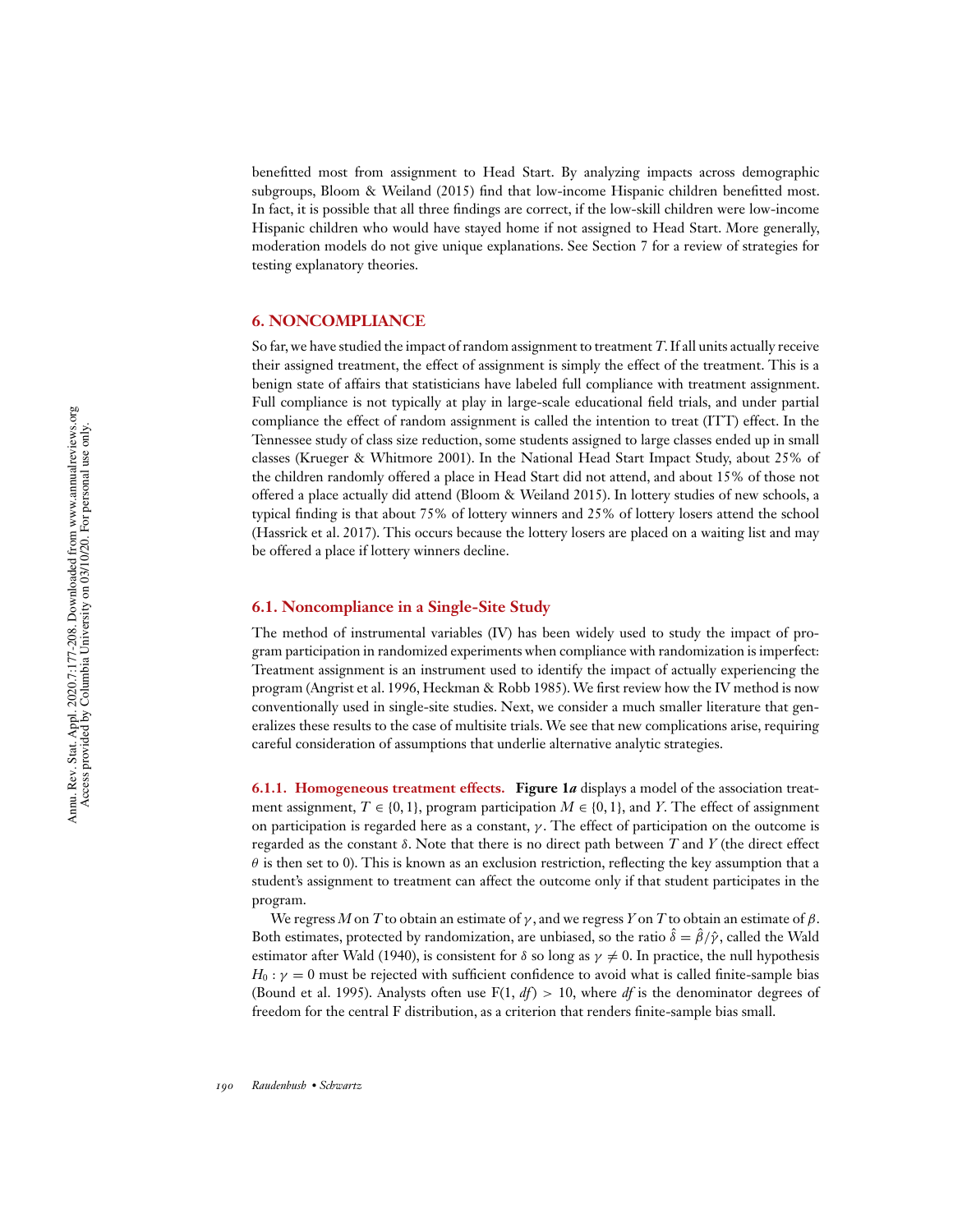

#### **Figure 1**

A path model with (*a*) homogeneous treatment effects and (*b*) heterogeneous treatment effects.

**6.1.2. Heterogeneous treatment effects.** While **Figure 1***a* represents a causal model for a population under the assumption of homogeneous treatment effects, **Figure 1***b* displays a personspecific causal model using potential outcomes (Raudenbush et al. 2012). Define the personspecific causal effect of assignment on participation as  $\Gamma_i \equiv M_i(1) - M_i(0)$  and the person-specific effect of participation  $\Delta_i \equiv Y_i(m=1) - Y_i(m=0)$ . In principle, the potential outcome of assignment depends not only on assignment itself but also on whether assignment generates participation. Thus, we can write the potential outcomes  $Y_i(t) = Y_i(t, M_i(t))$  (Angrist et al. 1996). However, under the exclusion restriction, once we know whether student *i* participates, knowing that student's treatment assignment has no bearing on that student's outcome. Thus, under the exclusion restriction,  $Y_i(t) = Y_i(t, M_i(t)) = Y_i(M_i(t))$  and the ITT effect is

$$
B_i \equiv Y_i(M_i(1)) - Y_i(M_i(0))
$$
  
=  $Y_i(0) + M_i(1)\Delta_i - [Y_i(0) + M_i(0)\Delta_i]$   
=  $[M_i(1) - M_i(0)]\Delta_i$   
=  $\Gamma_i \Delta_i$ .

The second step in Equation 21 follows from linearity, which is trivially met here because the predictor  $M_i(t)$  is binary but can be contentious when  $M_i(t)$  is continuous. We can define the average ITT effect through the equation

$$
E(B_i) \equiv \beta = E(\Gamma_i \Delta_i) = E(\Gamma_i)^* E(\Delta_i) + Cov(\Gamma_i, \Delta_i)
$$
  

$$
\equiv \gamma \delta + \sigma_{\Gamma \Lambda}.
$$

We see from Equation 22 that average effect of treatment assignment will be large when any of three terms is sufficiently large: the average compliance  $\gamma$ , the average benefit of treatment  $\delta$ , or the covariance  $\sigma_{\Gamma \Lambda}$ . This covariance will be large when program staff are able to induce students who stand to benefit most from the program to comply with treatment assignment, or when these students are otherwise more likely to comply. But recall that the conventional IV estimand is (for  $\gamma \neq 0$ 

$$
\beta/\gamma = \delta + \sigma_{\Gamma\Lambda}/\gamma.
$$
 23.

So, the conventional instrumental variable estimator will only be consistent if  $\sigma_{\Gamma}$  = 0, the strong assumption of no covariance between compliance and effect, which in most education applications we would like to avoid.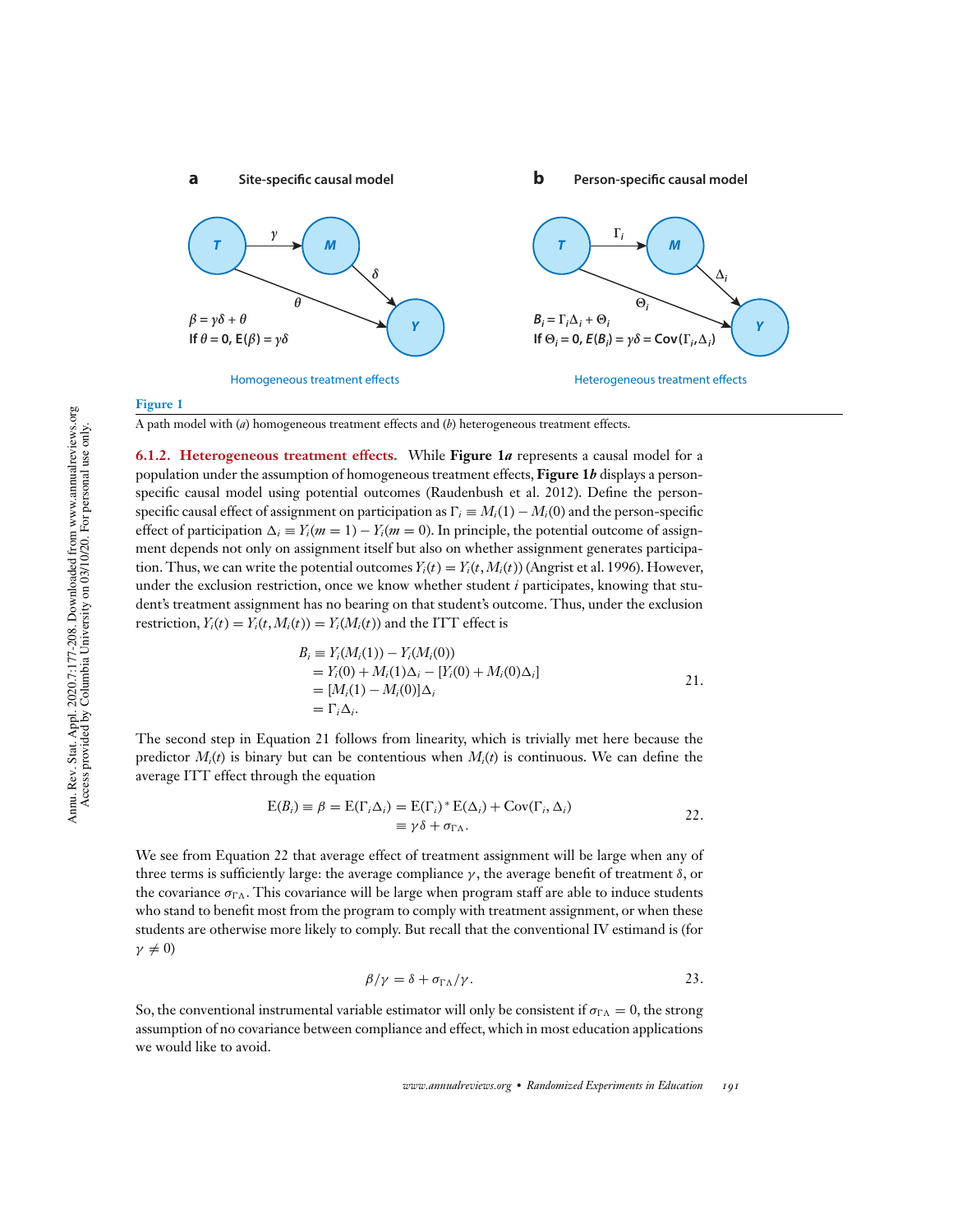**6.1.3. Monotonicity.** Angrist et al. (1996) propose replacing the assumption  $\sigma_{\Gamma \Lambda} = 0$  with a weaker assumption known as monotonicity, namely, that  $\Gamma_i \geq 0$  for all units *i*. This assumption requires that treatment assignment discourages no one from participating in the treatment. The price we pay for this weaker assumption is that our interpretation of  $\delta$  is more constrained.

To motivate this concept, and following Frangakis & Rubin (2002), we define principal strata as subsets of students defined by their potential participation under random assignment. The compliers are those who would participate  $[M_i(1) = 1]$  if offered the program and not participate  $[M_i(0) = 0]$  if assigned to control. For compliers, therefore, the impact of being assigned to the program is  $\Gamma_i = 1$ . Noncompliers include never takers, those who would not participate under either treatment assignment  $[M_i(1) = M_i(0) = 0]$ , and always takers, those who would participate regardless of treatment assignment  $[M_i(1) = M_i(0) = 1]$ . Thus, for noncompliers,  $\Gamma_i = 0$ . A fourth, logically possible stratum would include defiers, who would take up the program if assigned to control but not if assigned to the program. For defiers,  $\Gamma_i = -1$ . The monotonicity assumption rules out the existence of this stratum. Decomposition of the ITT effect by stratum generates  $E(\Delta_i|\Gamma_i=1) \equiv \delta_{\text{CACE}}$ , or simply CACE, the complier average causal effect:

$$
\beta = \mathcal{E}(B_i) = \mathcal{E}(\Gamma_i \Delta_i) = 1 * \mathcal{E}(\Delta_i | \Gamma_i = 1) \Pr(\Gamma_i = 1) + 0 * \mathcal{E}(\Delta_i | \Gamma_i = 0) \Pr(\Gamma_i = 0)
$$
  
= 
$$
\mathcal{E}(\Delta_i | \Gamma_i = 1) \gamma \equiv \delta_{\text{CACE}} \gamma.
$$

Hence, we can identify  $\delta_{CACE} = \beta/\gamma$ ,  $\gamma > 0$ , the average causal effect for the subpopulation whose participation is influenced by random assignment.

A problem for interpretation is that the magnitude of  $\delta_{CACE}$  may depend on how effective the program is at inducing participation (Heckman & Vytlacil 2001). A program director who is very skilled at encouraging participation in one study may generate a different  $\delta_{\text{CACE}}$  than will a program director in another study who is less skilled at doing so, even if the population average impact of participation,  $\delta_{ATE}$ , is the same in the two studies. This ambiguity pervades applications of IV in multisite trials, where staff and participants vary across sites. A beautiful feature of the multisite trial is its capacity to evaluate heterogeneity in compliance and therefore to explore the seriousness of this potential ambiguity for interpretation.

**6.1.4. Heckman correction.** Heckman (1979) introduced an unbiased estimator of the average effect of program participation (not just among compliers) under alternative assumptions, which is now known as the Heckman correction. This approach uses a simultaneous equation model: One equation is a probit regression of program participation on assignment, and the other equation is a linear regression of the outcome on participation. The two equations have correlated errors. The key assumption is that the outcome errors and the latent propensity to participate (from the probit) are bivariate normal in distribution. This can be a strong and brittle assumption, leading to poor properties for apparently small violations. Zhelonkin et al. (2016) propose modifications to increase robustness (see also Kline & Walters 2019).

#### **6.2. Extension to Multisite Trials**

In a multisite trial, the process described above is replicated within each site. We have personspecific effects of treatment assignment,  $B_{ij} = \Gamma_{ij} \Delta_{ij}$ , and site average effects of treatment assignment,  $\beta_j = \gamma_j \delta_j$  (under a within-site no covariance assumption), where  $\gamma_j$  is the fraction of persons who comply with treatment assignment in site *j* and δ*<sup>j</sup>* is the CACE in site *j*. As before, we might identify CACE within each site through Wald estimators, but this requires a relatively large sample and high compliance in each site of the trial, and these conditions have not held in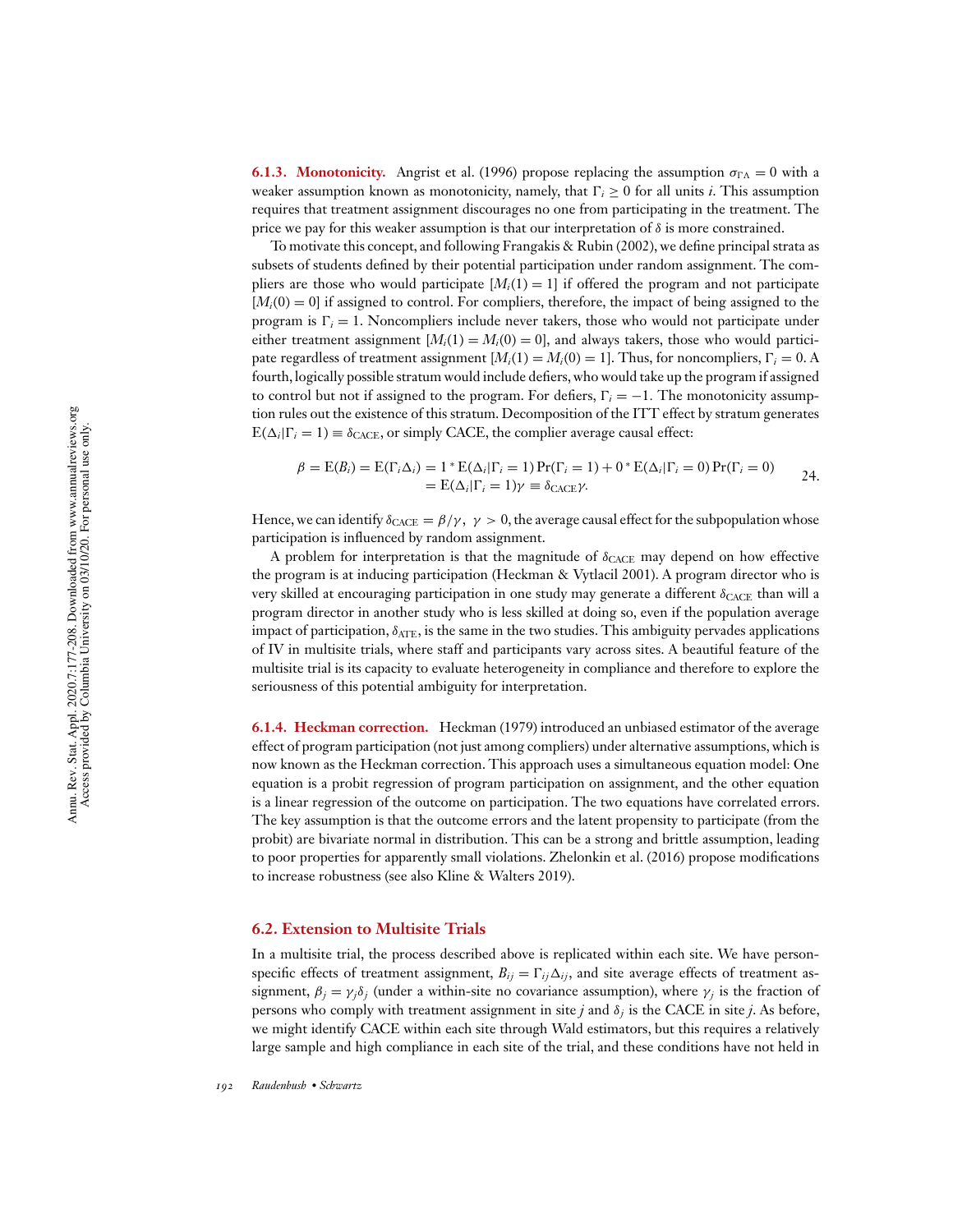educational RCTs to date. Raudenbush et al. (2012) consider methods for studying the mean and variance of δ*<sup>j</sup>* using a site-level no-compliance-effect covariance assumption. In highly original work, Walters (2015) responds to this problem by extending the traditional Heckman correction with site-specific pairs of simultaneous equations, which have coefficients with random effects that induce shrinkage across sites. This method relies on potentially strong parametric assumptions.

**6.2.1. Comment on interpretation.** If we have full compliance in all sites, treatment effects will vary if one or both of two conditions hold: (*a*) sites vary in subpopulations and subpopulations respond variably to the same treatment, and (*b*) the treatment is implemented with variable effectiveness across sites. Under noncompliance, CACE can differ not only because of *a* and *b* but also because (*c*) some sites achieve higher compliance than others or (*d*) different sites encourage different subsets of the population to comply. Thus, the complier population is really an endogenous outcome of the interplay between site practices and heterogeneous subpopulations. If a site can achieve a large CACE by encouraging only the most promising persons to comply, that site will look better than average on CACE. Stated more generally, if high compliance predicts low CACE, the low-compliance sites will look better than average, particularly compared with  $\delta_{\text{persons}}$ . If high compliance predicts high CACE, high-compliance sites will look better than average, particularly when compared with  $\delta_{\text{sites}}$ .

#### **6.3. Open Problems**

From the standpoint of the multisite trial, it seems that in replacing the no-covariance assumption with the monotonicity assumption and thereby changing the definition of the impact of attendance from ATE to CACE, we have not really solved the problem of selection bias that noncompliance generates (Heckman & Vytlacil 2001). In essence, the multisite trial can reveal the challenges of summarizing evidence from a replicated experiment characterized by noncompliance. Unless compliance rates are uniformly high, some modeling based on additional assumptions appears essential to achieve clear scientific interpretation.More research is needed on alternative modeling strategies and required assumptions.

#### **7. MEDIATING MECHANISMS**

In 2002, the IES created the What Works Clearinghouse, an agency that sorts through claims of educational effectiveness and certifies particular interventions as effective (Confrey 2006). In recent years, however, IES has increasingly pressed for answers to harder questions, not about whether an intervention works, but rather about why. For example, suppose that a training program helps students learn only if it improves a teacher's measurable instructional practice (see Allen et al. 2011). Knowing this is crucial for those who are adopting an experimentally tested intervention at a new site. If measured teacher practice is not changing at the new site, the training is not working as expected there, and one needs to modify or discontinue the training. This sounds simple, but nailing down mediational mechanisms is hard.

#### **7.1. Conventional Mediation in Single-Level Studies**

Many thousands of studies have explored mediating mechanisms using path analysis, an approach originated by Wright (1921), extended by Duncan (1966), and codified for application by Baron & Kenny (1986) in one of the most widely cited articles in the history of psychology. Hong (2015,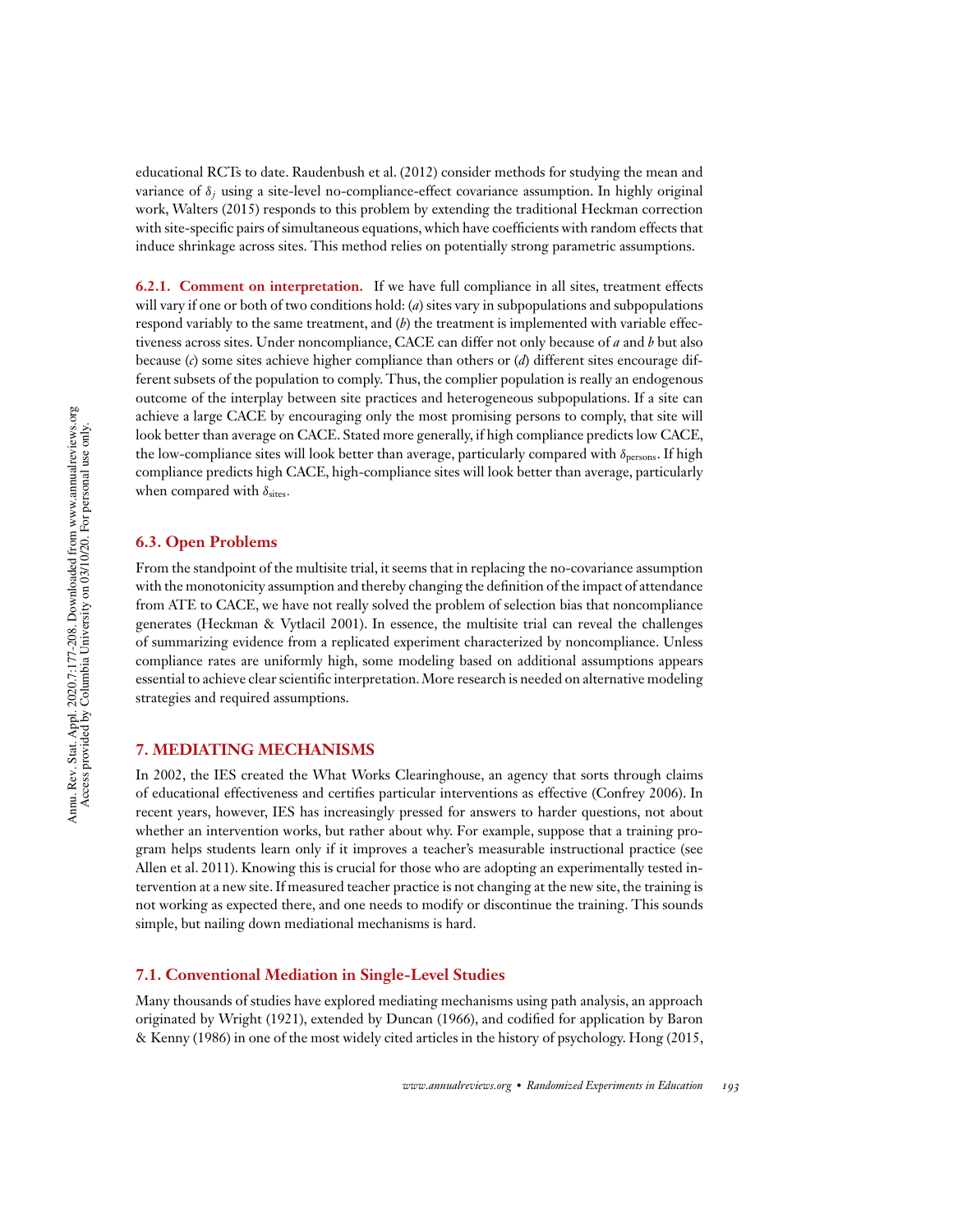chapter 10) provides a detailed review of this approach as well as modern criticism and alternative approaches.

A stylized representation of this approach is displayed in **Figure 1***a*. The impact of *T* on *M* is represented by the regression coefficient γ; the effect of *M* on *Y* is the regression coefficient δ. The total effect of *T* on *Y* is then the regression coefficient  $\beta = \gamma \delta + \theta$ , where  $\gamma \delta$  is the indirect effect of *T* that operates through the mediator *M*, and  $\theta$  is the direct effect that operates through unspecified mediators. If  $\gamma \delta$  is large and  $\theta$  is small, *M* is said to largely mediate the impact of *T* on *Y*.

#### **7.2. Assumptions Underlying the Conventional Model**

Holland (1988) was the first to apply the counterfactual account of causality (Haavelmo 1943, Holland 1986, Neyman 1935, Rubin 1978) to derive the assumptions required for this conventional method of mediation analysis. A useful extension is provided by Bullock et al. (2010). Hong (2015, chapter 10) reviews these critiques and evaluates a series of methodological innovations intended to relax the strong assumptions underlying this model. Assuming *T* is randomly assigned, the following assumptions must be met if the conventional model is to identify the causal pathway: (*a*) linearity of the association between *M* and *Y* within levels of *T*; (*b*) additivity of the impact of *T* and *M* on *Y*, meaning that the impact of the mediator cannot depend on treatment assignment; (*c*) ignorable assignment of *M*; (*d*) unobserved mediators lurking within  $\theta$  are uncorrelated with *M* given *T*; and (*e*) no covariance between the person-specific impact of *T* on *M* and the impact of *M* on *Y*. To understand this last assumption, we find it useful to represent the mediation process through a person-specific model with heterogeneous effects (see **Figure 1***b*). We see that the person-specific indirect effect  $\Gamma_i \Delta_i$  has expectation

$$
E(\Gamma_i \Delta_i) = \gamma \delta + Cov(\Gamma_i, \Delta_i). \tag{25}
$$

The conventional model requires setting this covariance to 0. To see why this is a strong assumption, let us consider the following example (Nomi & Allensworth 2009): Assignment to intensive high-school math instruction (*T*) increases advanced mathematics course-taking later in highschool (*M*), which in turn increases college enrollment (*Y*). To assume  $Cov(\Gamma_i, \Delta_i) = 0$  is to assume that students who respond to treatment assignment by taking more advanced courses (that is, who have large values of  $\Gamma_i$ ) are not especially likely to benefit in terms of college enrollment from taking advanced math courses (that is, to have large values of  $\Delta_i$ ). This seems implausible and motivates further modeling.

#### **7.3. Attempts to Relax the Assumptions of the Conventional Model**

Suppose now that we conceive of *T* (receiving intensive math instruction early) and *M* (taking advanced math courses later on) as two treatments, both binary. Rather than regarding a student's potential mediator values as a pretreatment covariate as in principal stratification, we view advanced course taking as a second treatment to which a student is effectively randomly assigned. By hypothesis, random assignment to *T* increases the probability of random assignment to *M*, which increases the outcome *Y*. Random assignment to *M*, however, does not occur in practice. Instead, the analyst regards subsets of students who have the same distribution of pretreatment covariates, *X*, as being, in effect, randomly assigned to *M*. The information in *X*, which may have high dimension, is summarized by the propensity score (Rosenbaum & Rubin 1983).

Recall that in principal stratification with binary *T* and binary *M*, potential mediator values were fixed a priori, so that each participant possessed two potential outcomes. In contrast, under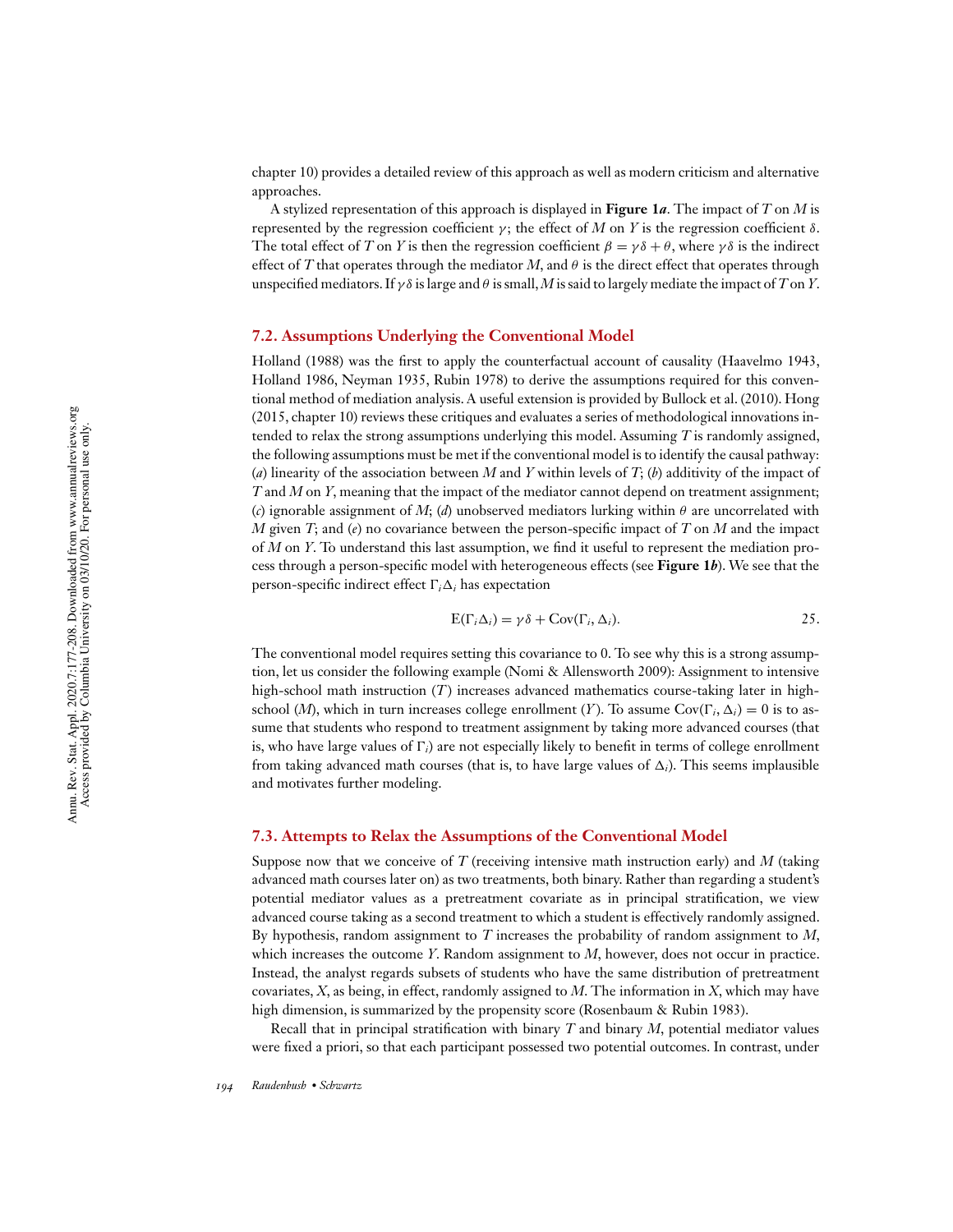sequential random assignment, each participant possesses four potential outcomes. Define *M*(1) and *M*(0) as two random variables, each of which can take on two values (1 or 0). We now have the decomposition (Pearl 2001)

$$
E[Y(1, M(1))] - E[Y(0, M(0))] = \{E[Y(1, M(1))] - E[Y(1, M(0))] \} + \{E[Y(1, M(0))] - E[Y(0, M(0))] \}.
$$
 26.

Here  $E[Y(1, M(1))] - E[Y(1, M(0))]$  is the indirect effect of the mediator, holding *T* constant at 1, and  $E[Y(1, M(0))] - E[Y(0, M(0))]$  is the direct effect of treatment *T* conditional on  $M(0)$ . Note that the decomposition is not unique, since we could have instead added and subtracted  $E[Y(0, M(1))]$ . The curious feature of the decomposition in Equation 26 is the counterfactual quantity  $E[Y(1, M(0))]$ . We can think of this as the mean outcome if the entire population were treated  $(T = 1)$  but the fraction of persons assigned to mediator  $(M = 1)$  was  $Pr(M(0) = 1)$  rather than  $Pr(M(1) = 1)$ . Three statistical approaches have emerged to model and estimate this decomposition. All rely on sequentially ignorable mediator assignment given covariates, and each allows statistical interaction between the treatment *T* and the mediator *M*.

**7.3.1. Elaborated regression approaches.** Petersen et al. (2006) and VanderWeele (2015) elaborate the conventional model to allow for interactions between *M* and *Y* and for nonlinear associations between *M* and *Y*. They also emphasize eliminating observable confounding by including pretreatment covariates, call them *X*, in their models. A series of regressions and a strategy for combining results across regressions are required to identify the causal effects of interest. We do not describe these methods in detail because our space is limited and these references are admirably clear. We can, however, conclude that this line of work essentially relaxes the assumptions of the conventional model by making the model more complex. Nonadditive and nonlinear structural forms can replace the linear and additive forms but must be explicitly specified. The assumption that the covariance in Equation 25 is null is weakened by virtue of conditioning on covariates *X*. The price to be paid using this approach is a series of functional form assumptions required to efficiently estimate an increased number of parameters.

**7.3.2. Weighting-based approaches.** Using Equation 26, Hong (2015) proposed a ratio of inverse probability of treatment weighting, a strategy that reweights the experimental group to have the same distribution as the control group on the mediator. This weighting effectively occurs within levels of the propensity score conditional on *X*. Like the elaborated regression approaches, weighting approaches assume sequential randomization given *X*. However, the elaborated regression approach is more ambitious because it seeks to estimate paths between *T* and *M* and *M* and *Y* while the weighting approach just estimates two quantities: the average indirect and average direct effects. The more ambitious elaborated regression approach requires more functional form assumptions. It is also presumably more efficient under those assumptions. In contrast, the weighting approach uses an essentially nonparametric model for the outcome.

**7.3.3. Simulation-based methods.** Imai (2010) proposes Monte Carlo methods for estimating the counter-factual quantity  $E[Y(1, M(0))]$ . First, sample *M* given the covariates *X* and treatment assignment  $T = 0$ . Next, simulate  $E[Y(1, M(0))]$  from the model for *Y* given covariates *X* and *T* = 1 and *M*(0). These simulations can be obtained under a variety of models, linear and nonlinear, for a variety of discrete and continuous predictors.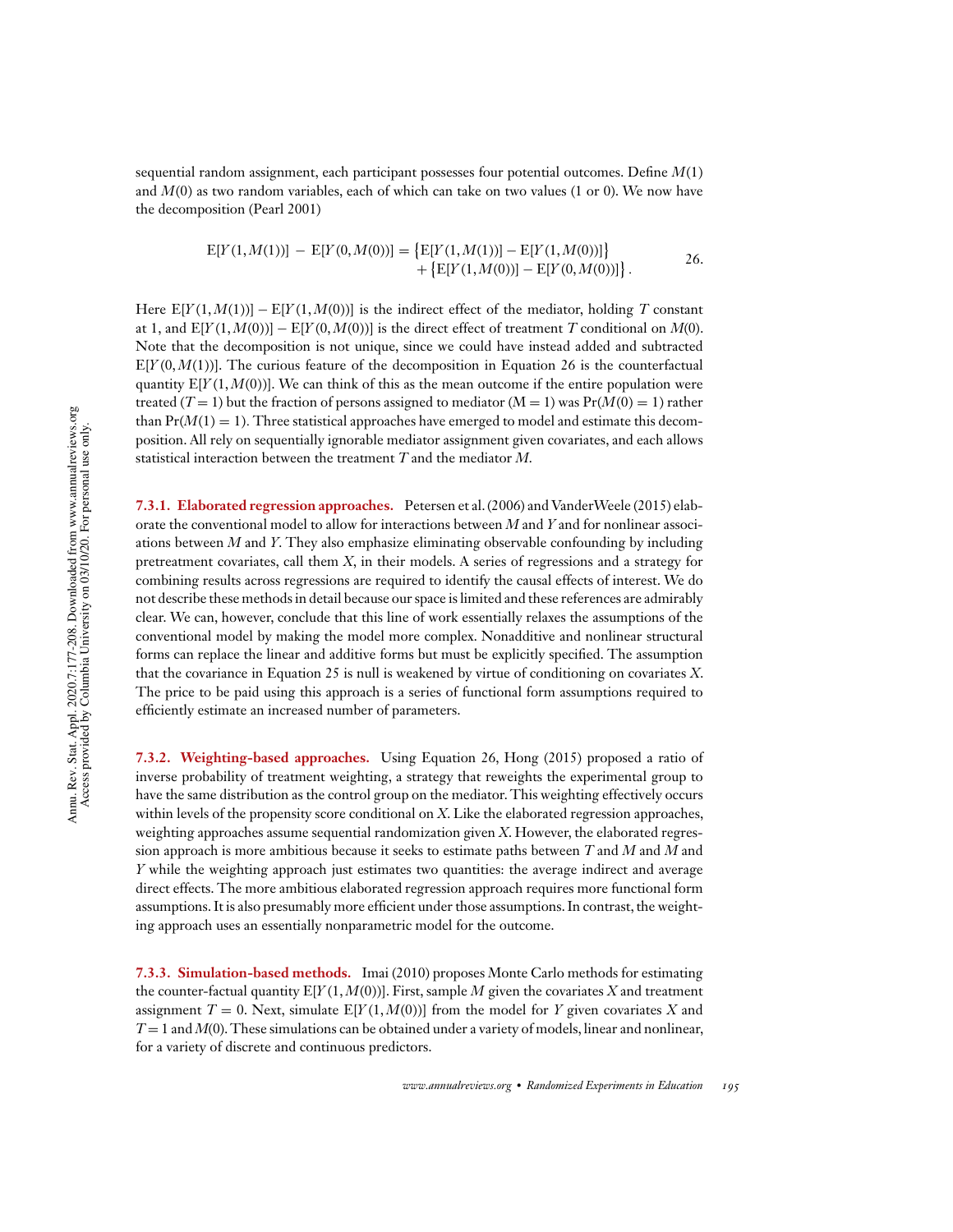### **7.4. Multilevel Mediation Models**

The multilevel setting can increase the complexity of the mediation model. For example, one or more of the coefficients in the extended regression coefficient approach can vary over sites, and direct and indirect effects may vary and covary across sites. However, the multilevel setting offers new opportunities to learn about mediation processes, and we consider three briefly.

**7.4.1. Multilevel intervention as a process of sequential randomization.** The 4Rs intervention is a school-wide program that aims to encourage instruction that is rigorous, is relevant to student interests, and reduces aggressive behavior (VanderWeele et al. 2013). Schools were matched on demographics and then, within pairs, randomly assigned to treatment or control conditions. Within the experimental condition teachers received training needed to implement the program. The fidelity of implementation depended on the teacher's interest and skill. Sequential randomization seems an appropriate model here. Define  $T_k = 1$  if school *k* is assigned to treatment,  $T_k = 0$ if not; next,  $M_{ik} = 1$  if teacher *j* within school *k* implements the treatment and  $M_{ik} = 0$  if not. We assume that children are nested within schools, but assignment to teachers is uncertain. This generates four potential outcomes for each child *i*:  $Y_{ijk}(T_k, M_{jk}(T_k))$  where  $T_k$  and  $M_{jk}$  are each binary.

Hong & Raudenbush (2013) regard this as an iconic model of how many policies operate. A policy is framed for each of many organizational units, for example, schools, clinics, or police precincts, the success of which depends on heterogeneous agents (teachers, physicians, police officers), with consequences for the intended recipients (students, patients, community residents). VanderWeele et al. (2013) also model spillovers across classrooms. They reasoned that even if the 4Rs intervention was poorly implemented within a particular classroom, students might benefit from effective implementation in other classrooms. For example, if a teacher in a neighboring classroom was effective at promoting well-regulated behavior among her students, those students would be less likely to engage in altercations with other students during lunch and after school. Hence, the conventional SUTVA must be relaxed for two reasons: because the treatment depends for its implementation on heterogeneous teachers, and because of spillovers within schools.

**7.4.2. Exploiting site-to-site variation.** Moving to Opportunity is a program that aimed to encourage educational, economic, and health outcomes among low-income residents of innercity housing projects. Local housing authorities in each of five cities randomly assigned the offer of a housing voucher to residents under the condition that the voucher be used to relocate to lowpoverty neighborhood. To study the impact of using mediators (e.g., the posttreatment poverty level of the residence), Kling et al. (2007) proposed what is now called the multisite, multimediator model. Reardon & Raudenbush (2013) derived the assumptions needed to identify causal effects within this model, which has been implemented by Duncan et al. (2011) and Nomi & Raudenbush (2016).

To understand how this model works, we can regard the model for noncompliance as a special case where we have adopted the exclusion restriction. Recall that, within a multisite trial with binary treatment and binary compliance measure, we can define  $\beta_j = \gamma_j \delta_j$  as the average effect of treatment assignment within site *j*, where  $\gamma_j$  is the average effect of assignment on participation and  $\delta_j$  is the average impact of participation on the outcome in that site. We can therefore write a simple random effects regression model for the estimate impact of random assignment on the outcome in site *j*:

$$
\begin{aligned}\n\hat{\beta}_j &= \gamma_j \delta_j + \hat{\beta}_j - \beta_j \\
&= \gamma_j \delta + \gamma_j (\delta_j - \delta) + \hat{\beta}_j - \beta_j.\n\end{aligned}
$$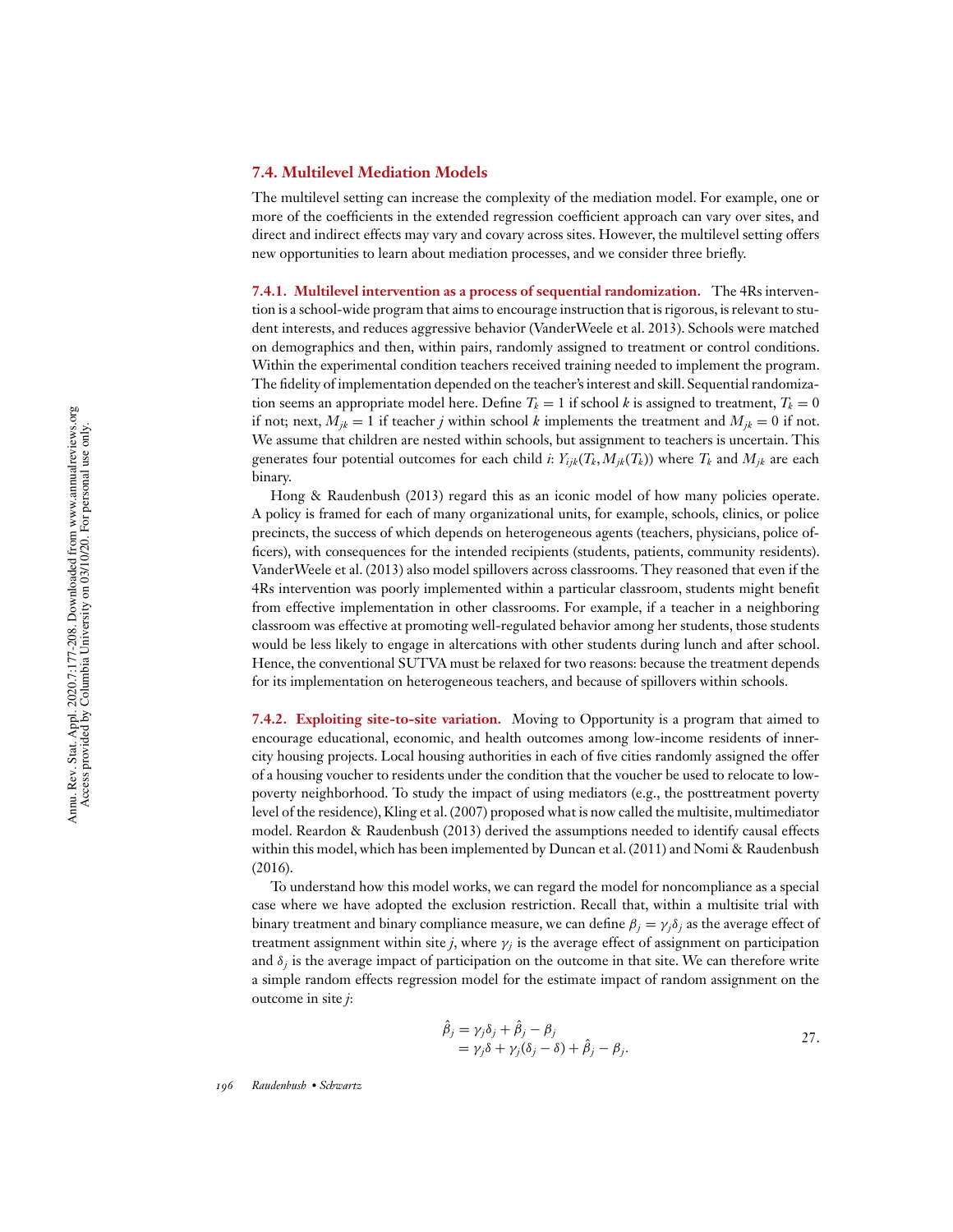Note that the model has no intercept, which reflects the exclusion restriction in the compliance model: Random assignment can affect the potential outcome only if it affects participation in the program. The model can be identified by substituting the estimate  $\hat{\gamma}_i$  for  $\gamma_i$  under (*a*) the exclusion restriction, (*b*) Var( $\gamma$ *j*) > 0 and/or E( $\gamma$ *j*) > 0, and (*c*) E[( $\delta$ *j* −  $\delta$ )| $\gamma$ *j*] = E[( $\delta$ *j* −  $\delta$ )] = 0. Assumption *a* is standard in noncompliance studies while *c* is strong and uncheckable. For that reason, we do not include this approach in our review of noncompliance above. However, the nice feature of Equation 27 is that it can be expanded to include multiple mediators. Ignorability assumptions such as *c* remain strong, but a major advantage here is that we need not make an assumption that the mediator is randomly assigned. We are, in fact, exploiting the association between the quantities  $\hat{\beta}_j$  and  $\hat{\gamma}_j$ , each of which is protected by randomization. Reardon et al. (2014) propose a bias correction when assumption  $c$  is violated. If the exclusion restriction comes under doubt, we can add an intercept to the model under the assumption that unobserved mediators are not associated with the observed mediators.

**7.4.3. Modeling variation in the mediation process.** Qin et al. (2019) extend the weighting approach under sequential randomization to study such variation across sites in the mediation process. Recall that the outcome model associated with this method is remarkably simple. This makes the process of extended the model to include random coefficients quite straightforward without adding undue complexity.

#### **8. GENERALIZABILITY**

Although the turn toward large-scale randomized experiments has improved the internal validity of causal claims in education, it is well known that many RCTs use convenience samples (Stuart et al. 2017). Two notable exceptions are Head Start and Job Corps, which took probability samples of program centers from full national frames. Of course, the predominance of convenience samples is also a major concern in other fields that rely on randomized experiments, such as medicine (Huebschmann et al. 2019, Kennedy-Martin et al. 2015). The result is that observed samples in RCTs cannot be regarded as representative of actual populations of interest, so estimated ATEs may not closely reflect the actual ATEs of interest. Some authors have begun to argue that in many settings this external validity bias is likely intolerably large by the standards of internal validity (Bell & Stuart 2016). As a result, the past few decades have also seen renewed attention to methods to measure and improve the generalizability of study designs and actually make causal generalizations under explicit assumptions when the RCT constitutes a convenience sample.

#### **8.1. Defining Generalizability**

Some social scientists make a provocative argument that the most interesting generalizations draw upon the underlying science behind why a treatment works the way it does (Deaton & Cartwright 2018, Rothman et al. 2013); this poses causal generalization as a scientific problem about the underlying nature of treatments. Shadish et al. (2002) describe an approach in which the investigator's knowledge of program theory leads to hypotheses about characteristics of settings and persons that ought to amplify or muffle the impact of the intervention. A broadly generalizable program has similar positive effects across those characteristics. If the impact of the program depends on favorable moderators, generalizations are hedged accordingly.

From an alternative point of view, the statistics literature frames causal generalization as a problem of sampling—extending inferences from the observed (convenience) sample to some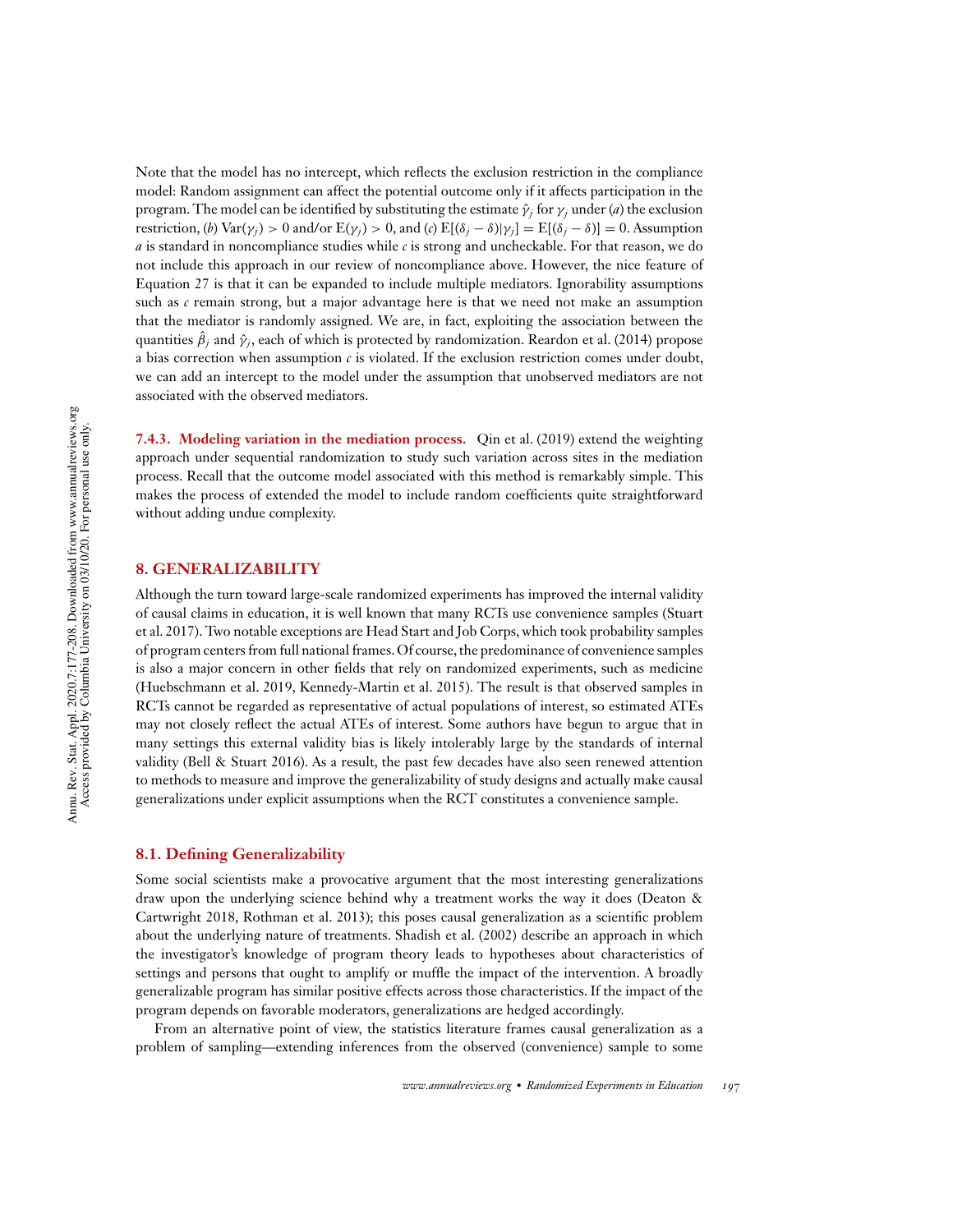well-defined target population about which one has considerable information. In this section we focus on this perspective.

In some cases, the sample is a subset of the target population. In others, the sample is not a subset. For example, the RCT may contain schools in one state while the target population in schools is located in another state. In this case the problem of generalization may be recast as a problem of transportability (Pearl & Bareinboim 2014, Westreich et al. 2017), though this usage has not been adopted universally (Hernán & VanderWeele 2011). Mathematically, the assumptions required to solve these problems are nearly identical (Tipton 2013). The informal language we use to discuss target populations seems to lend itself to the classical finite population theory of survey sampling (Cochran 1977), since often the target population is some specific population with a known frame. Classically, only sample inclusion and treatment assignment are random, though some recent work also treats covariates and outcomes as random (Tipton 2014). Instead, we might use a superpopulation model, which may include an embedded finite population of interest (Deming & Stephan 1941, Graubard & Korn 2002, Hartley & Sielken 1975) or not (Ding et al. 2017; Imbens & Rubin 2015, p. 39). Beyond statistics, our reading of the literature is that education research has not widely confronted these alternatives or reached consensus about which point of view best fits most educational applications.

# **8.2. Identification and Estimation Strategies for Population Average Treatment Effects**

Recently, statisticians have proposed a new type of method for generalization when the experimental sample is a convenience sample (Stuart et al. 2011, Tipton 2013). The strategy is to augment the experimental data with data from a large, representative sample survey or even a census from an interesting population. For example, Tipton (2013) considers a cluster-randomized trial of mathematics software in 92 middle schools in Texas and merges these data with publicly available data on 1,713 middle schools in Texas. Crucially, the experimental data and the auxiliary data must have measured the same covariates. Typically the auxiliary data do not contain the outcome of interest, or it is at least assumed that these units have not received the treatment, so all potential outcomes may be missing in the population. The analyst merges the auxiliary data with the data from the experimental trial and attempts to model the connection between the experimental and auxiliary data.

Some have modeled the sample selection process (sampling propensity score methods); others study the outcome as a function of covariates (response surface modeling) in the experimental sample and predict outcomes in the auxiliary portion. A third approach combines selection modeling and outcome modeling (doubly robust methods). We discuss the crucial assumptions underlying these methods in the next subsection.

**8.2.1. Sampling propensity score methods.** Using the merged data, the analyst fits the conditional probability of being in the experiment given covariates. One way to use the propensity score for causal generalization is weighting (Kern et al. 2016, Stuart et al. 2011). Units in the experimental sample with high propensity scores are weighted down, while units with low propensity scores are weighted up. The reweighted experimental sample then has approximately the same distribution on covariates as does the larger, representative survey or census. This approach closely resembles methods that use weighting to correct for nonresponse in surveys. An alternative strategy classifies members of the experimental sample into strata with closely matching propensity scores and then weights observations by stratum size (O'Muircheartaigh &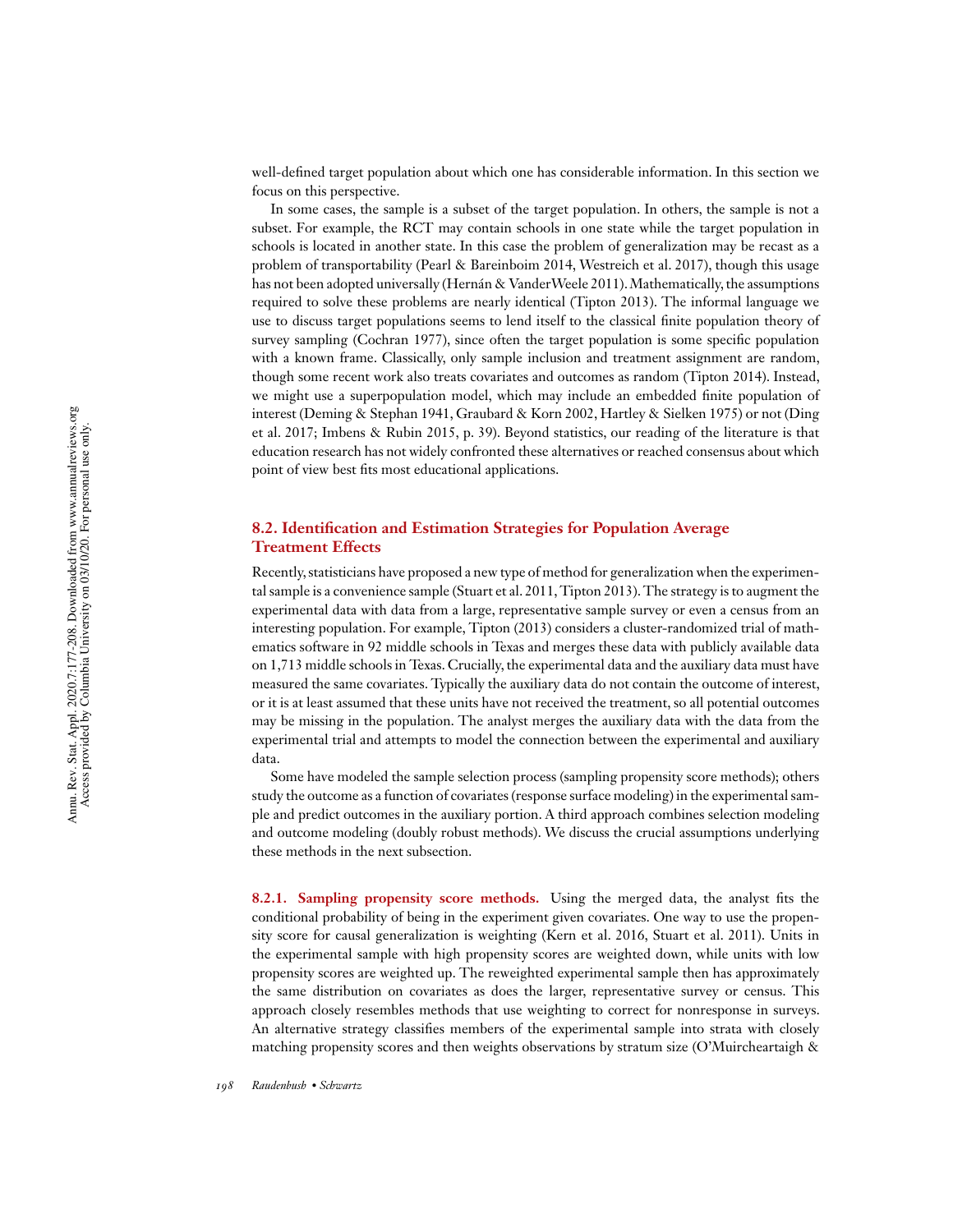Hedges 2014, Tipton 2013). This method may produce more stable weights, yielding a smaller sampling variance but slightly more bias than simply using propensity scores as weights.

**8.2.2. Response surface modeling.** In this case the analyst regresses the outcomes on treatment, covariates, and treatment-by-covariate interactions using only the RCT data. Using this fitted model, the analyst predicts both potential outcomes for every member of the auxiliary data set to estimate an ATE in the target population. This approach is less popular in other areas of causal inference, perhaps because researchers feel more confident estimating propensity scores than specifying functional forms for the outcome regression; it is not clear a priori that either strategy is more challenging. One notable exception is Kern et al. (2016), who use a semiparametric Bayesian tree-based regression method that allows flexible functional forms but penalizes complexity through clever default priors (Chipman et al. 2010); it has been used successfully for sample ATEs in observational data (Dorie et al. 2019, Hill 2011).

**8.2.3. Doubly robust methods.** These approaches model both the sampling process and the outcome regression and, somewhat comfortingly, give consistent population average treatment effect estimates when either model is specified correctly; they have met some success in generalizability but are not guaranteed to strike the optimal bias-variance tradeoff (Dahabreh et al. 2019, Kern et al. 2016).

# **8.3. Assumptions for Generalizability**

The key challenge in causal generalization using the methods just described is that we must explicitly model how the experimental sample provides information about the ATE in the target population. Typically researchers have made two main assumptions to this end: unconfounded sampling and common support between the sample and population (Tipton 2014). Together, these assumptions may be called strongly ignorable sampling, borrowing from the language of Rosenbaum & Rubin (1983).

Define the potential outcomes as  $Y_i(1)$  if unit *i* were treated and  $Y_i(0)$  if not, and define  $S_i = 1$ if unit *i* is in the experiment and  $S_i = 0$  if that unit is in the auxiliary data. The unconfoundedness assumption states that every unit's person-specific treatment effect is independent of membership in the RCT,

$$
Y_i(1) - Y_i(0) \perp S_i | X_i,
$$

and is analogous to the missing at random assumption (Little & Rubin 2002) in the context of missing data. The common support assumption, also referred to as positivity, requires that

$$
0 < \Pr(S_i = 1 | X_i) < 1. \tag{29}
$$

The first consequence of Equation 29 is that the sampling process cannot systematically exclude subsets of the target population—this is analogous to a coverage error in survey sampling and is discussed at length by Tipton (2013). A second consequence is that the sample used for making generalizations cannot include units not reflected in the target population. In many studies, common support is not met in at least some populations of interest, so researchers must instead target subpopulations for which common support holds in order to avoid heroic extrapolation.

Often the strongly ignorable sampling assumption is stated in terms of all available covariates, but there are two important nuances to covariate selection that must be addressed statistically and scientifically. First, for the purpose of estimating the population average treatment effect,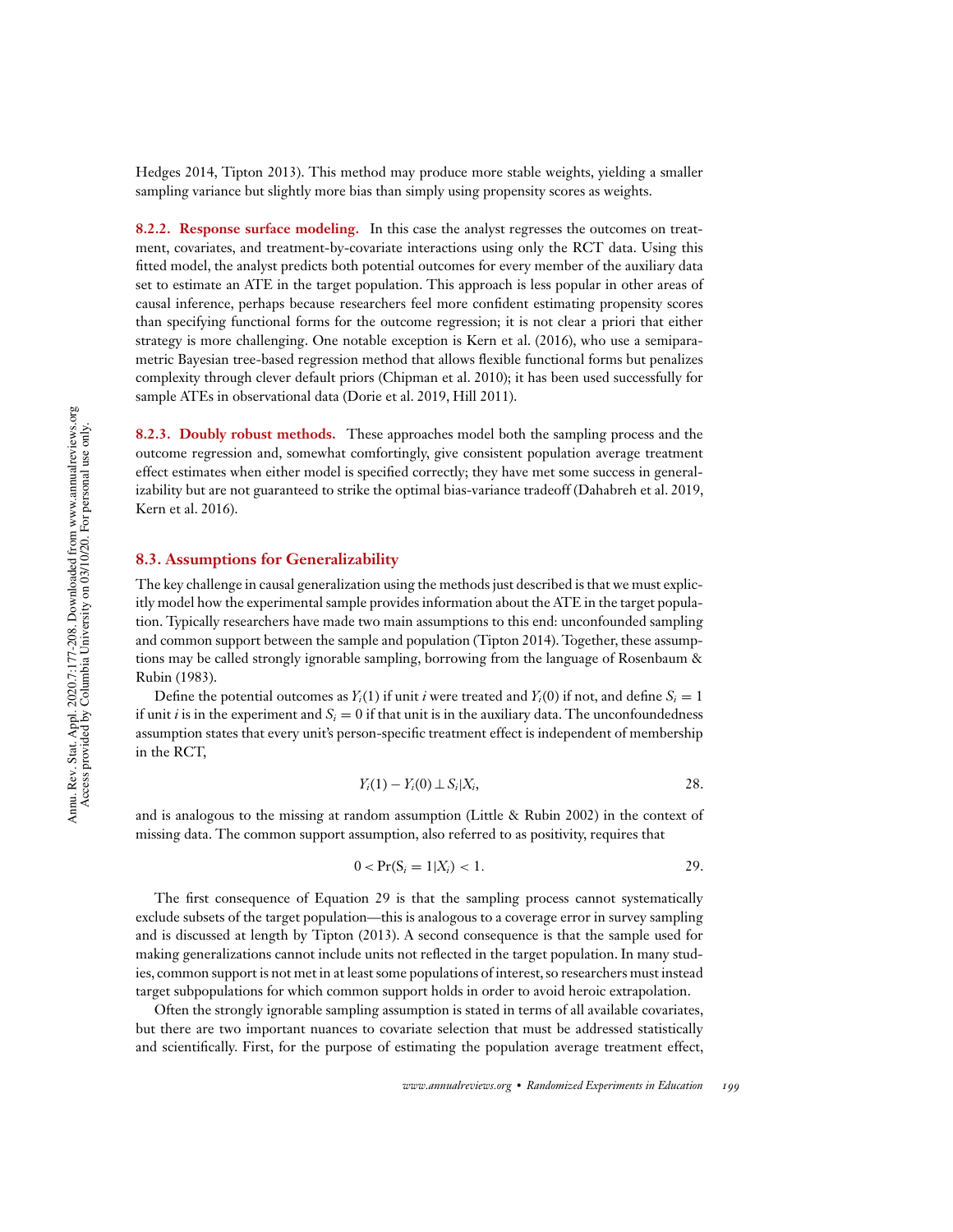generalization methods only need to use covariates that affect both the probability of sampling and the treatment effects (i.e., moderators) (Hill & Su 2013, Stuart et al. 2011). Second, as some have pointed out (D'Amour et al. 2017), unconfoundedness and common support assumptions are antagonistic goals—including more covariates makes unconfoundedness more plausible but also makes common support harder to satisfy as the dimension of the covariate space grows.

#### **8.4. Measuring Generalizability**

Methods to assess the generalizability of RCT results are important for a variety of reasons even before an RCT is conducted or generalized estimates are produced. First, they may be useful during study design in considering eligibility criteria and sample selection or recruitment. Second, in analysis, some potential populations of interest may be much more amenable to generalizations from a particular study, so investigators may discover that while one target population is intractable, another one is not. For specific diagnostics, Stuart et al. (2011) consider the standardized mean difference of propensity scores in the sample and population data, while Tipton (2014) propose an index between 0 and 1 that depends directly on more nuanced features of these two propensity score distributions.

#### **8.5. Open Problems**

Two factors conspire to make population average treatment effects more difficult to estimate accurately than their sample counterparts—basic sampling variability (Tipton et al. 2017) and the strong ignorability of sampling assumption. These factors suggest that the field needs more methods for thorough but approachable sensitivity analysis (Nguyen et al. 2017) since all causal generalizations from RCTs generally rest on assumptions that data cannot definitively test. Relatedly, we need a better understanding of optimal design for RCTs that are more generalizable (Tipton et al. 2014, Tipton & Peck 2017).

# **9. SPILLOVERS AND HETEROGENEOUS AGENTS**

Recall that SUTVA requires that there be only one version of the treatment and that one person's potential outcome is not influenced by the treatment assignment of other people. However, education is a social process. Any educational policy must be implemented by teachers who are heterogeneous in skill. Hence, students may experience different versions of the treatment in different classrooms or schools. Moreover, students typically learn not only from the teacher but from each other. Thus, one student's treatment assignment may spill over to another student. Recognizing this, educational researchers and other social scientists have devised strategies for relaxing SUTVA.

Again, define  $T_i = 1$  if student *i* in cluster *j* is assigned to a new treatment and  $T_i = 0$  if not. Define  $\mathbf{T}_j = (T_{1j}, T_{2j}, \ldots, T_{Nj})$  as the vector of randomly varying treatment assignments of all  $N_j$ students in site *j*, and define the outcome that student *i* will display under the realization  $T_i = t_j$ as  $Y_{ij}$ ( $t_j$ ). The causal effect on the outcome of student *i* of  $t_j$  relative to an alternative assignment vector  $\mathbf{t}_j^*$  is therefore  $Y_{ij}(\mathbf{t}_j) - Y_{ij}(\mathbf{t}_j^*)$ , the difference between these two potential outcomes. The possibility that perturbing the treatment assignment of any subset of students in a site would modify the potential outcome of all students in that site makes causal inference intractable because the number of potential outcomes for any student is  $2^{N_j}$ . SUTVA requires that  $Y_{ij}(\mathbf{t}_j) = Y_{ij}(t_{ij}).$ 

SUTVA makes causal inference tractable, but educational researchers have questioned its applicability in some cases. Hong & Raudenbush (2006) studied the effect of requiring children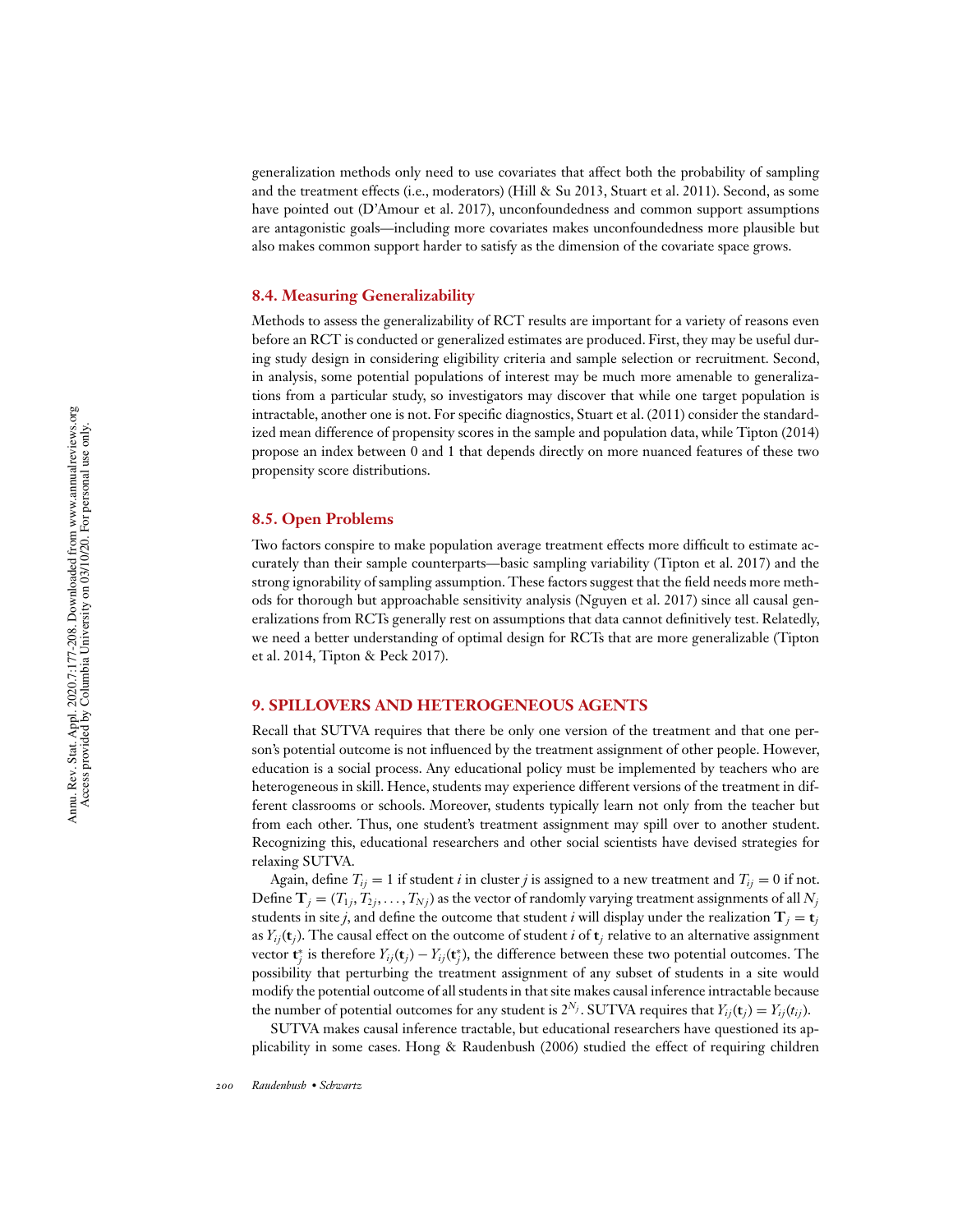who show little progress during kindergarten to repeat kindergarten rather than being promoted to first grade, a practice known as grade retention. The authors reasoned that the impact of grade retention on a given student would depend upon how many of their classroom peers were retained. It also seemed plausible that the retention of slowly progressing peers might affect the potential outcomes of children who would always be promoted. They proposed a relaxation of SUTVA (Hudgens & Halloran 2008, Sobel 2006) such that  $Y_{ij}(\mathbf{t}_i) = Y_{ij}(t_i, f(\mathbf{t}_i))$  where  $f(\mathbf{t}_i)$  is a scalar function of the entire vector of treatment assignments in site *j*. For example,  $f(\mathbf{t}_j) = \mathbf{t}_j^T \mathbf{t}_j / n_j$ , the fraction of students in school *j* who are retained, might be regarded as capturing the mechanism by which peer treatment assignments affect a student's potential outcome. Hence,  $Y_{ij}(0, f(t_j)) - Y_{ij}(0, f(t_j^*))$  would represent the effect on a student who would be promoted of having  $f(\mathbf{t}_j)$  rather than  $f(\mathbf{t}_j^*)$  of her peers retained. Notice that  $f(\mathbf{t}_j)$  is a site-level causal variable, suggesting a useful experiment in which clusters are randomly assigned to values of *f* (**t***j*) and eligible students within clusters are assigned at random to be retained (Hudgens & Halloran 2008). Basse et al. (2019) studied an intervention to reduce truancy and used this framework to study the effect of a sibling's treatment assignment on untreated siblings. Key assumptions in this framework are (*a*) intact sites, that is, students do not migrate from one site to the other during the course of the study, and (*b*) no interference between sites. Randomization by cluster may be regarded as a strategy for relaxing SUTVA. Suppose that cluster *j* is assigned at random to treatments. We can then write the child-specific causal effect as

$$
B_{ij} \equiv Y_{ij}(1,1,\ldots,1) - Y_{ij}(0,0,\ldots,0). \tag{30}
$$

Thus, assignment of the entire cluster affects the treatment assignment of every student in that cluster and we have identification without SUTVA.

# **10. PROMISING EXPERIMENTAL DESIGNS**

In this section we review two promising experimental designs that are leading to success in other fields and are beginning to arouse interest in education. We hope that education research will see another methodological renaissance, this time focused on experimental designs that answer even richer questions about real-world interventions.

# **10.1. Sequential Multiple Assignment Randomized Trial Designs for Adaptive Interventions**

Adaptive interventions, also called dynamic treatment regimes, are multistage interventions that include a sequence of decision rules that use current information about each person to determine individualized treatment at each stage (Chakraborty & Murphy 2014). The SMART is the basic experimental design used to study adaptive interventions, and it sequentially randomizes subjects to the treatments available at each stage according to their previous outcomes (Murphy 2005). Estimating and describing uncertainty about the optimal dynamic treatment regime (i.e., the set of adaptive decision rules that lead to the best average outcome at the end of the intervention) are challenging because the parameters of interest are nonsmooth functions of the model, so most classical statistical theory relying on asymptotic expansions is not relevant (Laber et al. 2014, Luedtke & van der Laan 2016).

These methods have been primarily used in behavioral science and clinical trials (Lei et al. 2012, Wahed & Tsiatis 2004), though adaptive interventions are clearly of great interest in education (Almirall et al. 2018, Raudenbush 2008). For example, Kilbourne et al. (2018) describe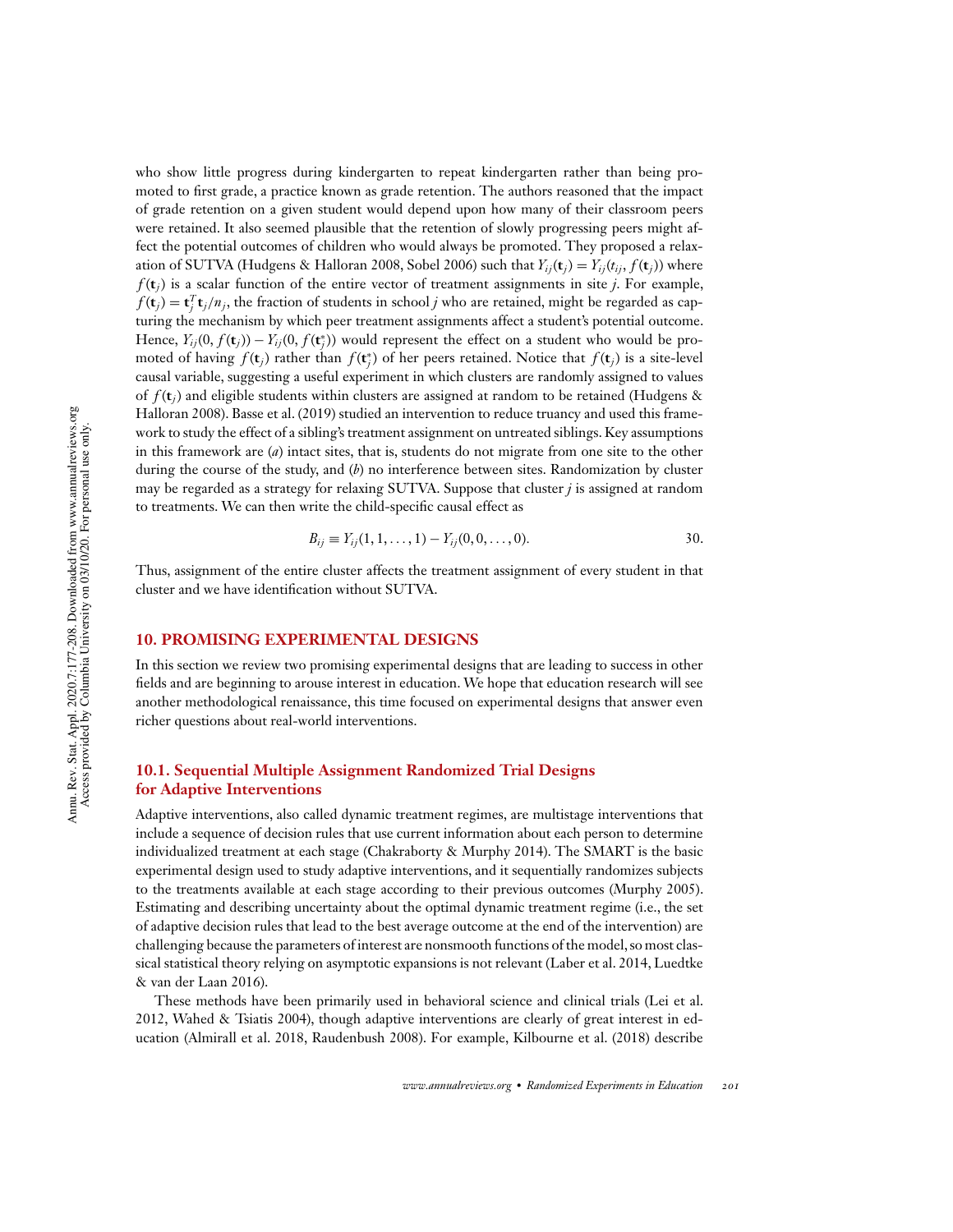an ongoing SMART on training school staff to provide cognitive behavioral therapy (CBT) to students seeking mental health services. More than 100 high schools in Michigan with over 200 school staff members were cluster-randomized to receive two types of CBT training, and then after three months, within both initial randomization groups, schools were again randomized to different follow-up training. In another recent example, Kim et al. (2019) used a SMART to refine a literacy intervention for kindergarten to grade 2 students by considering a second stage targeted at improving outcomes for children who were not helped by the first-stage treatment. Of course, all teaching can also be considered an adaptive intervention in which teachers continually assess their students' understanding and then tailor instruction accordingly. In one study, children aged 3–5 were assessed every 10 weeks on early math skills, and teachers used these assessments to make updated instructional plans (Raudenbush et al. 2020). One might also imagine studying adaptive instruction at a much more fine-grained scale in educational software that provides near-constant assessment of student knowledge, perhaps borrowing from methods for so-called microrandomized trials in mobile health (Boruvka et al. 2018, Klasnja et al. 2015).

Observational data have also been used to estimate optimal dynamic treatment regimes in educational examples including intensive elementary mathematics instruction (Hong & Raudenbush 2008) and tracking in high schools (Zajonc 2012), though the additional required ignorability assumptions may be very strong. There is great room to apply SMARTs more widely in education. Some methods exist to study adaptive interventions in multilevel settings (Kilbourne et al. 2013, NeCamp et al. 2017) but this is an understudied area, especially in the context of multisite trials where much might be learned about how these complex interventions differ in effectiveness across sites.

#### **10.2. Factorial Designs for Multicomponent Interventions**

Long after their storied past in classical experimental design, factorial designs are receiving renewed attention as part of the MOST (multiphase optimization strategy) framework for developing and improving complex interventions (Collins 2018, Collins & Kugler 2018, Dziak et al. 2012). The MOST approach, which has been used predominantly in behavioral medicine (McClure et al. 2012, Pellegrini et al. 2014), is analogous to the multiple phases of clinical trials for drug approval but is focused on interventions that have multiple components that may be manipulated. Factorial experiments here are used as an exploratory tool to identify the form of an intervention with the optimal combination of features. Formal evaluation of this optimized intervention is based on a traditional confirmatory two-arm randomized trial (Wyrick et al. 2014). This research strategy is highly promising in education, where interventions are often complex by necessity and even seemingly straightforward interventions may be implemented in many ways (McLaughlin 1987).

#### **DISCLOSURE STATEMENT**

The authors are not aware of any affiliations, memberships, funding, or financial holdings that might be perceived as affecting the objectivity of this review.

#### **ACKNOWLEDGMENTS**

We would like to thank Elizabeth Tipton, Luke Miratrix, Tom Louis, Xu Qin, Avi Feller, Jessaca Spybrook, Elizabeth Stuart, Sean Reardon, and Tyler VanderWeele for their helpful comments.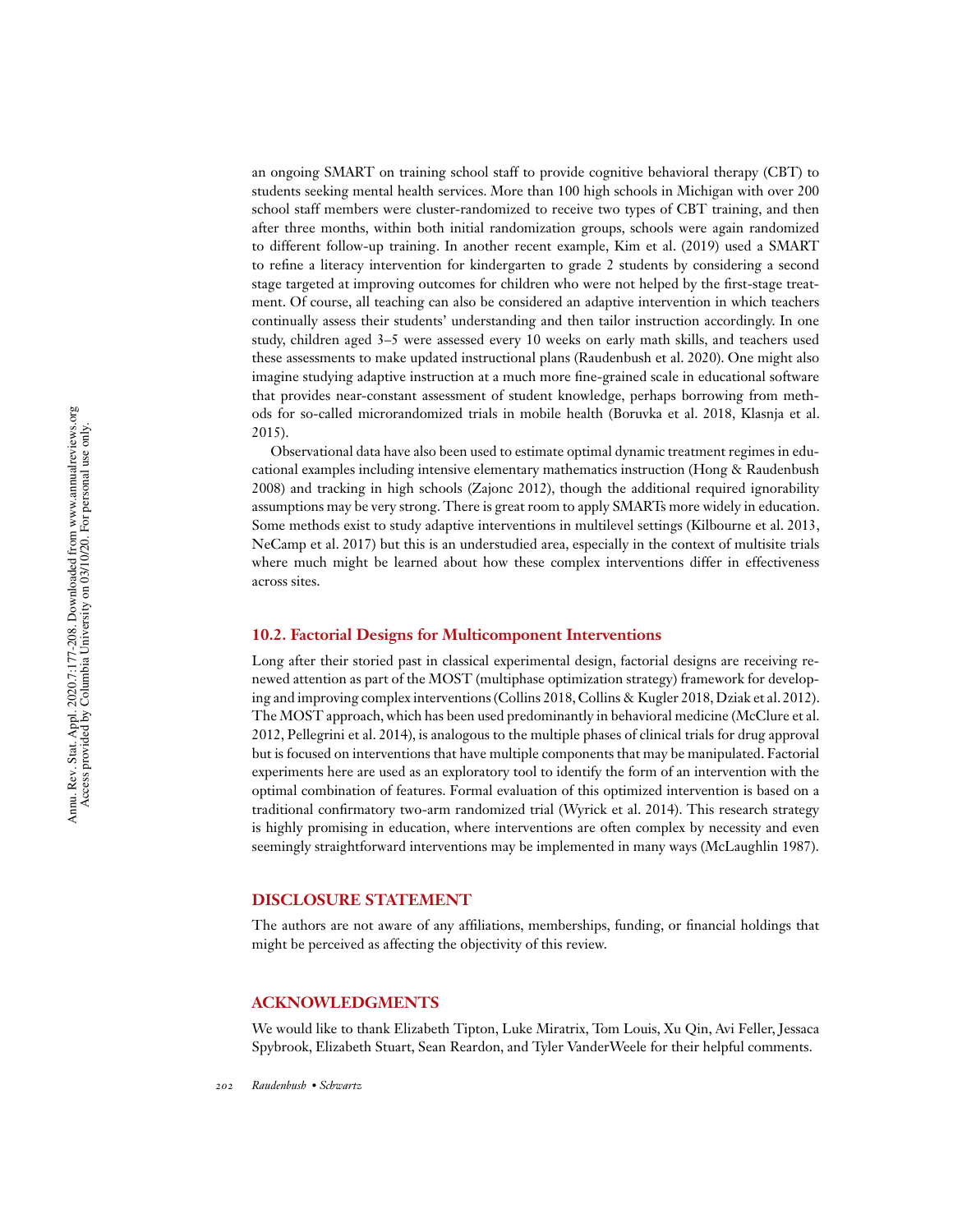### **LITERATURE CITED**

- Allen JP, Pianta RC, Gregory A, Mikami AY, Lun J. 2011. An interaction-based approach to enhancing secondary school instruction and student achievement. *Science* 333(6045):1034–37
- Almirall D, Kasari C, McCaffrey DF, Nahum-Shani I. 2018. Developing optimized adaptive interventions in education. *J. Res. Educ. Eff.* 11:27–34
- Angrist JD, Cohodes SR, Dynarski SM, Pathak PA, Walters CR. 2016. Stand and deliver: effects of Boston's charter high schools on college preparation, entry, and choice. *J. Labor Econ.* 34(2):275–318
- Angrist JD, Imbens GW, Rubin DB. 1996. Identification of causal effects using instrumental variables. *J. Am. Stat. Assoc.* 91(434):444
- Angrist JD, Pathak PA, Walters CR. 2013. Explaining charter school effectiveness. *Am. Econ. J. Appl. Econ.*  $5(4):1-27$
- Baron RM, Kenny DA. 1986. The moderator-mediator variable distinction in social psychological research: conceptual, strategic, and statistical considerations. *J. Personal. Soc. Psychol.* 51(6):1173–82
- Basse GW, Feller A, Toulis P. 2019. Randomization tests of causal effects under interference. *Biometrika* 106(2):487–94
- Bell SH, Stuart EA. 2016. On the "where" of social experiments: the nature and extent of the generalizability problem. *New Dir. Eval.* 2016(152):47–59
- Berger RL, Boos DD. 1994. *P* values maximized over a confidence set for the nuisance parameter. *J. Am. Stat. Assoc.* 89(427):1012–16
- Bitler MP, Hoynes HW, Domina T. 2014. *Experimental evidence on distributional effects of Head Start*. NBER Work. Pap. 20434
- Bloom HS, Raudenbush SW, Weiss MJ, Porter K. 2017. Using multisite experiments to study cross-site variation in treatment effects: a hybrid approach with fixed intercepts and a random treatment coefficient. *J. Res. Educ. Eff.* 10(4):817–42
- Bloom HS, Richburg-Hayes L, Black AR. 2007. Using covariates to improve precision for studies that randomize schools to evaluate educational interventions. *Educ. Eval. Policy Anal.* 29:30–59
- Bloom HS, Unterman R. 2014. Can small high schools of choice improve educational prospects for disadvantaged students? *J. Policy Anal. Manag.* 33(2):290–319
- Bloom HS, Weiland C. 2015. Quantifying variation in Head Start effects on young children's cognitive and socio-emotional skills using data from the National Head Start Impact Study. *SSRN Electron. J.* **http:// dx.doi.org/10.2139/ssrn.2594430**
- Borman GD, Dowling NM, Schneck C. 2008. A multisite cluster randomized field trial of open court reading. *Educ. Eval. Policy Anal.* 30(4):389–407
- Borman GD, Slavin RE, Cheung ACK, Chamberlain AM, Madden NA, Chambers B. 2007. Final reading outcomes of the national randomized field trial of Success for All. *Am. Educ. Res. J.* 44(3):701–31
- Boruvka A, Almirall D, Witkiewitz K, Murphy SA. 2018. Assessing time-varying causal effect moderation in mobile health. *J. Am. Stat. Assoc.* 113(523):1112–21
- Bound J, Jaeger DA, Baker RM. 1995. Problems with instrumental variables estimation when the correlation between the instruments and the endogenous explanatory variable is weak. *J. Am. Stat. Assoc.* 90(430):443–50
- Boyd-Zaharias J. 1999. Project STAR: the story of the Tennessee class-size study. *Am. Educ.* 23(2):30–36
- Bryk AS, Weisberg HI. 1976. Value-added analysis: a dynamic approach to the estimation of treatment effects. *J. Educ. Stat.* 1(2):127–55
- Bullock JG, Green DP, Ha SE. 2010. Yes, but what's the mechanism? (Don't expect an easy answer). *J. Personal. Soc. Psychol.* 98(4):550–58
- Chakraborty B, Murphy SA. 2014. Dynamic treatment regimes. *Annu. Rev. Stat. Appl.* 1:447–64
- Chipman HA, George EI, McCulloch RE. 2010. BART: Bayesian additive regression trees. *Ann. Appl. Stat.* 4:266–98
- Clark MA, Gleason PM, Tuttle CC, Silverberg MK. 2015. Do charter schools improve student achievement? *Educ. Eval. Policy Anal.* 37(4):419–36
- Cochran WG. 1977. *Sampling Techniques*. New York: Wiley. 3rd ed.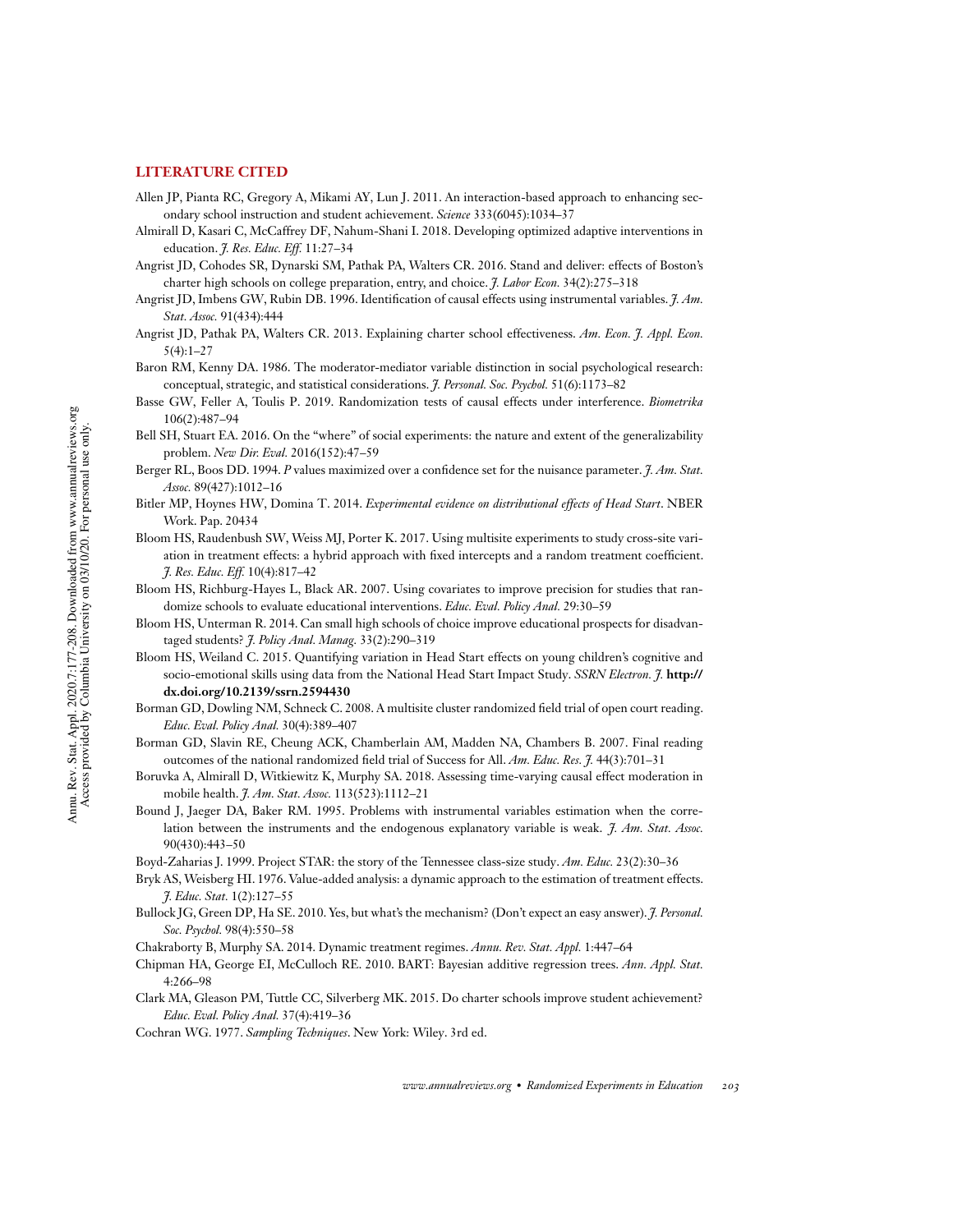- Collins LM. 2018. *Optimization of Behavioral, Biobehavioral, and Biomedical Interventions: The Multiphase Optimization Strategy (MOST)*. New York: Springer
- Collins LM, Kugler KC, eds. 2018. *Optimization of Behavioral, Biobehavioral, and Biomedical Interventions: Advanced Topics*. New York: Springer
- Confrey J. 2006. Comparing and contrasting the National Research Council report on evaluating curricular effectiveness with the What Works Clearinghouse approach. *Educ. Eval. Policy Anal.* 28(3):195–213
- Cook TD. 2002. Randomized experiments in educational policy research: a critical examination of the reasons the educational evaluation community has offered for not doing them. *Educ. Eval. Policy Anal.* 24(3):175– **99**
- Dahabreh IJ, Robertson SE, Tchetgen EJ, Stuart EA, Hernán MA. 2019. Generalizing causal inferences from individuals in randomized trials to all trial-eligible individuals. *Biometrics* 75(2):685–94
- D'Amour A, Ding P, Feller A, Lei L, Sekhon J. 2017. Overlap in observational studies with high-dimensional covariates. arXiv:1711.02582 [math.ST]
- Deaton A, Cartwright N. 2018. Understanding and misunderstanding randomized controlled trials. *Soc. Sci. Med.* 210:2–21
- Deming WE, Stephan FF. 1941. On the interpretation of censuses as samples. *J. Am. Stat. Assoc.* 36(213):45–49
- Ding P, Feller A, Miratrix L. 2016. Randomization inference for treatment effect variation. *J. R. Stat. Soc. B* 78(3):655–71
- Ding P, Feller A,Miratrix L. 2019. Decomposing treatment effect variation. *J. Am. Stat. Assoc.* 114(525):304–17
- Ding P, Li X, Miratrix LW. 2017. Bridging finite and super population causal inference. *J. Causal Inference* 5(2):20160027
- Dobbie W, Fryer RG. 2013. Getting beneath the veil of effective schools: evidence from New York City. *Am. Econ. J. Appl. Econ.* 5(4):28–60
- Donner A, Birkett N, Buck C. 1981. Randomization by cluster: sample size requirements and analysis. *Am. J. Epidemiol.* 114(6):906–14
- Dorie V, Hill J, Shalit U, Scott M, Cervone D. 2019. Automated versus do-it-yourself methods for causal inference: lessons learned from a data analysis competition. *Stat. Sci.* 34:43–68
- Duncan GJ,Morris PA, Rodrigues C. 2011.Does money really matter? Estimating impacts of family income on young children's achievement with data from random-assignment experiments. *Dev. Psychol.* 47(5):1263– 79
- Duncan OD. 1966. Path analysis: sociological examples. *Am. J. Sociol.* 72:1–16
- Dziak JJ, Nahum-Shani I, Collins LM. 2012. Multilevel factorial experiments for developing behavioral interventions: power, sample size, and resource considerations. *Psychol. Methods* 17(2):153–75
- Feller A, Grindal T,Miratrix L, Page LC. 2016. Compared to what? Variation in the impacts of early childhood education by alternative care type. *Ann. Appl. Stat.* 10(3):1245–85
- Finn JD, Achilles CM. 1990. Answers and questions about class size: a statewide experiment. *Am. Educ. Res. J.* 27(3):557–77
- Fortmann SP, Flora JA, Winkleby MA, Schooler C, Taylor CB, Farquhar JW. 1995. Community intervention trials: reflections on the Stanford Five-City Project experience. *Am. J. Epidemiol.* 142(6):576–86
- Frangakis CE, Rubin DB. 2002. Principal stratification in causal inference. *Biometrics* 58:21–29
- Graubard BI, Korn EL. 2002. Inference for superpopulation parameters using sample surveys. *Stat. Sci.* 17:73– 96
- Green DP, Kern HL. 2012. Modeling heterogeneous treatment effects in survey experiments with Bayesian additive regression trees. *Public Opin. Q.* 76(3):491–511
- Guo W, Ji Y, Catenacci DVT. 2017. A subgroup cluster-based Bayesian adaptive design for precision medicine: SCUBA. *Biometrics* 73(2):367–77
- Haavelmo T. 1943. The statistical implications of a system of simultaneous equations. *Econometrica* 11:1– 12
- Hartley HO, Sielken RL. 1975. A "super-population viewpoint" for finite population sampling. *Biometrics* 31(2):411–22
- Hassrick EM, Raudenbush SW, Rosen LS. 2017. *The Ambitious Elementary School: Its Conception, Design, and Implications for Educational Equality*. Chicago: Univ. Chicago Press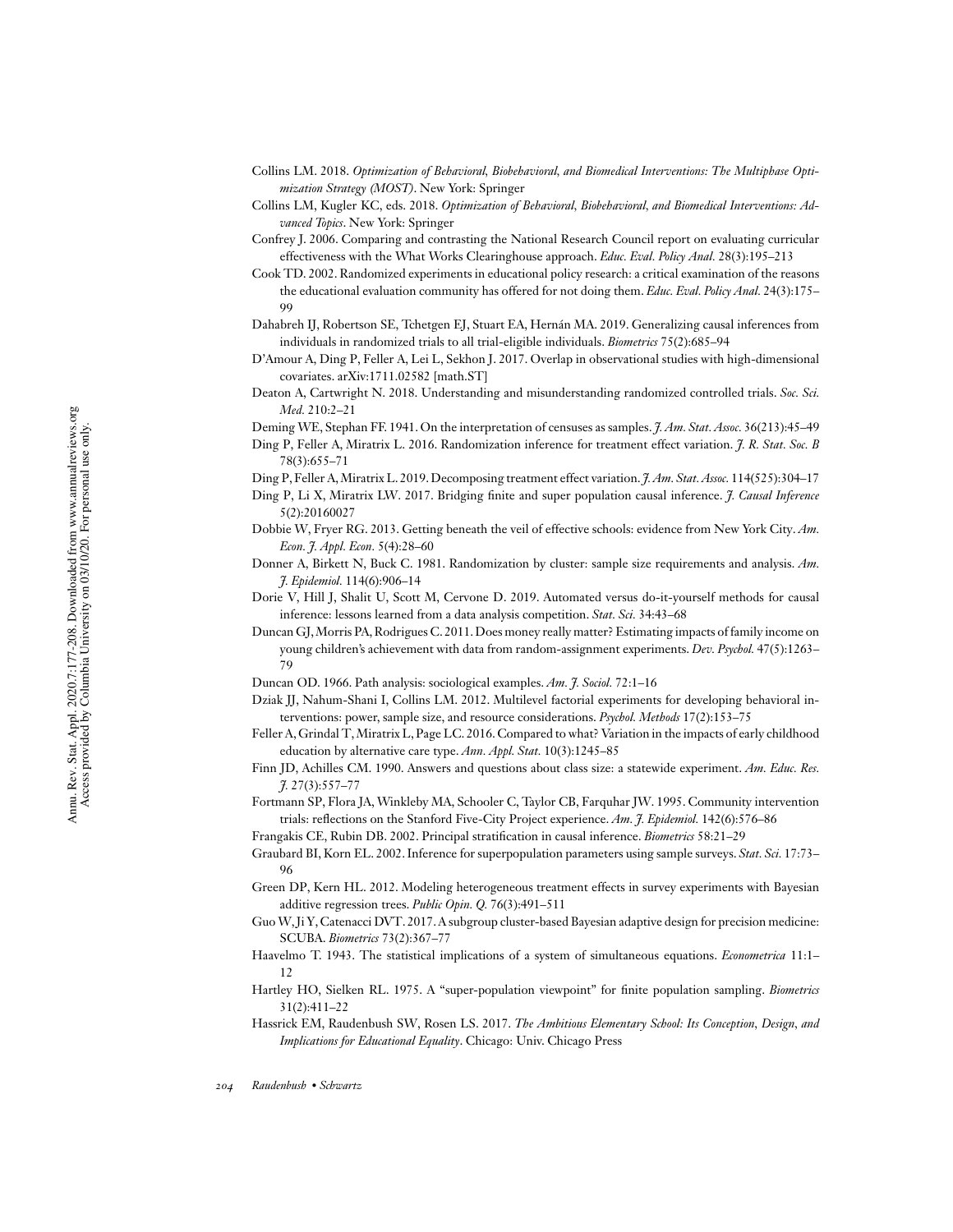- Heckman JJ. 1979. Sample selection bias as a specification error. *Econometrica* 47:153
- Heckman JJ, Robb R. 1985. Alternative methods for evaluating the impact of interventions. *J. Econom.* 30(1– 2):239–67
- Heckman JJ, Schmierer D, Urzua S. 2010. Testing the correlated random coefficient model. *J. Econom.* 158(2):177–203
- Heckman JJ, Vytlacil E. 2001. Policy-relevant treatment effects. *Am. Econ. Rev.* 91(2):107–11
- Hedges LV, Hedberg EC. 2013. Intraclass correlations and covariate outcome correlations for planning twoand three-level cluster-randomized experiments in education. *Eval. Rev.* 37(6):445–89
- Hernán MA, VanderWeele TJ. 2011. Compound treatments and transportability of causal inference. *Epidemiology* 22(3):368–77
- Hill JL. 2011. Bayesian nonparametric modeling for causal inference. *J. Comput. Graph. Stat.* 20:217–40
- Hill JL, Su Y-S. 2013. Assessing lack of common support in causal inference using Bayesian nonparametrics: implications for evaluating the effect of breastfeeding on children's cognitive outcomes. *Ann. Appl. Stat.* 7(3):1386–1420
- Holland PW. 1986. Statistics and causal inference. *J. Am. Stat. Assoc.* 81(396):945–60
- Holland PW. 1988. Causal inference, path analysis, and recursive structural equations models. *Sociol. Methodol.* 18:449–84
- Hong G. 2015. *Causality in a Social World: Moderation, Mediation and Spill-over*. New York: Wiley
- Hong G, Raudenbush SW. 2006. Evaluating kindergarten retention policy: a case study of causal inference for multilevel observational data. *J. Am. Stat. Assoc.* 101(475):901–10
- Hong G, Raudenbush SW. 2008. Causal inference for time-varying instructional treatments. *J. Educ. Behav. Stat.* 33(3):333–62
- Hong G, Raudenbush SW. 2013. Heterogeneous agents, social interactions, and causal inference. In *Handbook of Causal Analysis for Social Research*, ed. SL Morgan, pp. 331–52. New York: Springer
- Hudgens MG, Halloran ME. 2008. Toward causal inference with interference. *J. Am. Stat. Assoc.* 103(482):832– 42
- Huebschmann AG, Leavitt IM, Glasgow RE. 2019. Making health research matter: a call to increase attention to external validity. *Annu. Rev. Public Health* 40:45–63
- Imai K, Keele L, Tingley D. 2010. A general approach to causal mediation analysis. *Psychol. Methods* 15(4):309– 31
- Imai K, Ratkovic M. 2013. Estimating treatment effect heterogeneity in randomized program evaluation. *Ann. Appl. Stat.* 7:443–70
- Imbens GW, Rubin DB. 2015. *Causal Inference for Statistics, Social, and Biomedical Sciences: An Introduction*. Cambridge, UK: Cambridge Univ. Press. 1st ed.
- Kennedy-Martin T, Curtis S, Faries D, Robinson S, Johnston J. 2015. A literature review on the representativeness of randomized controlled trial samples and implications for the external validity of trial results. *Trials* 16:495
- Kern HL, Stuart EA, Hill J, Green DP. 2016. Assessing methods for generalizing experimental impact estimates to target populations. *J. Res. Educ. Eff.* 9:103–27
- Kilbourne AM, Abraham KM, Goodrich DE, Bowersox NW, Almirall D, et al. 2013. Cluster randomized adaptive implementation trial comparing a standard versus enhanced implementation intervention to improve uptake of an effective re-engagement program for patients with serious mental illness.*Implement. Sci.* 8:136
- Kilbourne AM, Smith SN, Choi SY, Koschmann E, Liebrecht C, et al. 2018. Adaptive school-based implementation of CBT (ASIC): clustered-SMART for building an optimized adaptive implementation intervention to improve uptake of mental health interventions in schools. *Implement. Sci.* 13:119
- Kim JS, Asher CA, Burkhauser M, Mesite L, Leyva D. 2019. Using a sequential multiple assignment randomized trial (SMART) to develop an adaptive K–2 literacy intervention with personalized print texts and app-based digital activities. *AERA Open*. **https://doi.org/10.1177/2332858419872701**
- Klar N, Donner A. 1997. The merits of matching in community intervention trials: a cautionary tale. *Stat. Med.* 16(15):1753–64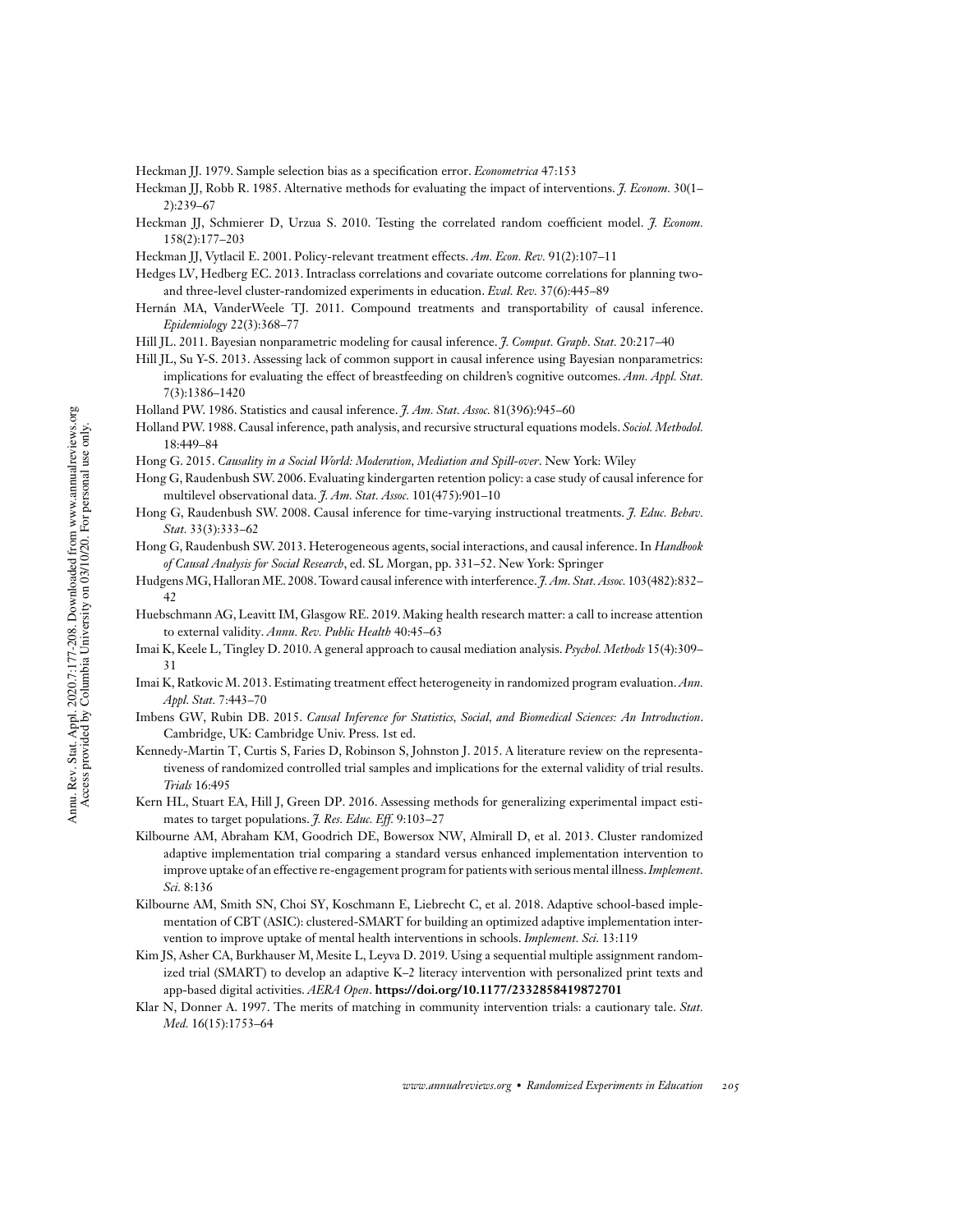Klasnja P, Hekler EB, Shiffman S, Boruvka A, Almirall D, et al. 2015. Microrandomized trials: an experimental design for developing just-in-time adaptive interventions. *Health Psychol*. 34(Suppl.):1220–28

Kline P, Walters CR. 2019. On Heckits, LATE, and numerical equivalence. *Econometrica* 87(2):677–96

- Kling JR, Liebman JB, Katz LF. 2007. Experimental analysis of neighborhood effects. *Econometrica* 75:83– 119
- Krueger AB, Whitmore DM. 2001. The effect of attending a small class in the early grades on college-test taking and middle school test results: evidence from Project Star. *Econ. J.* 111(468):1–28
- Laber EB, Lizotte DJ, Qian M, Pelham WE, Murphy SA. 2014. Dynamic treatment regimes: technical challenges and applications. *Electron. J. Stat.* 8:1225–72
- Lei H, Nahum-Shani I, Lynch K, Oslin D, Murphy SA. 2012. A "SMART" design for building individualized treatment sequences. *Annu. Rev. Clin. Psychol.* 8:21–48
- Little RJ, Rubin DB. 2002. *Statistical Analysis with Missing Data*. New York: Wiley. 2nd ed.
- Louis TA. 1984. Estimating a population of parameter values using Bayes and empirical Bayes methods. *J. Am. Stat. Assoc.* 79(386):393
- Luedtke AR, van der Laan MJ. 2016. Statistical inference for the mean outcome under a possibly non-unique optimal treatment strategy. *Ann. Stat.* 44(2):713–42
- McClure JB, Derry H, Riggs KR, Westbrook EW, St. John J, et al. 2012. Questions about quitting (Q2): design and methods of a Multiphase Optimization Strategy (MOST) randomized screening experiment for an online, motivational smoking cessation intervention. *Contemp. Clin. Trials* 33(5):1094–102
- McLaughlin MW. 1987. Learning from experience: lessons from policy implementation. *Educ. Eval. Policy Anal.* 9(2):171
- Mosteller F. 1995. The Tennessee study of class size in the early school grades. *Future Child*. 5(2):113
- Mosteller F, Boruch RF, eds. 2002. *Evidence Matters: Randomized Trials in Education Research*.Washington, DC: Brookings Inst.
- Murphy SA. 2005. An experimental design for the development of adaptive treatment strategies. *Stat. Med.* 24(10):1455–81
- Murray DM. 1995. Design and analysis of community trials: lessons from the Minnesota Heart Health Program. *Am. J. Epidemiol.* 142(6):569–75
- NeCamp T, Kilbourne A, Almirall D. 2017. Comparing cluster-level dynamic treatment regimens using sequential, multiple assignment, randomized trials: regression estimation and sample size considerations. *Stat. Methods Med. Res.* 26(4):1572–89
- Neyman J. 1935. Statistical problems in agricultural experimentation. *Suppl. J. R. Stat. Soc.* 2(2):107
- Nguyen TQ, Ebnesajjad C, Cole SR, Stuart EA. 2017. Sensitivity analysis for an unobserved moderator in RCT-to-target-population generalization of treatment effects. *Ann. Appl. Stat.* 11:225–47
- Nomi T, Allensworth E. 2009. "Double-dose" algebra as an alternative strategy to remediation: effects on students' academic outcomes. *J. Res. Educ. Eff.* 2(2):111–48
- Nomi T, Raudenbush SW. 2016. Making a success of "Algebra for All": the impact of extended instructional time and classroom peer skill in Chicago. *Educ. Eval. Policy Anal.* 38(2):431–51
- O'Muircheartaigh C, Hedges LV. 2014. Generalizing from unrepresentative experiments: a stratified propensity score approach. *J. R. Stat. Soc. C* 63(2):195–210
- Paddock SM, Ridgeway G, Lin R, Louis TA. 2006. Flexible distributions for triple-goal estimates in two-stage hierarchical models. *Comput. Stat. Data Anal.* 50(11):3243–62
- Pearl J. 2001. Direct and indirect effects. In *Proceedings of the 17th Conference on Uncertainty in Artificial Intelligence*, ed. J Breese, D Koller, pp. 411–20. San Francisco: Morgan Kaufmann
- Pearl J, Bareinboim E. 2014. External validity: from do-calculus to transportability across populations. *Stat. Sci.* 29(4):579–95
- Pellegrini CA,Hoffman SA, Collins LM, Spring B. 2014. Optimization of remotely delivered intensive lifestyle treatment for obesity using the Multiphase Optimization Strategy: Opt-IN study protocol.*Contemp. Clin. Trials* 38(2):251–59
- Petersen ML, Sinisi SE, van der Laan MJ. 2006. Estimation of direct causal effects. *Epidemiology* 17(3):276–84

Puma M, Bell S, Cook R, Heid C, Shapiro G, et al. 2010. *Head Start impact study final report*. Rep., US Dep. Health Hum. Serv., Washington, DC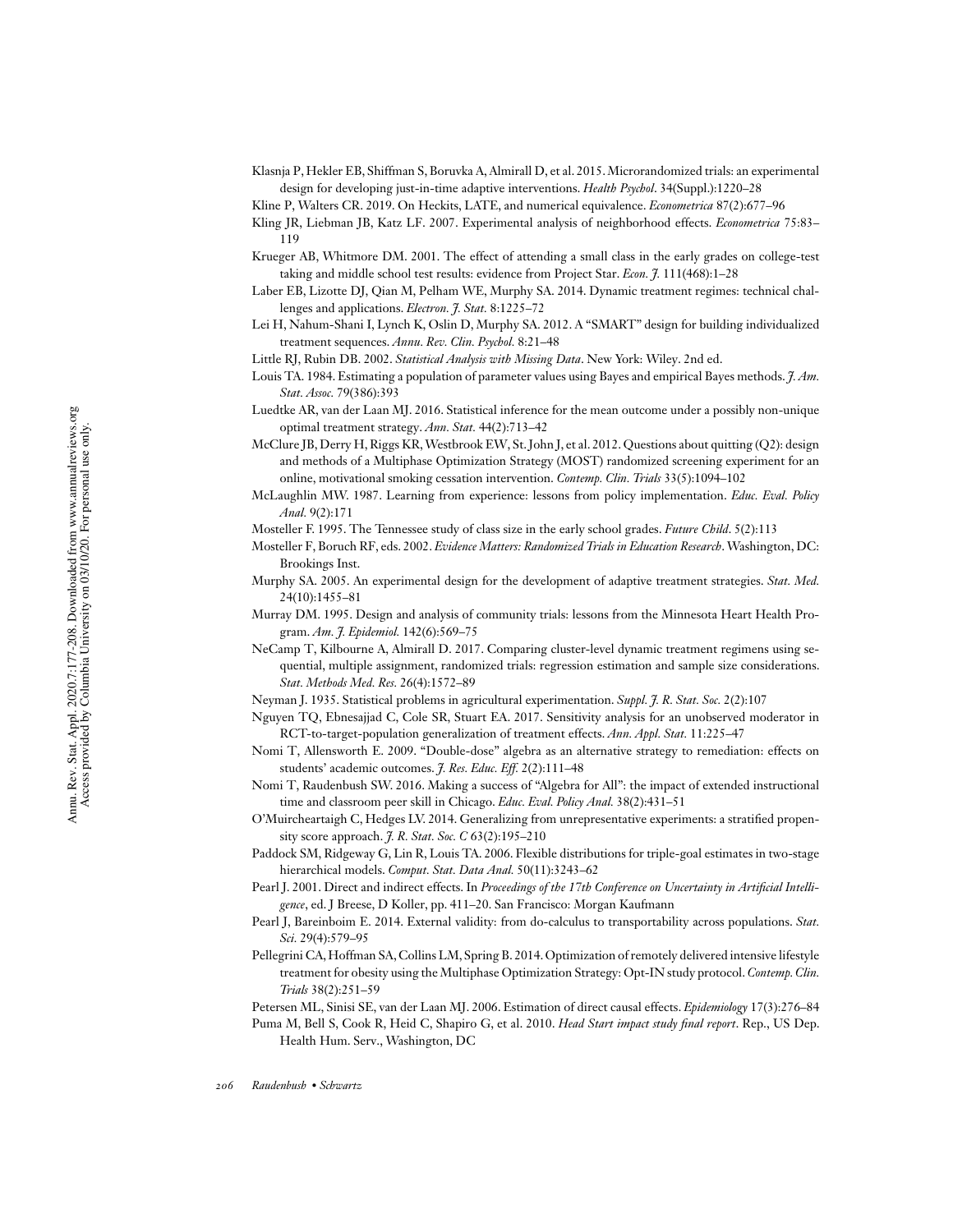- Qin X, Hong G, Deutsch J, Bein E. 2019. Multisite causal mediation analysis in the presence of complex sample and survey designs and non-random non-response. *J. R. Stat. Soc. A.* **https://doi.org/10.1111/ rssa.12446**
- Raudenbush SW. 1997. Statistical analysis and optimal design for cluster randomized trials. *Psychol. Methods* 2(2):173–85
- Raudenbush SW. 2008. Advancing educational policy by advancing research on instruction. *Am. Educ. Res. J.* 45(1):206–30
- Raudenbush SW, Bloom HS. 2015. Learning about and from a distribution of program impacts using multisite trials. *Am. J. Eval.* 36(4):475–99
- Raudenbush SW, Hernandez M, Goldin-Meadow S, Carrazza C, Leslie D, et al. 2020. *Longitudinally adaptive instruction increases the numerical skill of pre-school children*. Work. Pap., Dep. Psychol., Univ. Chicago
- Raudenbush SW, Martinez A, Spybrook J. 2007. Strategies for improving precision in group-randomized experiments. *Educ. Eval. Policy Anal.* 29:5–29
- Raudenbush SW, Reardon SF, Nomi T. 2012. Statistical analysis for multisite trials using instrumental variables with random coefficients. *J. Res. Educ. Eff.* 5(3):303–32
- Raudenbush SW, Schwartz D. 2019. *Estimating the average treatment effect in a multisite trial with heterogeneous treatment effects*. Work. Pap., Univ. Chicago
- Reardon SF, Raudenbush SW. 2013. Under what assumptions do site-by-treatment instruments identify average causal effects? *Sociol. Methods Res.* 42(2):143–63
- Reardon SF, Unlu F, Zhu P, Bloom HS. 2014. Bias and bias correction in multisite instrumental variables analysis of heterogeneous mediator effects. *J. Educ. Behav. Stat.* 39:53–86
- Rosenbaum PR, Rubin DB. 1983. The central role of the propensity score in observational studies for causal effects. *Biometrika* 70:41–55
- Rothman KJ, Gallacher JE, Hatch EE. 2013. Why representativeness should be avoided. *Int. J. Epidemiol.* 42(4):1012–14
- Rubin DB. 1978. Bayesian inference for causal effects: the role of randomization. *Ann. Stat.* 6:34–58
- Rubin DB. 1981. Estimation in parallel randomized experiments. *J. Educ. Stat.* 6(4):377–401
- Rubin DB. 1986. Comment: which ifs have causal answers. *J. Am. Stat. Assoc.* 81(396):961–62
- Schochet P. 2015. *Statistical theory for the RCT-YES software: design-based causal inference for RCTs*. Rep., Natl. Cent. Educ. Eval. Reg. Assist., US Dep. Educ.
- Shadish WR, Cook TD, Campbell DT. 2002. *Experimental and Quasi-Experimental Designs for Generalized Causal Inference*. Boston: Houghton Mifflin
- Shen W, Louis TA. 1998. Triple-goal estimates in two-stage hierarchical models. *J. R. Stat. Soc. B* 60(2):455–71
- Sobel ME. 2006. What do randomized studies of housing mobility demonstrate? Causal inference in the face of interference. *J. Am. Stat. Assoc.* 101(476):1398–1407
- Spybrook J. 2014. Detecting intervention effects across context: an examination of the precision of cluster randomized trials. *J. Exp. Educ.* 82(3):334–57
- Spybrook J, Shi R, Kelcey B. 2016. Progress in the past decade: an examination of the precision of cluster randomized trials funded by the U.S. Institute of Education Sciences. *Int. J. Res. Method Educ.* 39(3):255– 67
- Stuart EA, Bell SH, Ebnesajjad C, Olsen RB, Orr LL. 2017. Characteristics of school districts that participate in rigorous national educational evaluations. *J. Res. Educ. Eff.* 10:168–206
- Stuart EA, Cole SR, Bradshaw CP, Leaf PJ. 2011. The use of propensity scores to assess the generalizability of results from randomized trials: use of propensity scores to assess generalizability. *J. R. Stat. Soc. A* 174(2):369–86
- Tipton E. 2013. Improving generalizations from experiments using propensity score subclassification: assumptions, properties, and contexts. *J. Educ. Behav. Stat.* 38(3):239–66
- Tipton E. 2014. How generalizable is your experiment? An index for comparing experimental samples and populations. *J. Educ. Behav. Stat.* 39(6):478–501
- Tipton E, Hallberg K, Hedges LV, Chan W. 2017. Implications of small samples for generalization: adjustments and rules of thumb. *Eval. Rev.* 41(5):472–505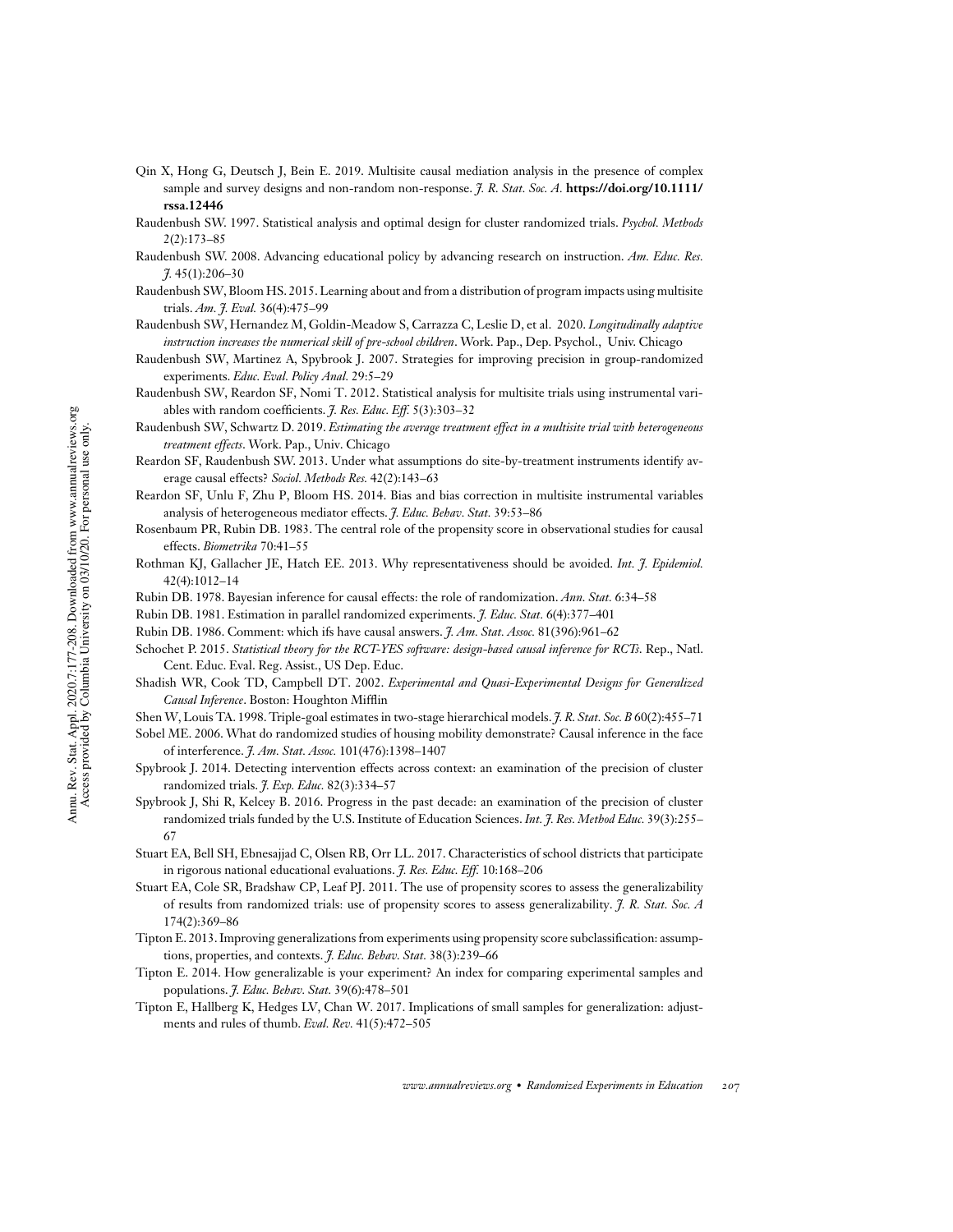- Tipton E, Hedges L, Vaden-Kiernan M, Borman G, Sullivan K, Caverly S. 2014. Sample selection in randomized experiments: a new method using propensity score stratified sampling. *J. Res. Educ. Eff.* 7:114–35
- Tipton E, Peck LR. 2017. A design-based approach to improve external validity in welfare policy evaluations. *Eval. Rev.* 41(4):326–56

VanderWeele TJ. 2015. *Explanation in Causal Inference: Methods for Mediation and Interaction*. Oxford, UK: Oxford Univ. Press

- VanderWeele TJ, Hong G, Jones SM, Brown JL. 2013. Mediation and spillover effects in group-randomized trials: a case study of the 4Rs educational intervention. *J. Am. Stat. Assoc.* 108(502):469–82
- Wager S, Athey S. 2018. Estimation and inference of heterogeneous treatment effects using random forests. *J. Am. Stat. Assoc.* 113(523):1228–42
- Wahed AS, Tsiatis AA. 2004. Optimal estimator for the survival distribution and related quantities for treatment policies in two-stage randomization designs in clinical trials. *Biometrics* 60:124–33

Wald A. 1940. The fitting of straight lines if both variables are subject to error. *Ann. Math. Stat.* 11(3):284–300

- Walters CR. 2015. Inputs in the production of early childhood human capital: evidence from head start. *Am. Econ. J. Appl. Econ.* 7(4):76–102
- Wang R, Ware JH. 2013. Detecting moderator effects using subgroup analyses. *Prev. Sci.* 14(2):111–20
- Weiss MJ, Bloom HS, Verbitsky-Savitz N, Gupta H, Vigil AE, Cullinan DN. 2017. How much do the effects of education and training programs vary across sites? Evidence from past multisite randomized trials. *J. Res. Educ. Eff.* 10(4):843–76
- Westreich D, Edwards JK, Lesko CR, Stuart E, Cole SR. 2017. Transportability of trial results using inverse odds of sampling weights. *Am. J. Epidemiol.* 186(8):1010–14
- Wright S. 1921. Correlation and causation. *J. Agric. Res.* 20(7):557–85
- Wyrick DL, Rulison KL, Fearnow-Kenney M, Milroy JJ, Collins LM. 2014. Moving beyond the treatment package approach to developing behavioral interventions: addressing questions that arose during an application of the Multiphase Optimization Strategy (MOST). *Transl. Behav. Med.* 4(3):252–59
- Zajonc T. 2012. Bayesian inference for dynamic treatment regimes: mobility, equity, and efficiency in student tracking. *J. Am. Stat. Assoc.* 107(497):80–92
- Zhelonkin M, Genton MG, Ronchetti E. 2016. Robust inference in sample selection models. *J. R. Stat. Soc. B* 78(4):805–27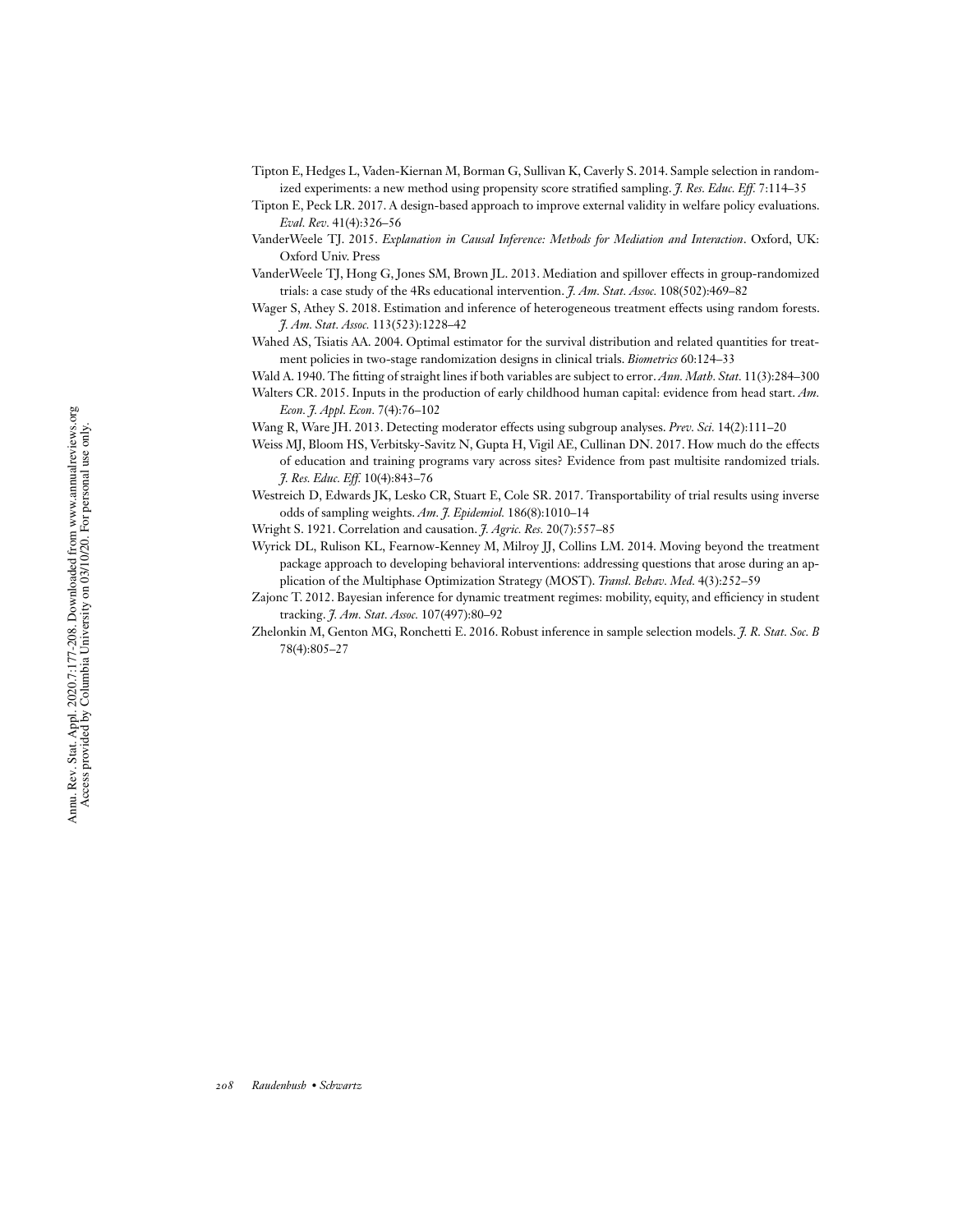

**Annual Review of Statistics and Its Application**

# Contents Volume 7, 2020

| <b>Statistical Significance</b>                                                                                                                                              |
|------------------------------------------------------------------------------------------------------------------------------------------------------------------------------|
| Calibrating the Scientific Ecosystem Through Meta-Research<br>Tom E. Hardwicke, Stylianos Serghiou, Perrine Janiaud,<br>Valentin Danchev, Sophia Crüwell, Steven N. Goodman, |
| The Role of Statistical Evidence in Civil Cases                                                                                                                              |
| Testing Statistical Charts: What Makes a Good Graph?                                                                                                                         |
| Statistical Methods for Extreme Event Attribution in Climate Science                                                                                                         |
| DNA Mixtures in Forensic Investigations: The Statistical State<br>of the Art                                                                                                 |
| Modern Algorithms for Matching in Observational Studies                                                                                                                      |
| Randomized Experiments in Education, with Implications<br>for Multilevel Causal Inference                                                                                    |
| A Survey of Tuning Parameter Selection for High-Dimensional<br>Regression                                                                                                    |
| Algebraic Statistics in Practice: Applications to Networks                                                                                                                   |
| Bayesian Additive Regression Trees: A Review and Look Forward                                                                                                                |
| Q-Learning: Theory and Applications                                                                                                                                          |